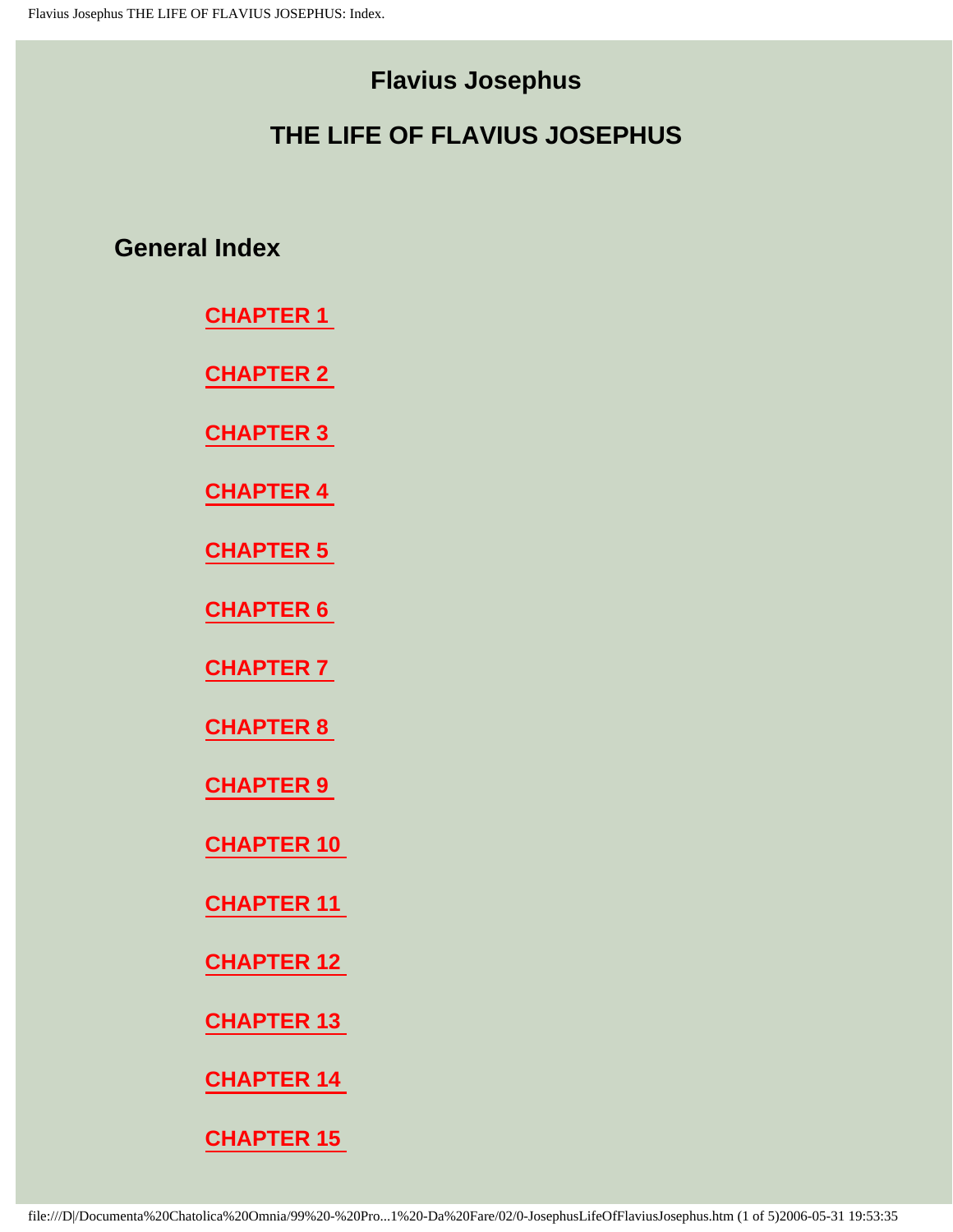| <b>CHAPTER 16</b> |
|-------------------|
| <b>CHAPTER 17</b> |
| <b>CHAPTER 18</b> |

**[CHAPTER 20](#page-29-0)** 

**[CHAPTER 21](#page-30-0)** 

**[CHAPTER 22](#page-31-0)** 

**[CHAPTER 23](#page-33-0)** 

**[CHAPTER 24](#page-34-0)** 

**[CHAPTER 25](#page-36-0)** 

**[CHAPTER 26](#page-37-0)** 

**[CHAPTER 27](#page-38-0)** 

**[CHAPTER 28](#page-39-0)** 

**[CHAPTER 29](#page-40-0)** 

**[CHAPTER 30](#page-41-0)** 

**[CHAPTER 31](#page-42-0)** 

**[CHAPTER 32](#page-43-0)** 

**[CHAPTER 33](#page-45-0)**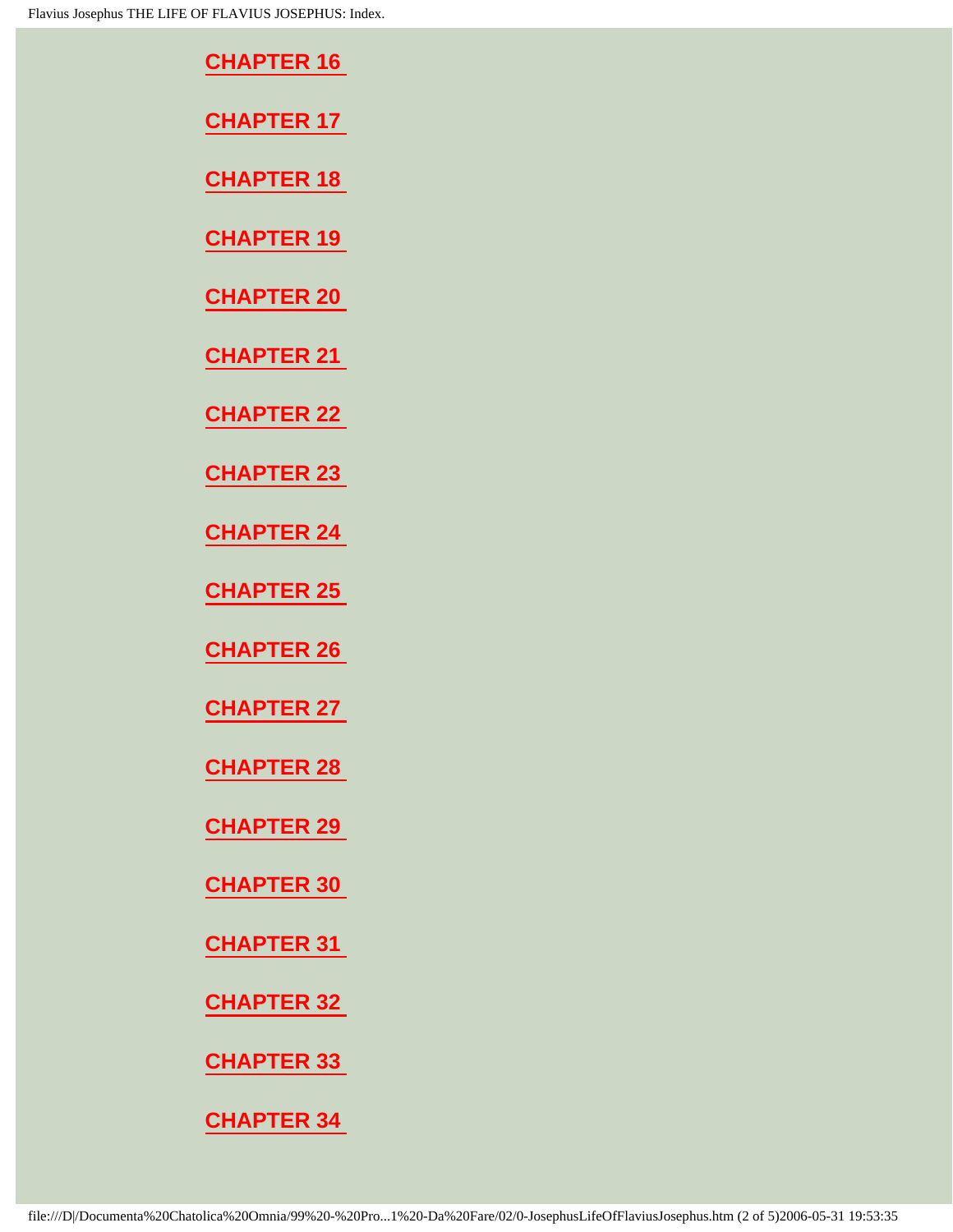| <b>LIFE OF FLAVIUS JOSEPHUS: Index.</b> |
|-----------------------------------------|
| <b>CHAPTER 35</b>                       |
| <b>CHAPTER 36</b>                       |
| <b>CHAPTER 37</b>                       |
| <b>CHAPTER 38</b>                       |
| <b>CHAPTER 39</b>                       |
| <b>CHAPTER 40</b>                       |
| <b>CHAPTER 41</b>                       |
| <b>CHAPTER 42</b>                       |
| <b>CHAPTER 43</b>                       |
| <b>CHAPTER 44</b>                       |
| <b>CHAPTER 45</b>                       |
| <b>CHAPTER 46</b>                       |
| <b>CHAPTER 47</b>                       |
| <b>CHAPTER 48</b>                       |
| <b>CHAPTER 49</b>                       |
| <b>CHAPTER 50</b>                       |
| <b>CHAPTER 51</b>                       |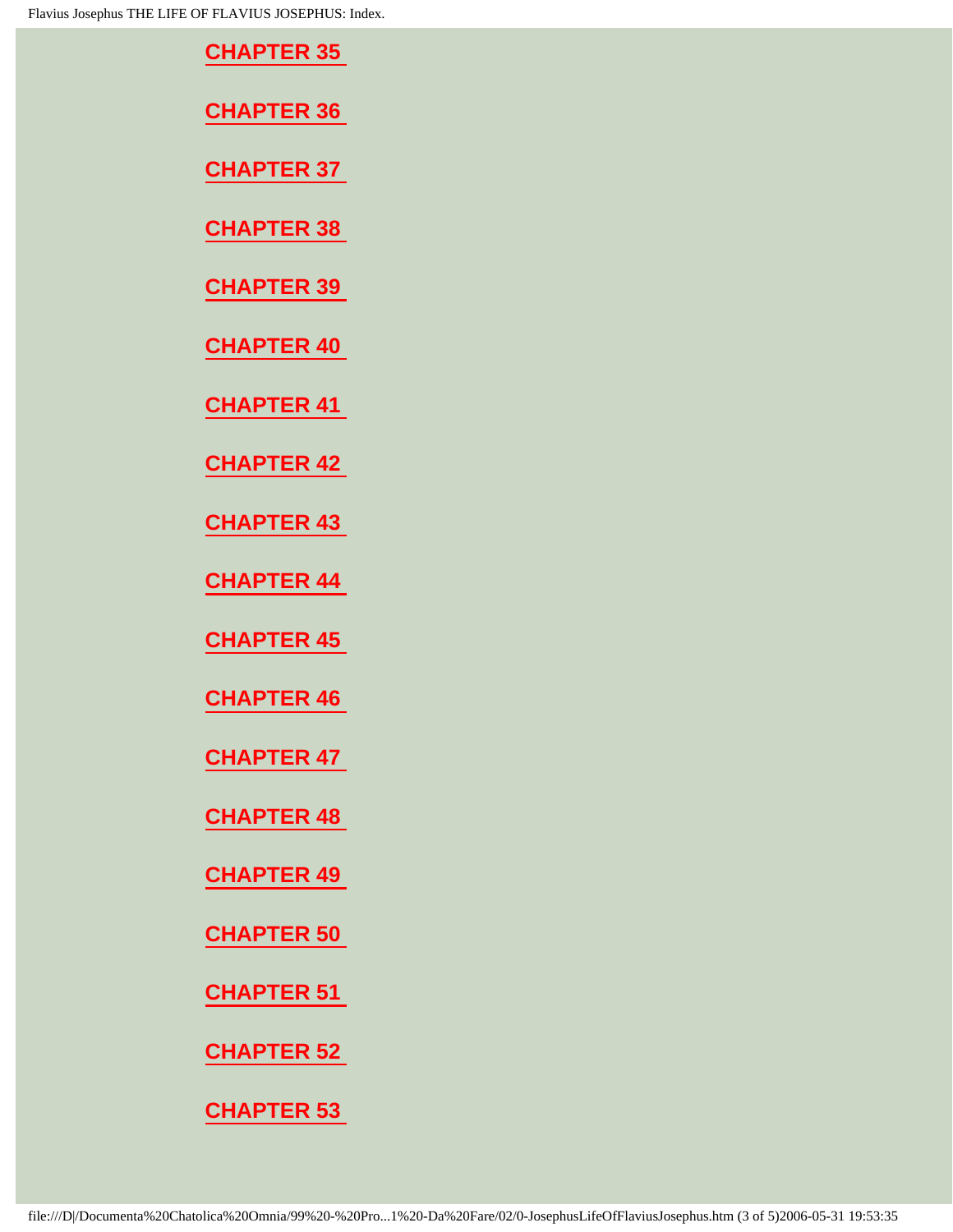| LIFE OF FLAVIUS JOSEPHUS: Index. |
|----------------------------------|
| <b>CHAPTER 54</b>                |
| <b>CHAPTER 55</b>                |
| <b>CHAPTER 56</b>                |
| <b>CHAPTER 57</b>                |
| <b>CHAPTER 58</b>                |
| <b>CHAPTER 59</b>                |
| <b>CHAPTER 60</b>                |
| <b>CHAPTER 61</b>                |
| <b>CHAPTER 62</b>                |
| <b>CHAPTER 63</b>                |
| <b>CHAPTER 64</b>                |
| <b>CHAPTER 65</b>                |
| <b>CHAPTER 66</b>                |

**[CHAPTER 68](#page-85-0)** 

**[CHAPTER 69](#page-86-0)** 

**[CHAPTER 70](#page-87-0)** 

**[CHAPTER 71](#page-88-0)**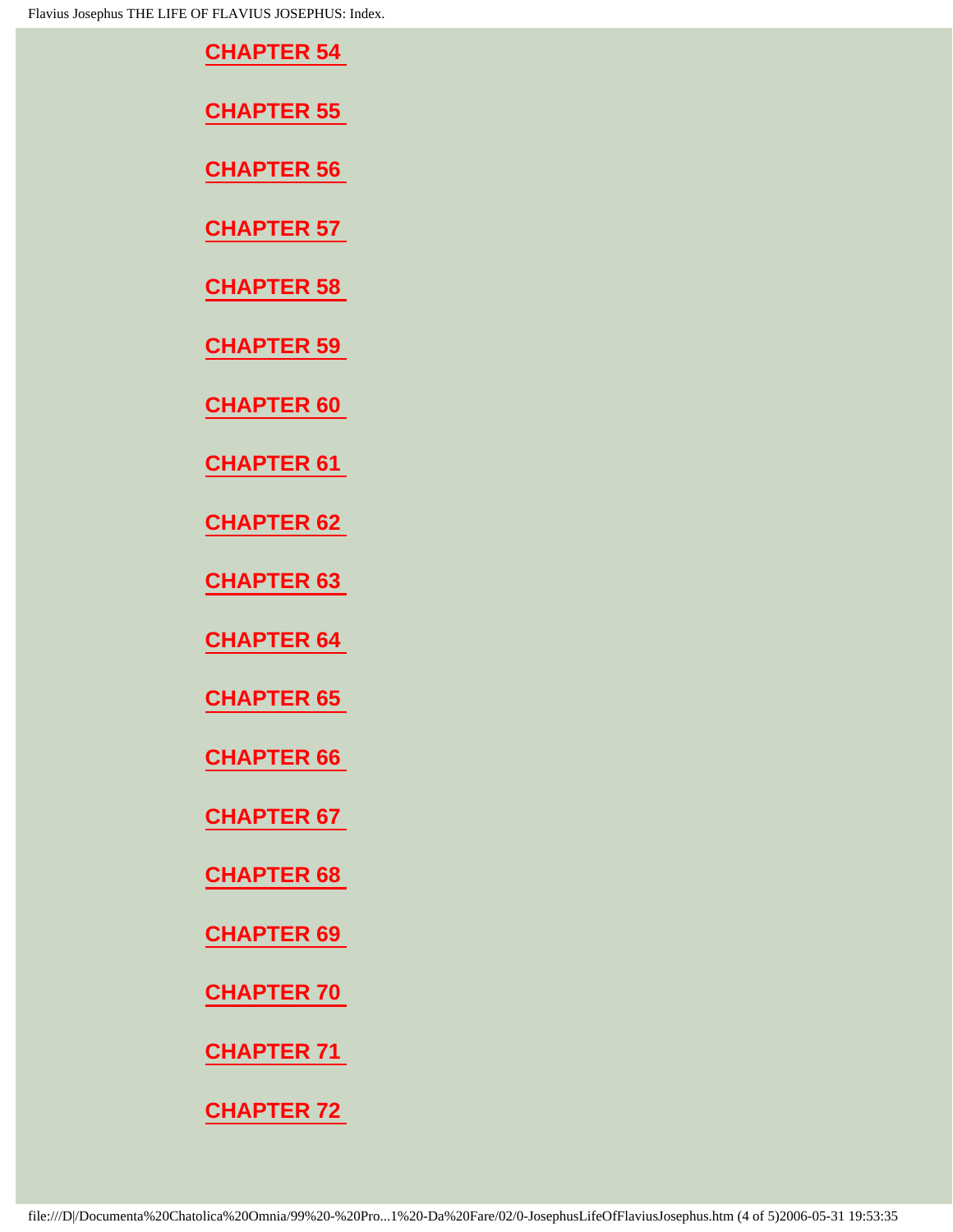Flavius Josephus THE LIFE OF FLAVIUS JOSEPHUS: Index.

| <b>CHAPTER 73</b> |
|-------------------|
| <b>CHAPTER 74</b> |
| <b>CHAPTER 75</b> |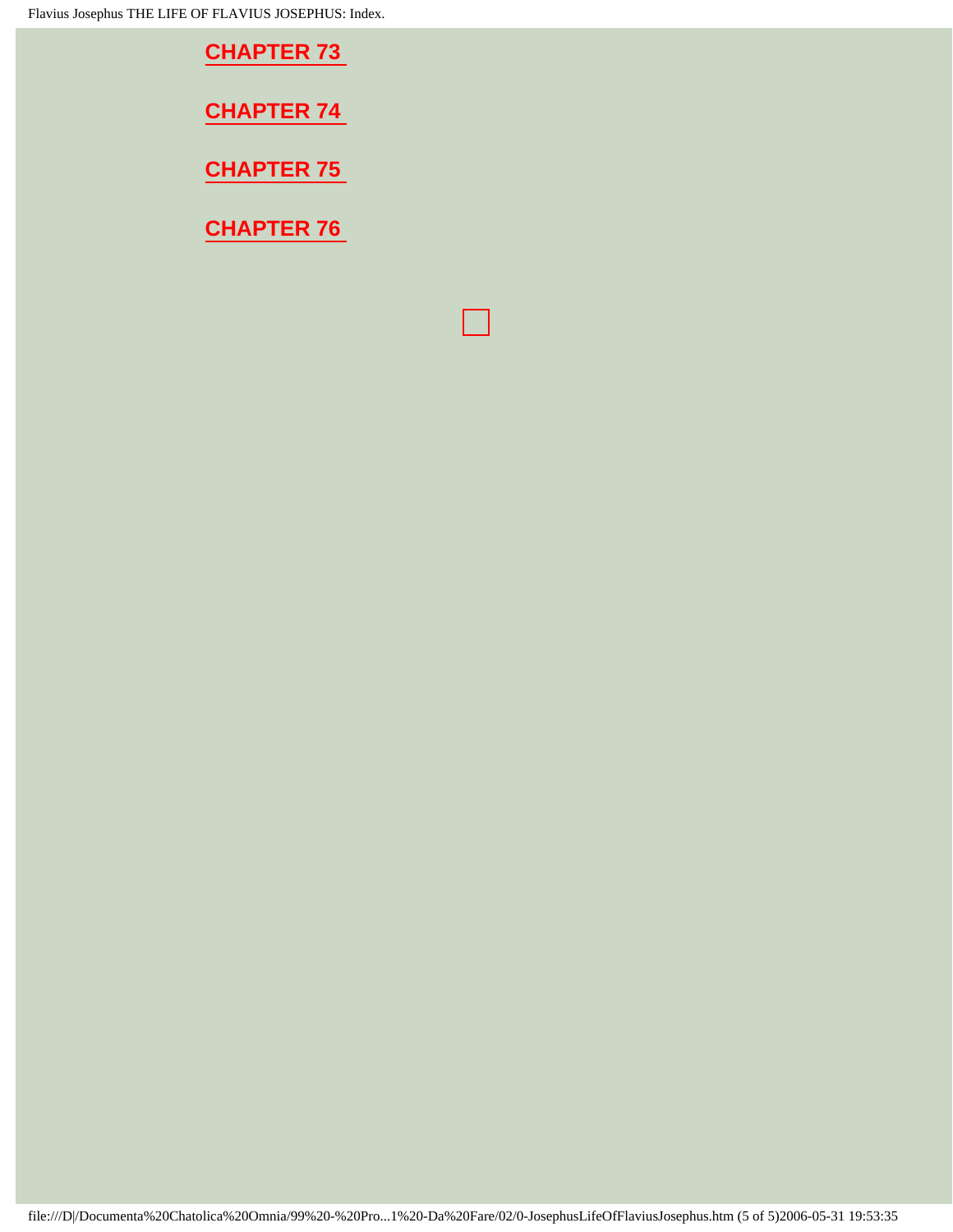# **Flavius Josephus**

# <span id="page-5-0"></span>**THE LIFE OF FLAVIUS JOSEPHUS**

# **Translated by William Whiston**

#### **CHAPTER 1**

**The family from which I am derived is not an ignoble one, but hath descended all along from the priests; and as nobility among several people is of a different origin, so with us to be of the sacerdotal dignity, is an indication of the splendor of a family. Now, I am not only sprung from a sacerdotal family in general, but from the first of the twenty-four courses; and as among us there is not only a considerable difference between one family of each course and another, I am of the chief family of that first course also; nay, further, by my mother I am of the royal blood; for the children of Asamoneus, from whom that family was derived, had both the office of the high priesthood, and the dignity of a king, for a long time together. I will accordingly set down my progenitors in order. My grandfather's father was named Simon, with the addition of Psellus: he lived at the same time with that son of Simon the high priest, who first of all the high priests was named Hyrcanus. This Simon Psellus had nine sons, one of whom was Matthias, called Ephlias: he married the daughter of Jonathan the high priest, which Jonathan was the first of the sons of Asamoneus, who was high priest, and was the brother of Simon the high priest also. This Matthias had a son called Matthias Curtus, and that in the first year of the government of Hyrcanus: his son's name was Joseph, born in the ninth year of the reign of Alexandra: his son Matthias was born in the tenth year of the reign of Archclaus; as was I born to Matthias in the first year of the reign of Caius Caesar. I have three sons: Hyrcanus, the eldest, was born in the fourth year of the reign of Vespasian, as was Justus born in the seventh, and Agrippa in the ninth. Thus have I set down the genealog of my family as I have found it described in the public records, and so bid adieu to those who calumniate me [as of a lower original].**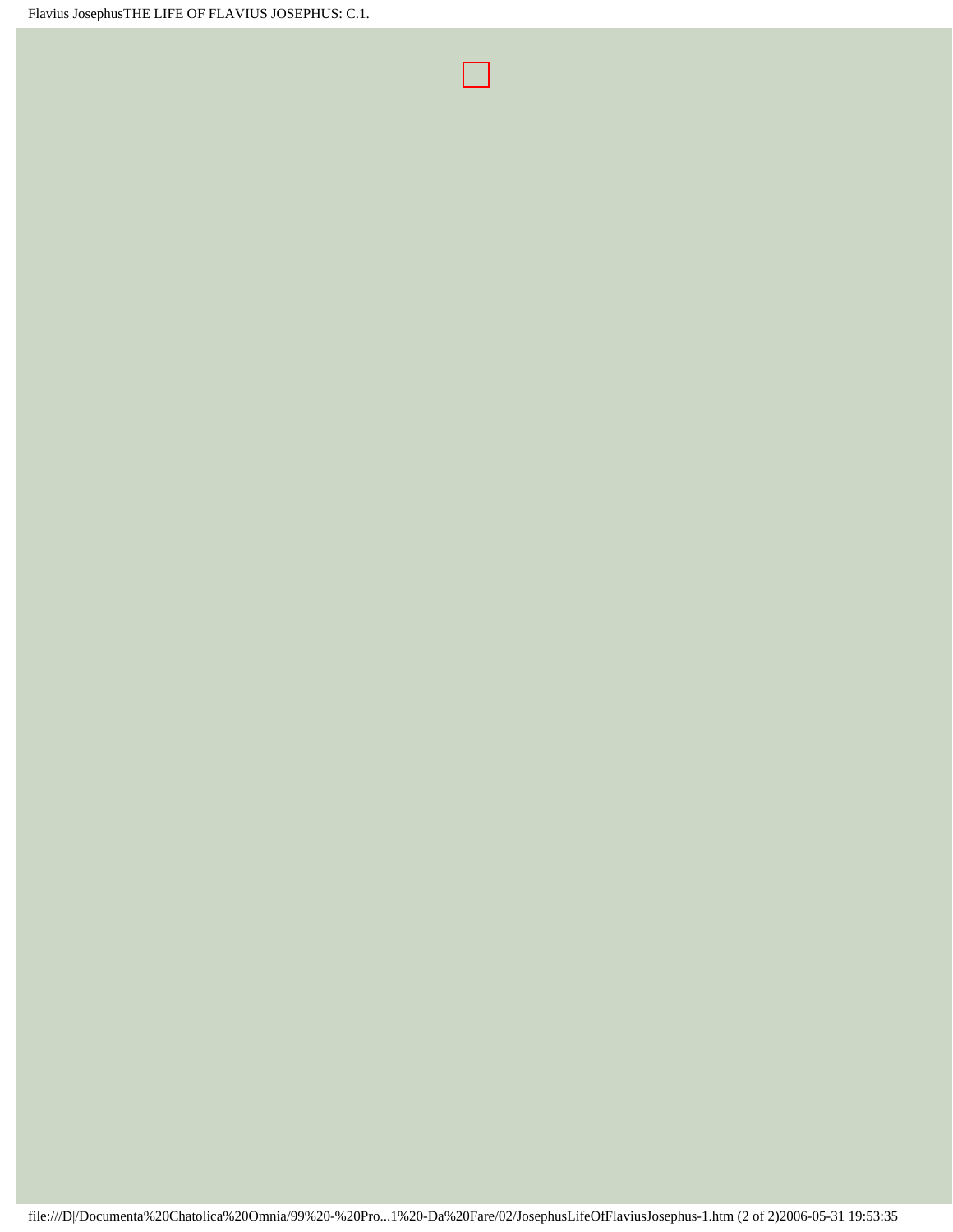<span id="page-7-0"></span>**Now, my father Matthias was not only eminent on account of is nobility, but had a higher commendation on account of his righteousness, and was in great reputation in Jerusalem, the greatest city we have. I was myself brought up with my brother, whose name was Matthias, for he was my own brother, by both father and mother; and I made mighty proficiency in the improvements of my learning, and appeared to have both a great memory and understanding. Moreover, when I was a child, and about fourteen years of age, I was commended by all for the love I had to learning; on which account the high priests and principal men of the city came then frequently to me together, in order to know my opinion about the accurate understanding of points of the law. And when I was about sixteen years old, I had a mind to make trim of the several sects that were among us. These sects are three: - The first is that of the Pharisees, the second that Sadducees, and the third that of the Essens, as we have frequently told you; for I thought that by this means I might choose the best, if I were once acquainted with them all; so I contented myself with hard fare, and underwent great difficulties, and went through them all. Nor did I content myself with these trials only; but when I was informed that one, whose name was Banus, lived in the desert, and used no other clothing than grew upon trees, and had no other food than what grew of its own accord, and bathed himself in cold water frequently, both by night and by day, in order to preserve his chastity, I imitated him in those things, and continued with him three years. So when I had accomplished my desires, I returned back to the city, being now nineteen years old, and began to conduct myself according to the rules of the sect of the Pharisees, which is of kin to the sect of the Stoics, as the Greeks call them.**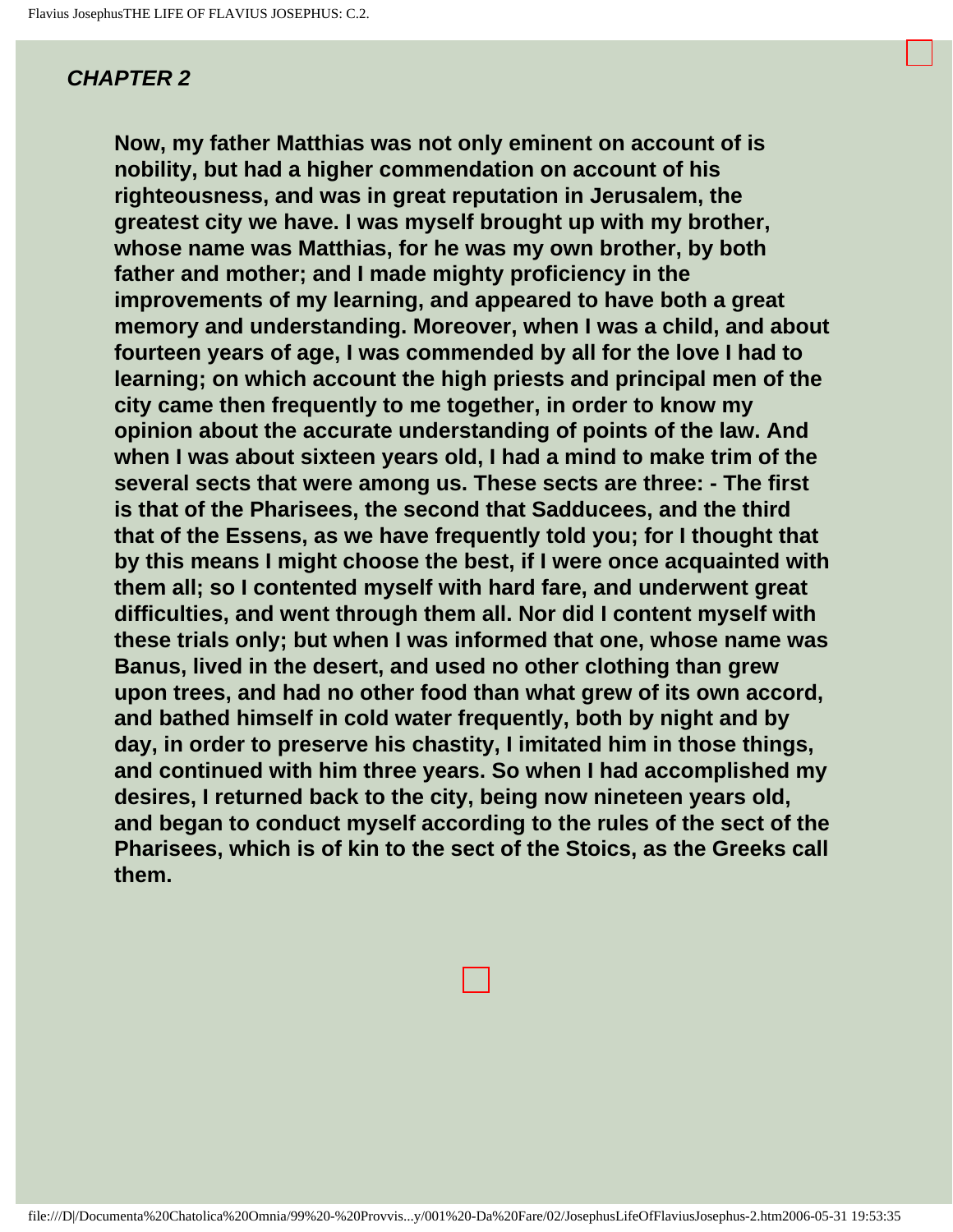<span id="page-8-0"></span>**But when I was in the twenty-sixth year of my age, it happened that I took a voyage to Rome, and this on the occasion which I shall now describe. At the time when Felix was procurator of Judea there were certain priests of my acquaintance, and very excellent persons they were, whom on a small and trifling occasion he had put into bonds, and sent to Rome to plead their cause before Caesar. These I was desirous to procure deliverance for, and that especially because I was informed that they were not unmindful of piety towards God, even under their afflictions, but supported themselves with figs and nuts. Accordingly I came to Rome, though it were through a great number of hazards by sea; for as our ship was drowned in the Adriatic Sea, we that were in it, being about six hundred in number, swam for our lives all the night; when, upon the first appearance of the day, and upon our sight of a ship of Cyrene, I and some others, eighty in all, by God's providence, prevented the rest, and were taken up into the other ship. And when I had thus escaped, and was come to Dieearchia, which the Italians call Puteoli, I became acquainted with Aliturius, an actor of plays, and much beloved by Nero, but a Jew by birth; and through his interest became known to Poppea, Caesar's wife, and took care, as soon as possible, to entreat her to procure that the priests might be set at liberty. And when, besides this favor, I had obtained many presents from Poppea, I returned home again.** 

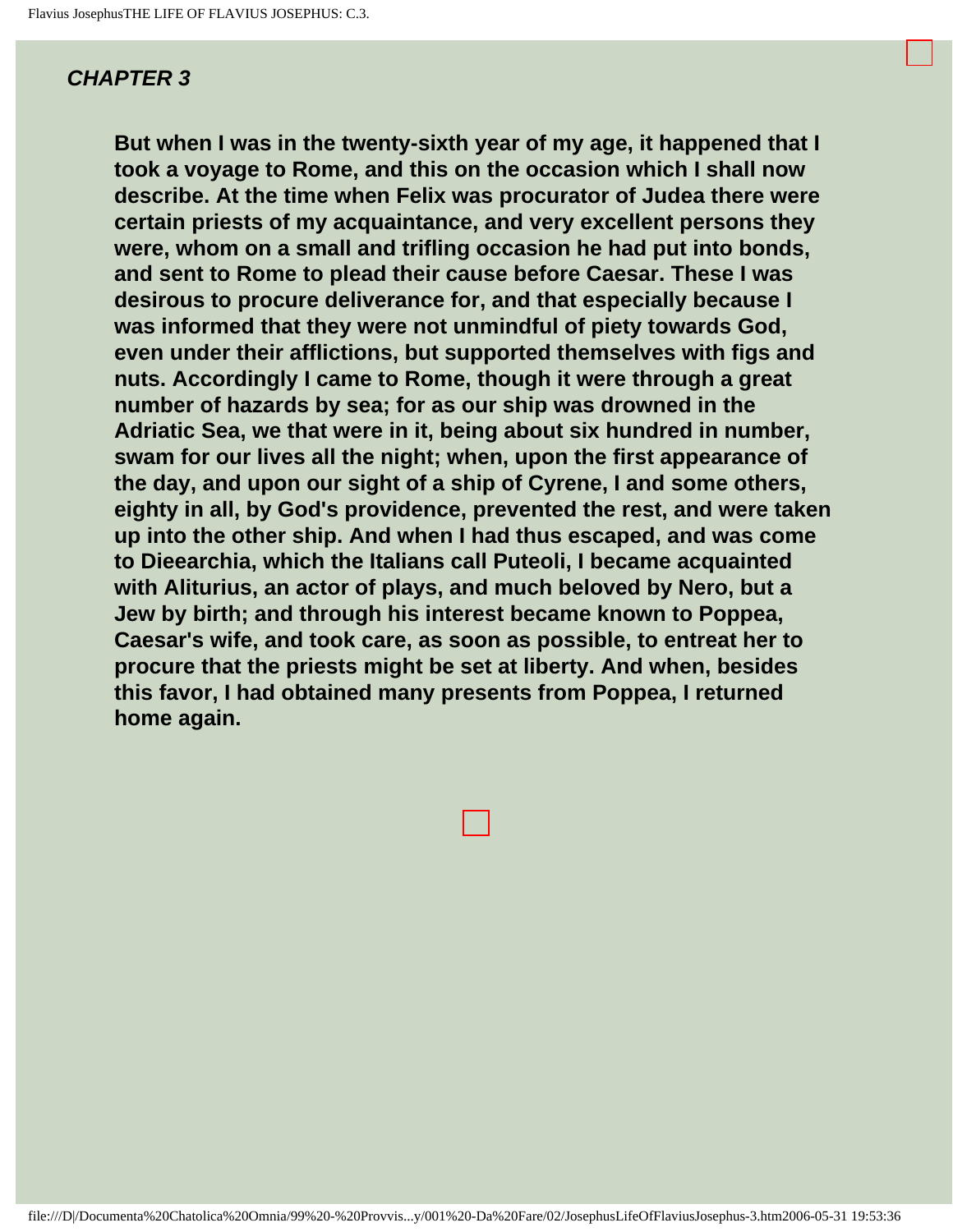<span id="page-9-0"></span>**And now I perceived innovations were already begun, and that there were a great many very much elevated in hopes of a revolt from the Romans. I therefore endeavored to put a stop to these tumultuous persons, and persuaded them to change their minds; and laid before their eyes against whom it was that they were going to fight, and told them that they were inferior to the Romans not only in martial skill, but also in good fortune; and desired them not rashly, and after the most foolish manner, to bring on the dangers of the most terrible mischiefs upon their country, upon their families, and upon themselves. And this I said with vehement exhortation, because I foresaw that the end of such a war would be most unfortunate to us. But I could not persuade them; for the madness of desperate men was quite too hard for me.**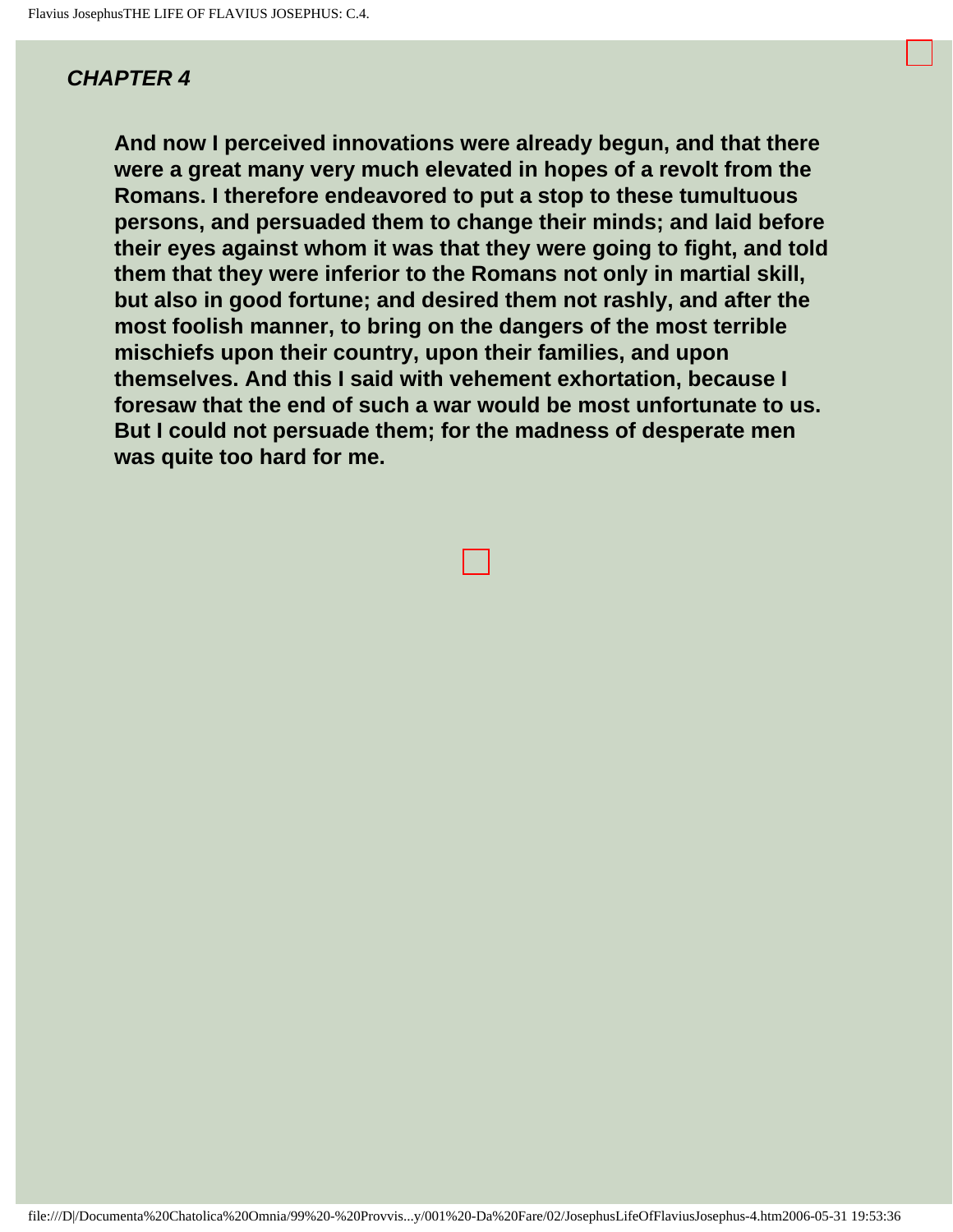<span id="page-10-0"></span>**I was then afraid, lest, by inculcating these things so often, I should incur their hatred and their suspicions, as if I were of our enemies' party, and should run into the danger of being seized by them, and slain; since they were already possessed of Antonia, which was the citadel; so I retired into the inner court of the temple. Yet did I go out of the temple again, after Manahem and the principal of the band of robbers were put to death, when I abode among the high priests and the chief of the Pharisees. But no small fear seized upon us when we saw the people in arms, while we ourselves knew not what we should do, and were not able to restrain the seditious. However, as the danger was directly upon us, we pretended that we were of the same opinion with them, but only advised them to be quiet for the present, and to let the enemy go away, still hoping that Gessius [Florus] would not be long ere he came, and that with great forces, and so put an end to these seditious proceedings.**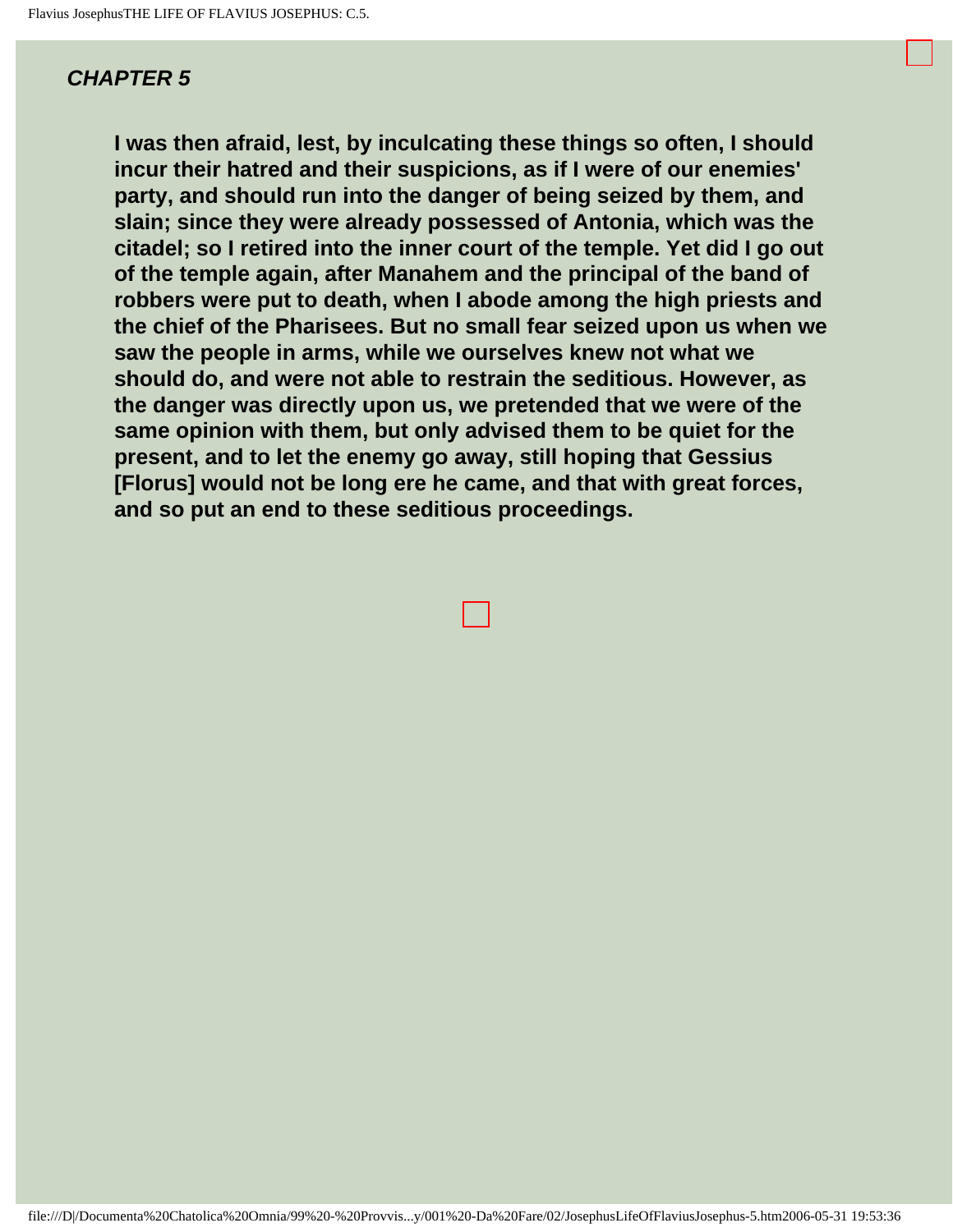<span id="page-11-0"></span>**But, upon his coming and fighting, he was beaten, and a great many of those that were with him fell. And this disgrace which Gessius [with Cestius] received, became the calamity of our whole nation; for those that were fond of the war were so far elevated with this success, that they had hopes of finally conquering the Romans. Of which war another occasion was ministered; which was this: - Those that dwelt in the neighboring cities of Syria seized upon such Jews as dwelt among them, with their wives and children, and slew them, when they had not the least occasion of complaint against them; for they did neither attempt any innovation or revolt from the Romans, nor had they given any marks of hatred or treacherous designs towards the Syrians. But what was done by the inhabitants of Scythopolis was the most impious and most highly criminal of all; for when the Jews their enemies came upon them from without, they forced the Jews that were among them to bear arms against their own countrymen, which it is unlawful for us to do; and when, by their assistance, they had joined battle with those who attacked them, and had beaten them, after that victory they forgot the assurances they had given these their fellow citizens and confederates, and slew them all, being in number many ten thousands [13,000]. The like miseries were undergone by those Jews that were the inhabitants of Damascus. But we have given a more accurate account of these things in the books of the Jewish war. I only mention them now, because I would demonstrate to my readers, that the Jews' war with the Romans was not voluntary, but that, for the main, they were forced by necessity to enter into it.**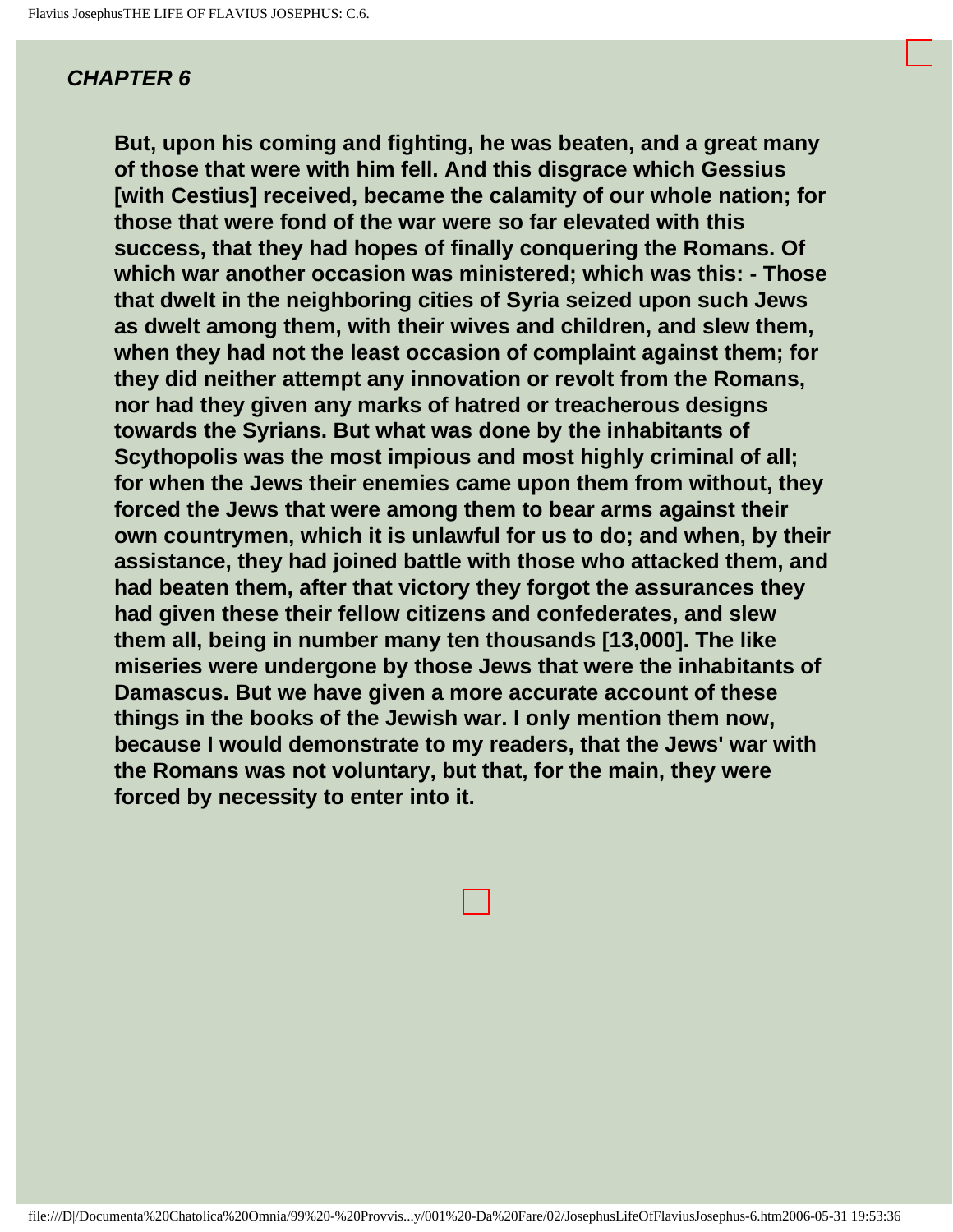<span id="page-12-0"></span>**So when Gessius had been beaten, as we have said already, the principal men of Jerusalem, seeing that the robbers and innovators had arms in great plenty, and fearing lest they, while they were unprovided of arms, should be in subjection to their enemies, which also came to be the case afterward; and, being informed that all Galilee had not yet revolted from the Romans, but that some part of it was still quiet; they sent me and two others of the priests, who were men of excellent characters, Joazar and Judas, in order to persuade the ill men there to lay down their arms, and to teach them this lesson, - That it were better to have those arms reserved for the most courageous men that the nation had [than to be kept there]; for that it had been resolved, That those our best men should always have their arms ready against futurity; but still so, that they should wait to see what the Romans would do.**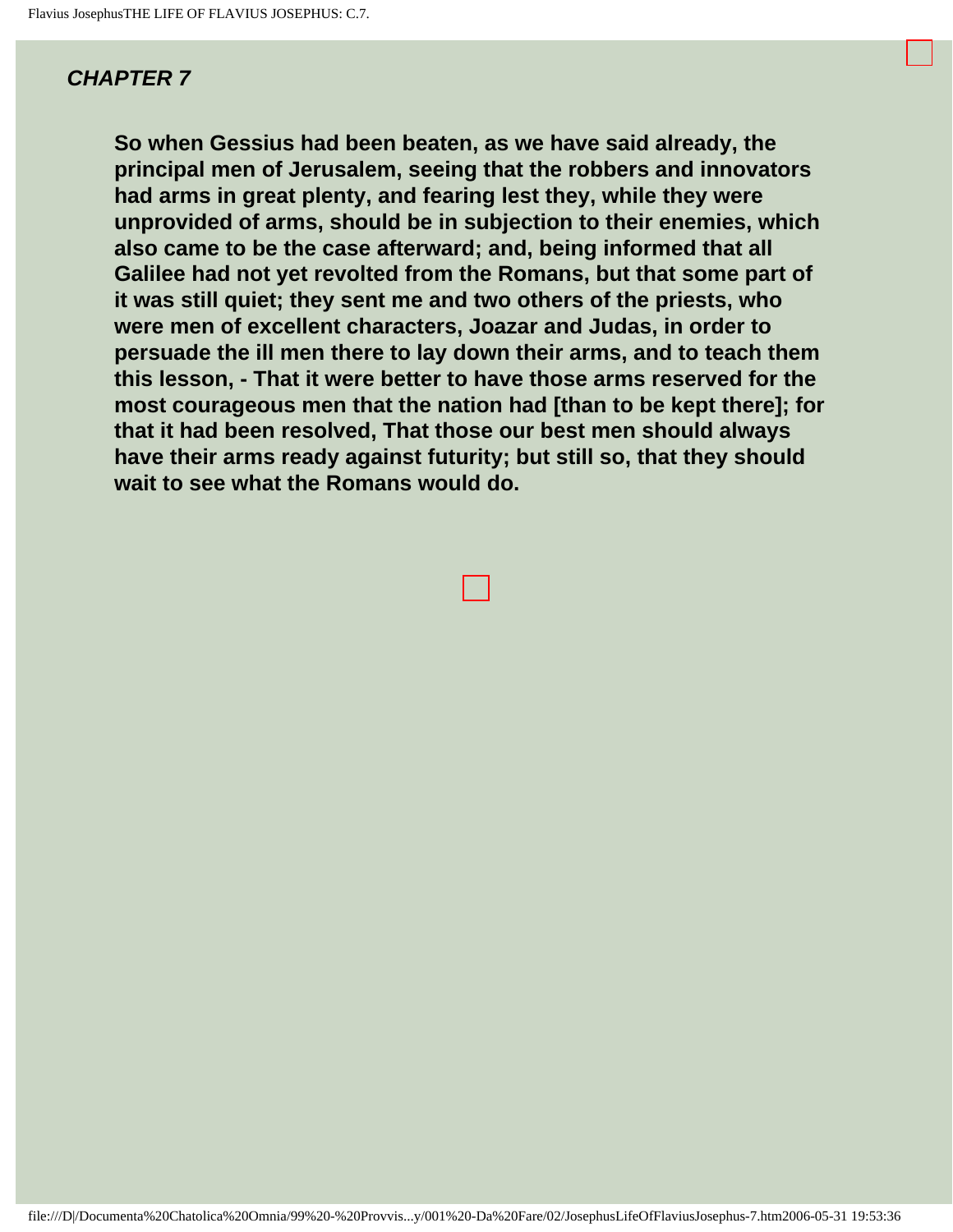<span id="page-13-0"></span>**When I had therefore received these instructions, I came into Galilee, and found the people of Sepphoris in no small agony about their country, by reason that the Galileans had resolved to plunder it, on account of the friendship they had with the Romans, and because they had given their right hand, and made a league with Cestius Gallus, the president of Syria. But I delivered them all out of the fear they were in, and persuaded the multitude to deal kindly with them, and permitted them to send to those that were their own hostages with Gessius to Dora, which is a city of Phoenicia, as often as they pleased; though I still found the inhabitants of Tiberias ready to take arms, and that on the occasion following: -**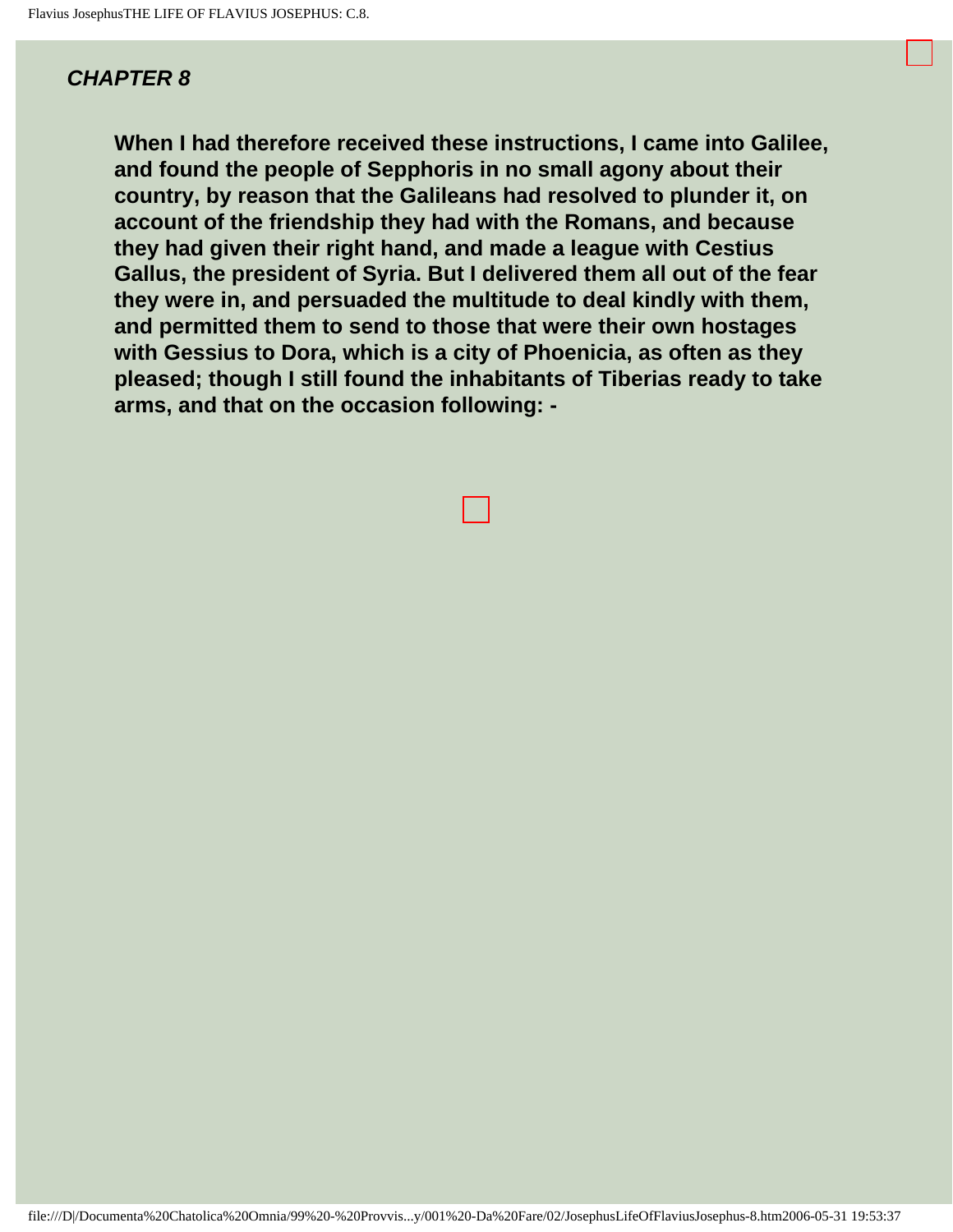<span id="page-14-0"></span>**There were three factions in this city. The first was composed of men of worth and gravity; of these Julius Capellus was the head. Now he, as well as all his companions, Herod the son of Miarus, and Herod the son of Gamalus, and Compsus the son of Compsus; (for as to Compsus's brother Crispus, who had once been governor of the city under the great king [Agrippa] he was beyond Jordan in his own possessions;) all these persons before named gave their advice, that the city should then continue in their allegiance to the Romans and to the king. But Pistus, who was guided by his son Justus, did not acquiesce in that resolution; otherwise he was himself naturally of a good and virtuous character. But the second faction was composed of the most ignoble persons, and was determined for war. But as for Justus, the son of Pistus, who was the head of the third faction, although he pretended to be doubtful about going to war, yet was he really desirous of innovation, as supposing that he should gain power to himself by the change of affairs. He therefore came into the midst of them, and endeavored to inform the multitude that "the city Tiberius had ever been a city of Galilee, and that in the days of Herod the tetrarch, who had built it, it had obtained the principal place, and that he had ordered that the city Sepphoris should be subordinate to the city Tiberias; that they had not lost this preeminence even under Agrippa the father, but had retained it until Felix was procurator of Judea. But he told them, that now they had been so unfortunate as to be made a present by Nero to Agrippa, junior; and that, upon Sepphoris's submission of itself to the Romans, that was become the capital city of Galilee, and that the royal library and the archives were now removed from them." When he had spoken these things, and a great many more, against king Agrippa, in order to provoke the people to a revolt, he added that "this was the time for them to take arms, and join with the Galileans as their confederates (whom they might command, and who would now willingly assist them, out of the hatred they bare to the people of Sepphoris; because they preserved their fidelity to the Romans), and to gather a great number of forces, in order to punish them." And as he said this, he exhorted the multitude, [to go to war;] for his abilities lay in making harangues to the people, and in being too hard in his speeches for such as opposed him, though they advised what was more to their advantage, and this by his craftiness and his fallacies, for he was not unskilful in the learning of the Greeks; and in dependence on that skill it was, that he undertook to write a history of these affairs, as**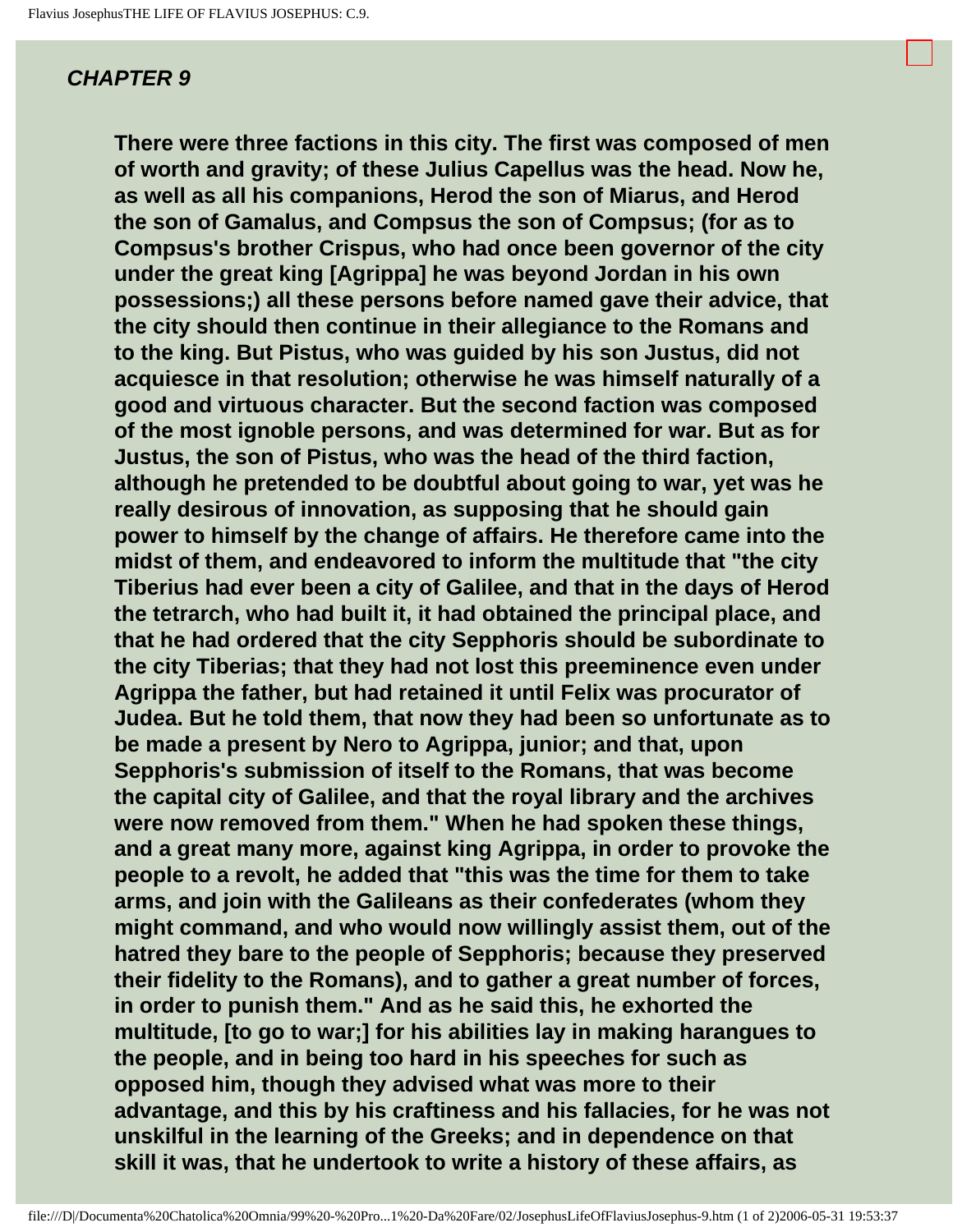**aiming, by this way of haranguing, to disguise the truth. But as to this man, and how ill were his character and conduct of life, and how he and his brother were, in great measure, the authors of our destruction, I shall give the reader an account in the progress of my narration. So when Justus had, by his persuasions, prevailed with the citizens of Tiberias to take arms, nay, and had forced a great many so to do against their wills, he went out, and set the villages that belonged to Gadara and Hippos on fire; which villages were situated on the borders of Tiberias, and of the region of Scythopolis.**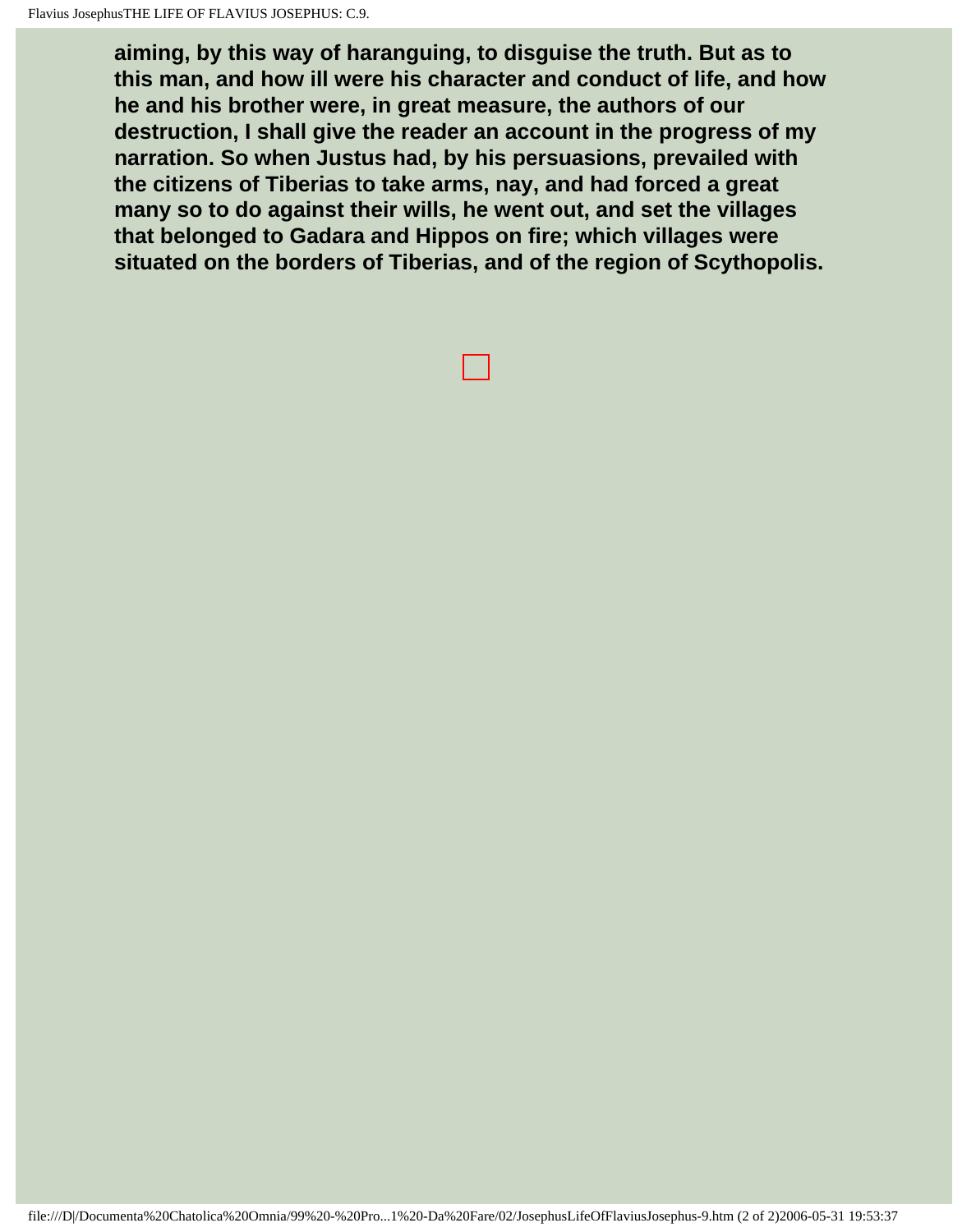<span id="page-16-0"></span>**And this was the state Tiberias was now in. But as for Gischala, its affairs were thus: - When John, the son of Levi, saw some of the citizens much elevated upon their revolt from the Romans, he labored to restrain them, and entreated them that they would keep their allegiance to them. But he could not gain his purpose, although he did his endeavors to the utmost; for the neighboring people of Gadara, Gabara, and Sogana, wth the Tyrians, got together a great army, and fell upon Gischala, and took Gischala by force, and set it on fire; and when they had entirely demolished it, they returned home. Upon which John was so enraged, that he armed all his men, and joined battle with the people forementioned; and rebuilt Gischala after a manner better than before, and fortified it with walls for its future security.**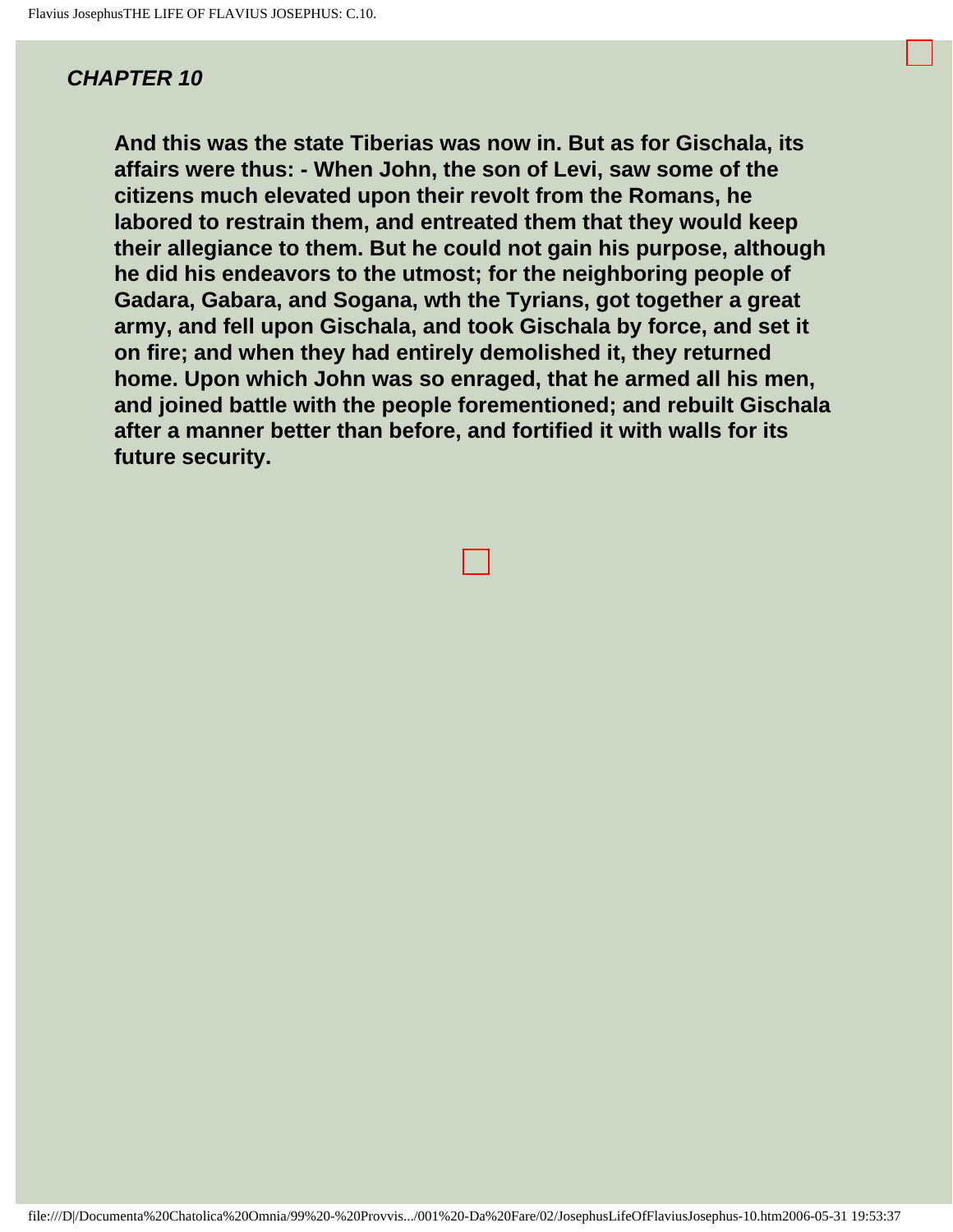<span id="page-17-0"></span>**But Gamala persevered in its allegiance to the Romans, for the reason following: - Philip, the son of Jacimus, who was their governor under king Agrippa, had been unexpectedly preserved when the royal palace at Jerusalem had been besieged; but, as he fled away, had fallen into another danger, and that was, of being killed by Manahem, and the robbers that were with him; but certain Babylonians, who were of his kindred, and were then in Jerusalem, hindered the robbers from executing their design. So Philip staid there four days, and fled away on the fifth, having disguised himself with fictitious hair, that he might not be discovered; and when he was come to one of the villages to him belonging, but one that was situated at the borders of the citadel of Gamala, he sent to some of those that were under him, and commanded them to come to him. But God himself hindered that his intention, and this for his own advantage also; for had it not so happened, he had certainly perished. For a fever having seized upon him immediately, he wrote to Agrippa and Bernice, and gave them to one of his freed-men to carry them to Varus, who at this time was procurator of the kingdom, which the king and his sister had intrusted him withal, while they were gone to Berytus with an intention of meeting Gessius. When Varus had received these letters of Philip, and had learned that he was preserved, he was very uneasy at it, as supposing that he should appear useless to the king and his sister, now Philip was come. He therefore produced the carrier of the letters before the multitude, and accused him of forging the same; and said that he spake falsely when he related that Philip was at Jerusalem, fighting among the Jews against the Romans. So he slew him. And when this freed-man of Philip did not return again, Philip was doubtful what should be the occasion of his stay, and sent a second messenger with letters, that he might, upon his return, inform him what had befallen the other that had been sent before, and why he tarried so long. Varus accused this messenger also, when he came, of telling a falsehood, and slew him. For he was puffed up by the Syrians that were at Caesarea, and had great expectations; for they said that Agrippa would be slain by the Romans for the crimes which the Jews had committed, and that he should himself take the government, as derived from their kings; for Varus was, by the confession of all, of the royal family, as being a descendant of Sohemus, who had enjoyed a tetrarchy about Libanus; for which reason it was that he was puffed up, and kept the letters to himself. He contrived, also,**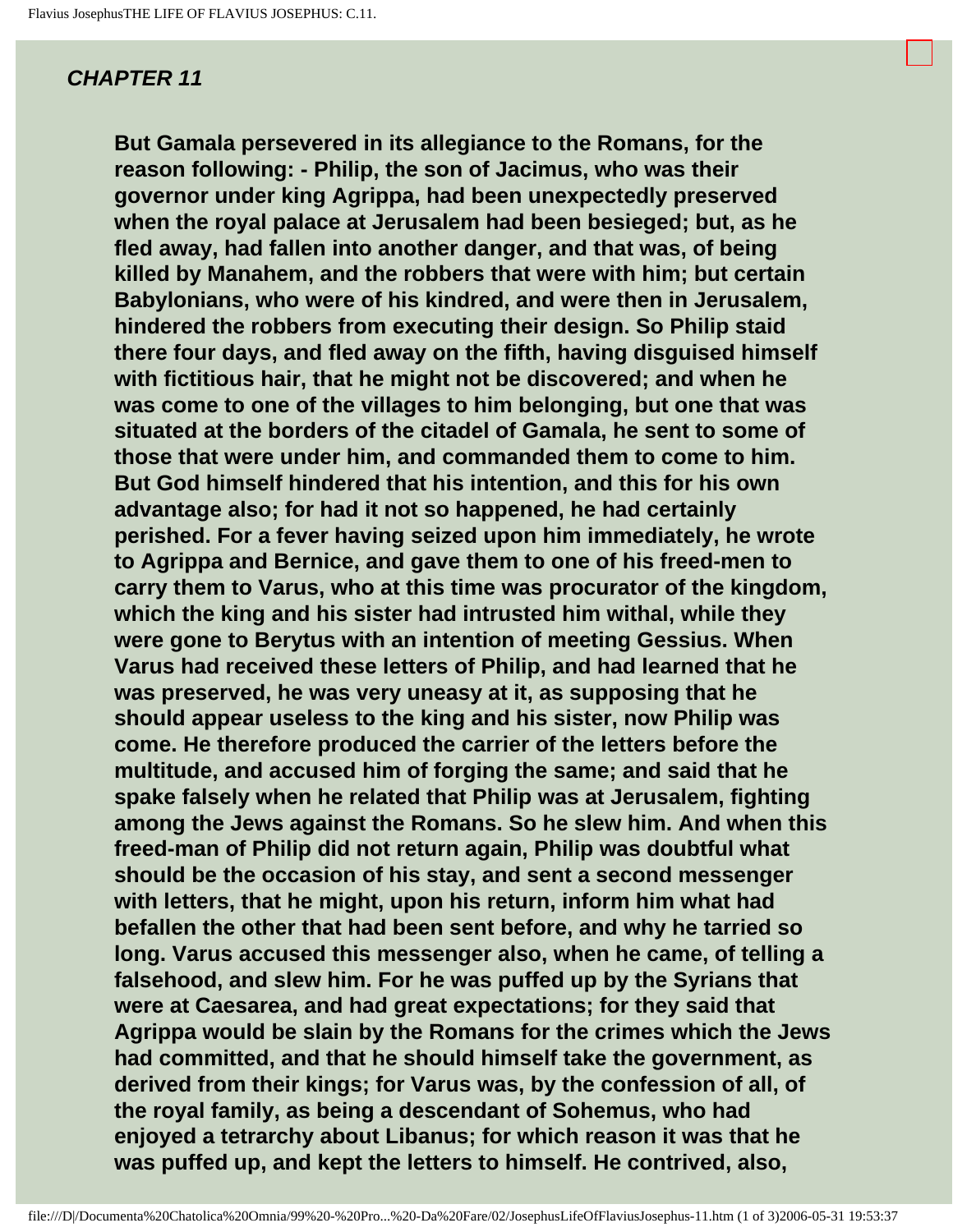**that the king should not meet with those writings, by guarding all the passes, lest any one should escape, and inform the king what had been done. He moreover slew many of the Jews, in order to gratify the Syrians of Cesarea. He had a mind also to join with the Trachonites in Batanea, and to take up arms and make an assault upon the Babylonian Jews that were at Ecbatana; for that was the name they went by. He therefore called to him twelve of the Jews of Cesarea, of the best character, and ordered them to go to Ecbatana, and inform their countrymen who dwelt there, That Varus hath heard that "you intend to march against the king; but, not believing that report, he hath sent us to persuade you to lay down your arms, and that this compliance will be a sign that he did well not to give credit to those that raised the report concerning you." He also enjoined them to send seventy of their principal men to make a defense for them as to the accusation laid against them. So when the twelve messengers came to their countrymen at Ecbatana, and found that they had no designs of innovation at all, they persuaded them to send the seventy men also; who, not at all suspecting what would come, sent them accordingly. So these seventy went down to Caesarea, together with the twelve ambassadors; where Varus met them with the king's forces, and slew them all, together with the [twelve] ambassadors, and made an expedition against the Jews of Ecbatana. But one there was of the seventy who escaped, and made haste to inform the Jews of their coming; upon which they took their arms, with their wives and children, and retired to the citadel at Gamala, leaving their own villages full of all sorts of good things, and having many ten thousands of cattle therein. When Philip was informed of these things, he also came to the citadel of Gamala; and when he was come, the multitude cried aloud, and desired him to resume the government, and to make an expedition against Varus, and the Syrians of Cesarea; for it was reported that they had slain the king. But Philip restrained their zeal, and put them in mind of the benefits the king had bestowed upon them; and told them how powerful the Romans were, and said it was not for their advantage to make war with them; and at length he prevailed with them. But now, when the king was acquainted with Varus's design, which was to cut off the Jews of Caesarea, being many ten thousands, with their wives and children, and all in one day, he called to him Equiculus Modius, and sent him to be Varus's successor, as we have elsewhere related. But still Philip kept possession of the citadel of Gamala, and of the country adjoining to it, which thereby continued in their allegiance to the Romans.**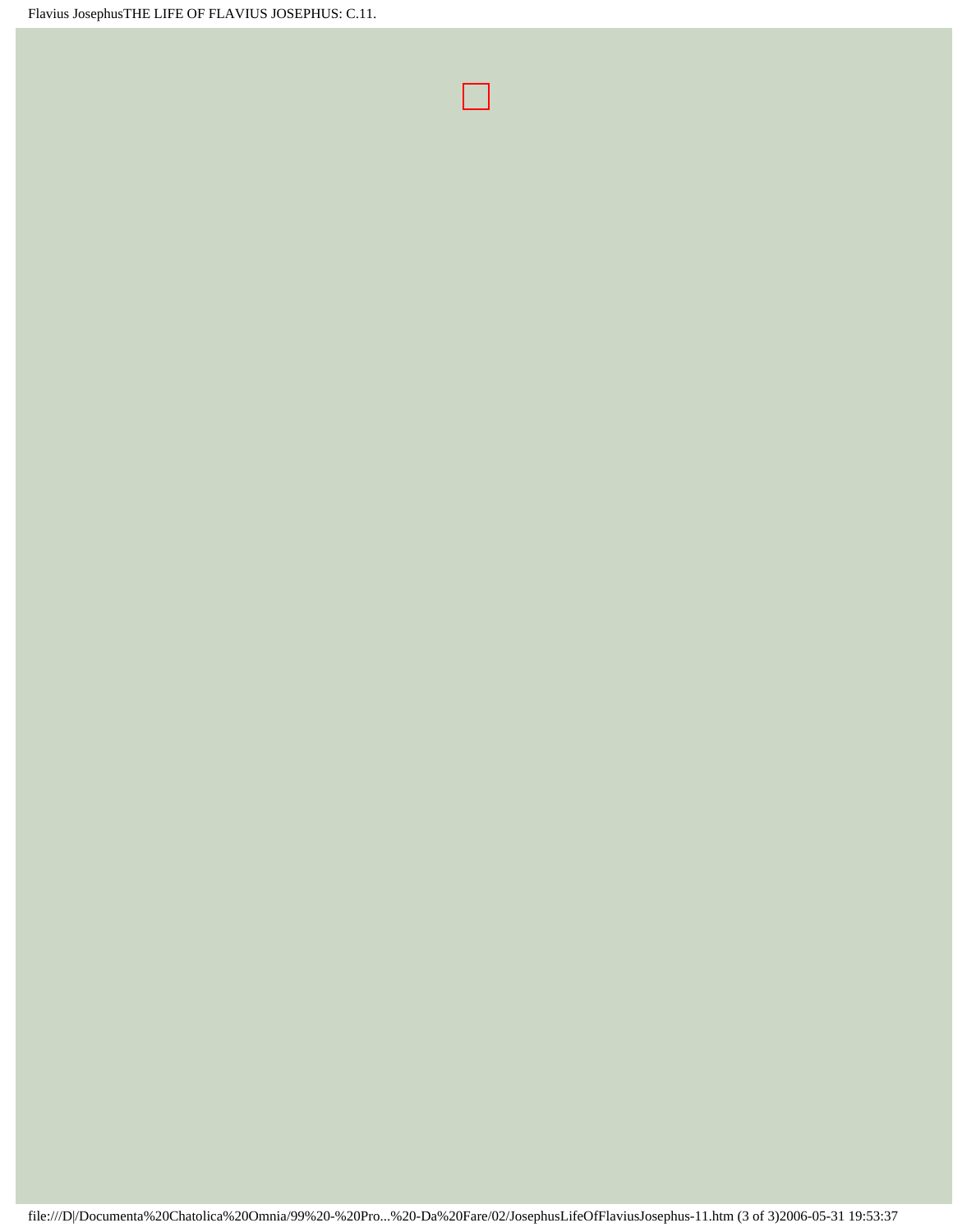<span id="page-20-0"></span>**Now, as soon as I was come into Galilee, and had learned this state of things by the information of such as told me of them, I wrote to the sanhedrim at Jerusalem about them, and required their direction what I should do. Their direction was, that I should continue there, and that, if my fellow legates were willing, I should join with them in the care of Galilee. But those my fellow legates, having gotten great riches from those tithes which as priests were their dues, and were given to them, determined to return to their own country. Yet when I desired them to stay so long, that we might first settle the public affairs, they complied with me. So I removed, together with them, from the city of Sepphoris, and came to a certain village called Bethmaus, four furlongs distant from Tiberius; and thence I sent messengers to the senate of Tiberius, and desired that the principal men of the city would come to me: and when they were come, Justus himself being also with them, I told them that I was sent to them by the people of Jerusalem as a legate, together with these other priests, in order to persuade them to demolish that house which Herod the tetrarch had built there, and which had the figures of living creatures in it, although our laws have forbidden us to make any such figures; and I desired that they would give us leave so to do immediately. But for a good while Capellus and the principal men belonging to the city would not give us leave, but were at length entirely overcome by us, and were induced to be of our opinion. So Jesus the son of Sapphias, one of those whom we have already mentioned as the leader of a seditious tumult of mariners and poor people, prevented us, and took with him certain Galileans, and set the entire palace on fire, and thought he should get a great deal of money thereby, because he saw some of the roofs gilt with gold. They also plundered a great deal of the furniture, which was done without our approbation; for after we had discoursed with Capellus and the principal men of the city, we departed from Bethmaus, and went into the Upper Galilee. But Jesus and his party slew all the Greeks that were inhabitants of Tiberias, and as many others as were their enemies before the war began.**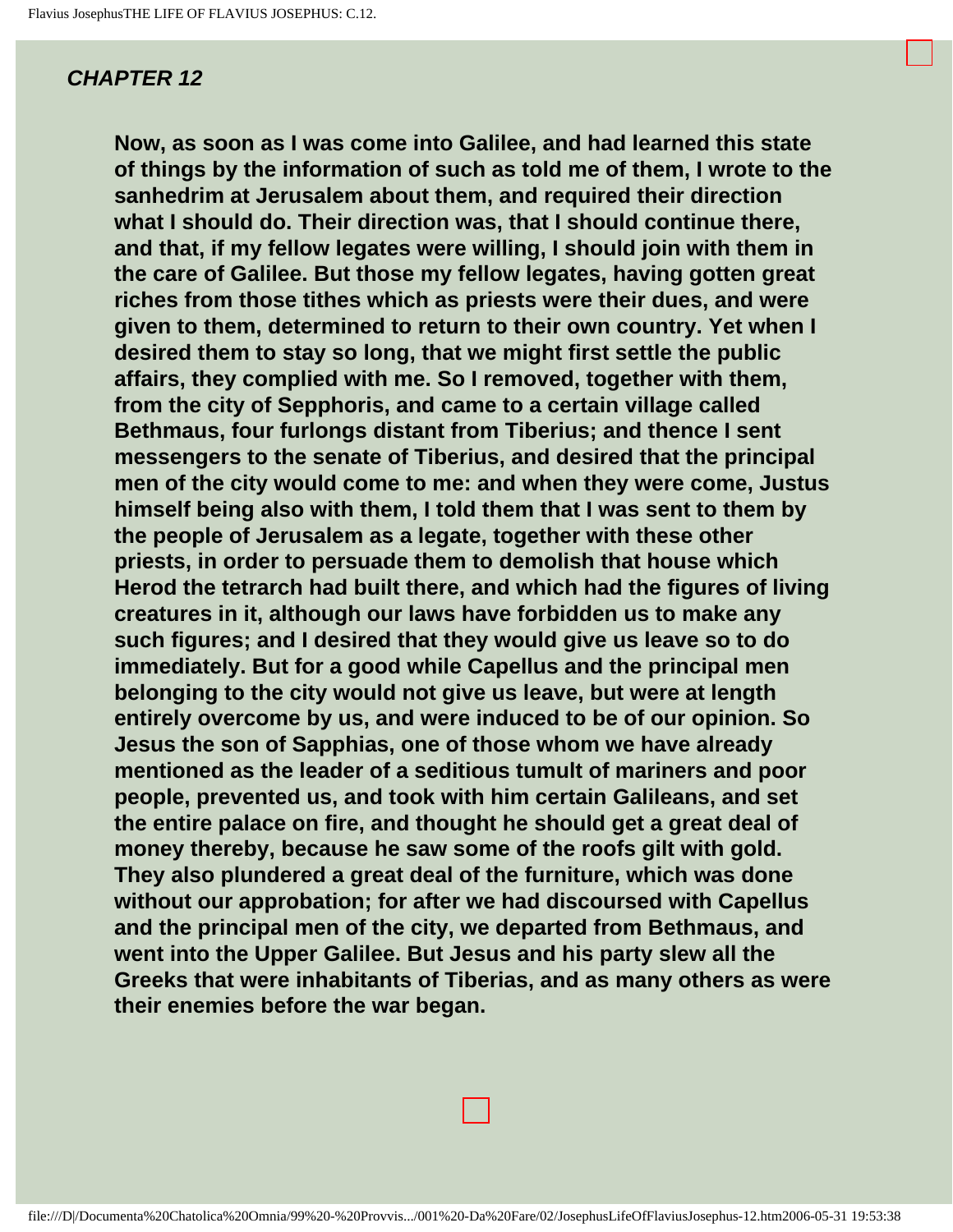<span id="page-21-0"></span>**When I understood this state of things, I was greatly provoked, and went down to Tiberias, and took all the care I could of the royal furniture, to recover all that could be recovered from such as had plundered it. They consisted of candlesticks made of Corinthian brass, and of royal tables, and of a great quantity of uncoined silver; and I resolved to preserve whatsoever came to my hand for the king. So I sent for ten of the principal men of the senate, and for Capellus the son of Antyllus, and committed the furniture to them, with this charge, That they should part with it to nobody else but to myself. From thence I and my fellow legates went to Gichala, to John, as desirous to know his intentions, and soon saw that he was for innovations, and had a mind to the principality; for he desired me to give him authority to carry off that corn which belonged to Caesar, and lay in the villages of Upper Galilee; and he pretended that he would expend what it came to in building the walls of his own city. But when I perceived what he endeavored at, and what he had in his mind, I said I would not permit him so to do; for that I thought either to keep it for the Romans or for myself, now I was intrusted with the public affairs there by the people of Jerusalem. But, when he was not able to prevail with me, he betook himself to my fellow legates; for they had no sagacity in providing for futurity, and were very ready to take bribes. So he corrupted them with money to decree, That all that corn which was within his province should be delivered to him; while I, who was but one, was outvoted by two, and held my tongue. Then did John introduce another cunning contrivance of his; for he said that those Jews who inhabited Cesarea Philippi, and were shut up by the order of the king's deputy there, had sent to him to desire him, that, since they had no oil that was pure for their use, he would provide a sufficient quantity of such oil for them, lest they should be forced to make use of oil that came from the Greeks, and thereby transgress their own laws. Now this was said by John, not out of his regard to religion, but out of his most flagrant desire of gain; for he knew that two sextaries were sold with them of Caesarea for one drachma, but that at Gischala fourscore sextaxies were sold for four sextaries. So he gave order that all the oil which was there should be carried away, as having my permission for so doing; which yet I did not grant him voluntarily, but only out of fear of the multitude, since, if I had forbidden him, I should have been stoned by them. When I had therefore permitted this to be done by John, he gained vast sums of money by this his knavery.**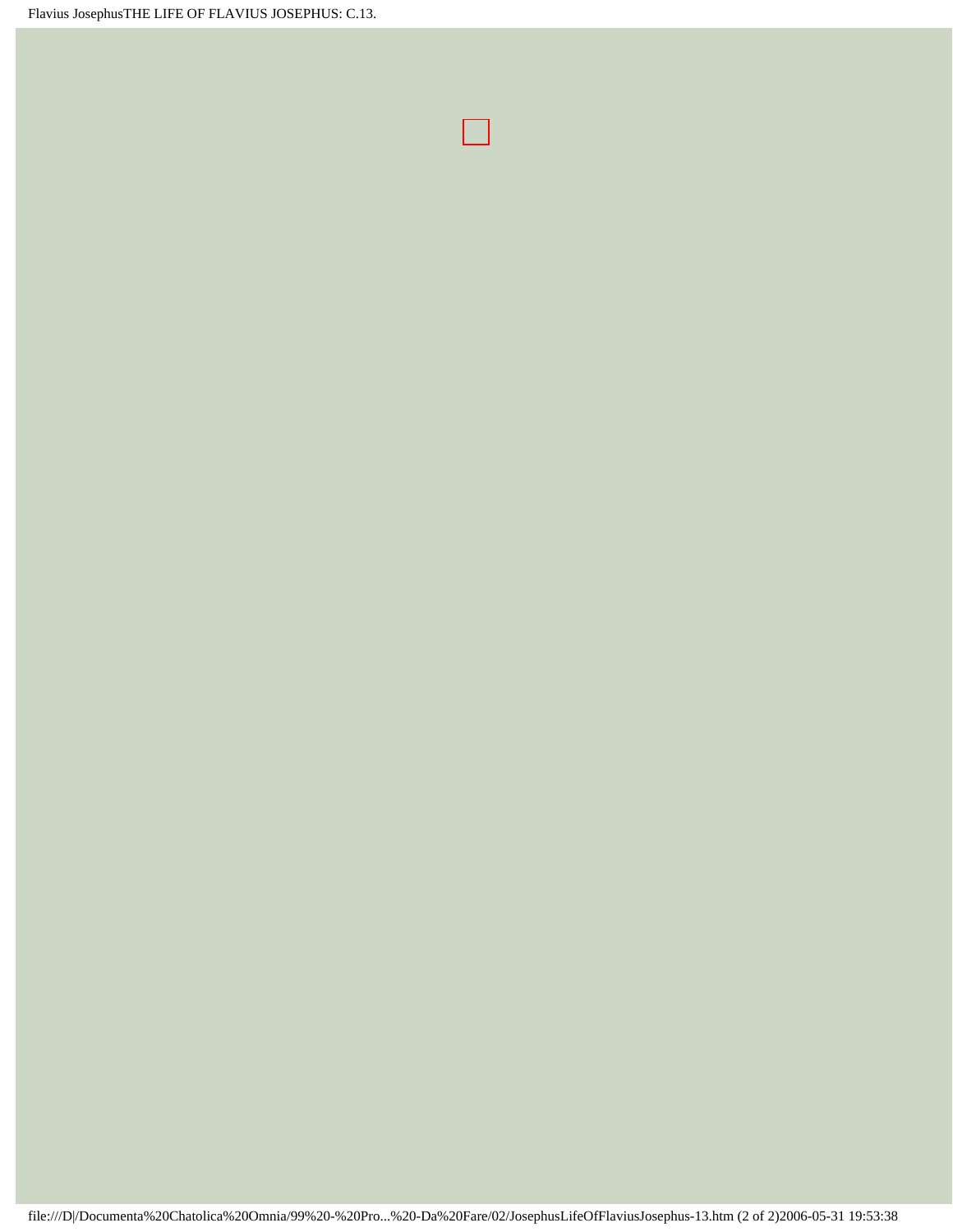<span id="page-23-0"></span>**But when I had dismissed my fellow legates, and sent them back to Jerusalem, I took care to have arms provided, and the cities fortified. And when I had sent for the most hardy among the robbers, I saw that it was not in my power to take their arms from them; but I persuaded the multitude to allow them money as pay, and told them it was better for them to give them a little willingly, rather than to [be forced to] overlook them when they plundered their goods from them. And when I had obliged them to take an oath not to come into that country, unless they were invited to come, or else when they had not their pay given them, I dismissed them, and charged them neither to make an expedition against the Romans, nor against those their neighbors that lay round about them; for my first care was to keep Galilee in peace. So I was willing to have the principal of the Galileans, in all seventy, as hostages for their fidelity, but still under the notion of friendship. Accordingly, I made them my friends and companions as I journeyed, and set them to judge causes; and with their approbation it was that I gave my sentences, while I endeavored not to mistake what justice required, and to keep my hands clear of all bribery in those determinations.**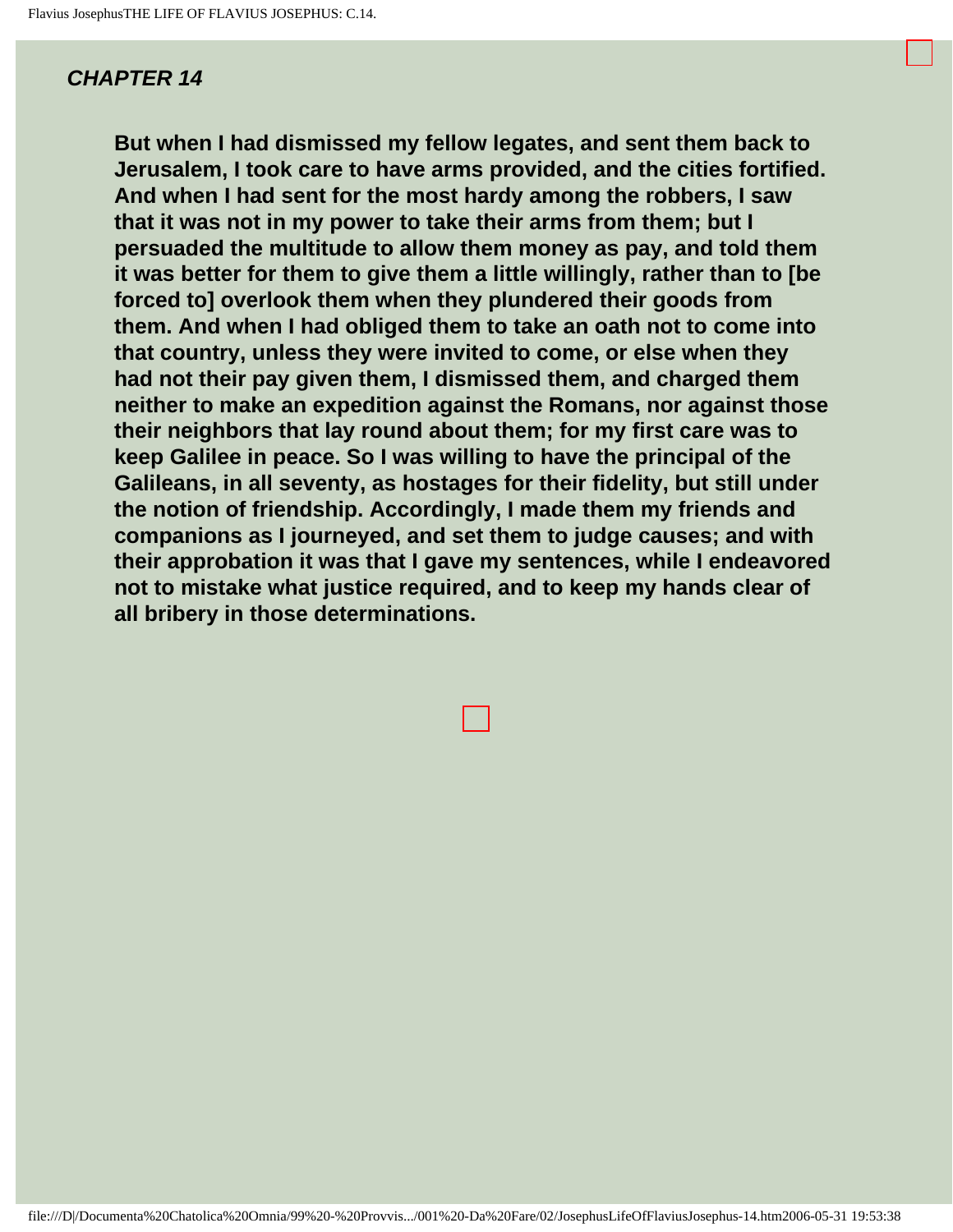<span id="page-24-0"></span>**I was now about the thirtieth year of my age; in which time of life it is a hard thing for any one to escape the calumnies of the envious, although he restrain himself from fulfilling any unlawful desires, especially where a person is in great authority. Yet did I preserve every woman free from injuries; and as to what presents were offered me, I despised them, as not standing in need of them. Nor indeed would I take those tithes, which were due to me as a priest, from those that brought them. Yet do I confess, that I took part of the spoils of those Syrians which inhabited the cities that adjoined to us, when I had conquered them, and that I sent them to my kindred at Jerusalem; although, when I twice took Sepphoris by force, and Tiberias four times, and Gadara once, and when I had subdued and taken John, who often laid treacherous snares for me, I did not punish [with death] either him or any of the people forenamed, as the progress of this discourse will show. And on this account, I suppose, it was that God, who is never unacquainted with those that do as they ought to do, delivered me still out of the hands of these my enemies, and afterwards preserved me when I fell into those many dangers which I shall relate hereafter.**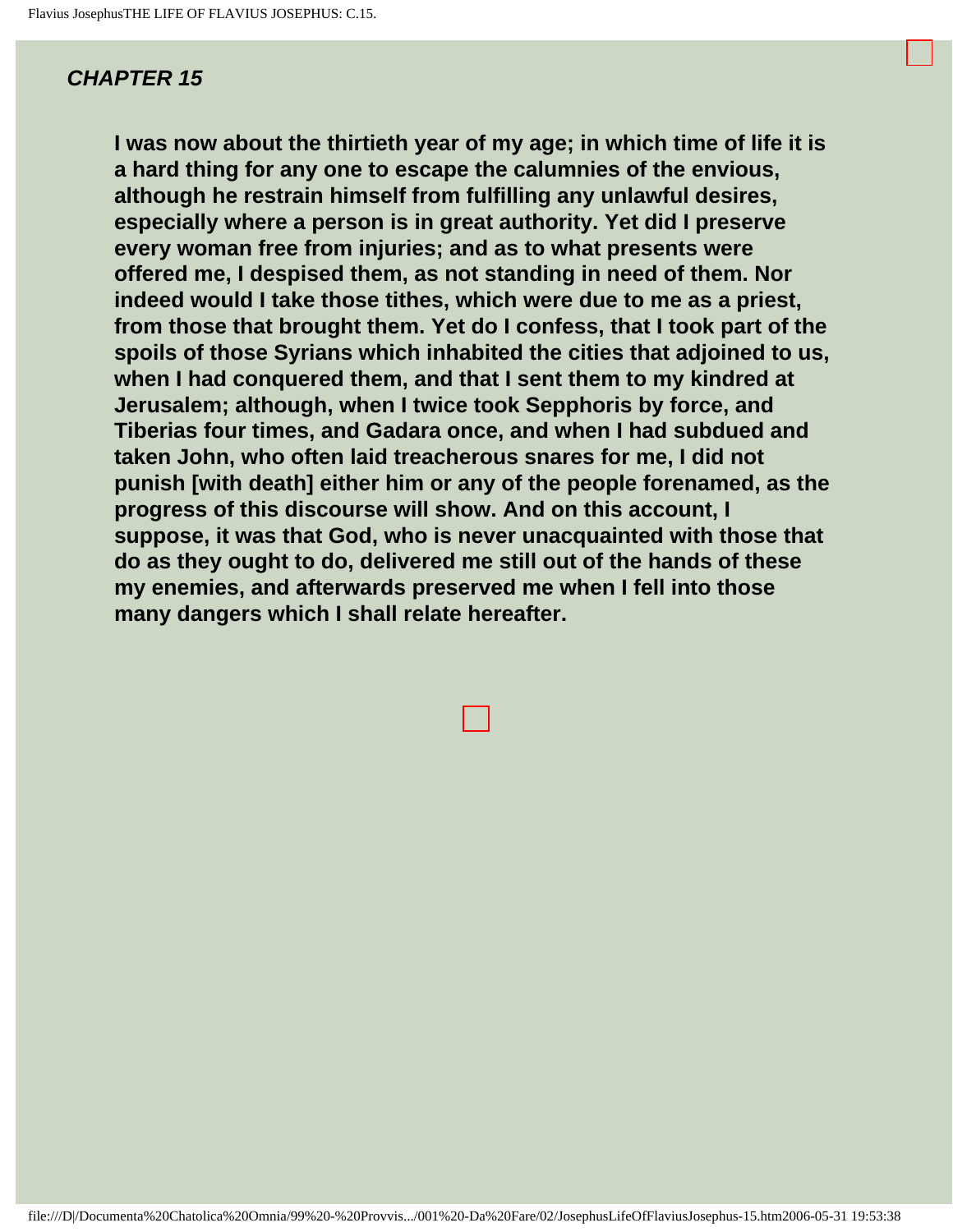<span id="page-25-0"></span>**Now the multitude of the Galileans had that great kindness for me, and fidelity to me, that when their cities were taken by force, and their wives and children carried into slavery, they did not so deeply lament for their own calamities, as they were solicitous for my preservation. But when John saw this, he envied me, and wrote to me, desiring that I would give him leave to come down, and make use of the hot-baths of Tiberias for the recovery of the health of his body. Accordingly, I did not hinder him, as having no suspicion of any wicked designs of his; and I wrote to those to whom I had committed the administration of the affairs of Tiberius by name, that they should provide a lodging for John, and for such as should come with him, and should procure him what necessaries soever he should stand in need of. Now at this time my abode was in a village of Galilee, which is named Cans.**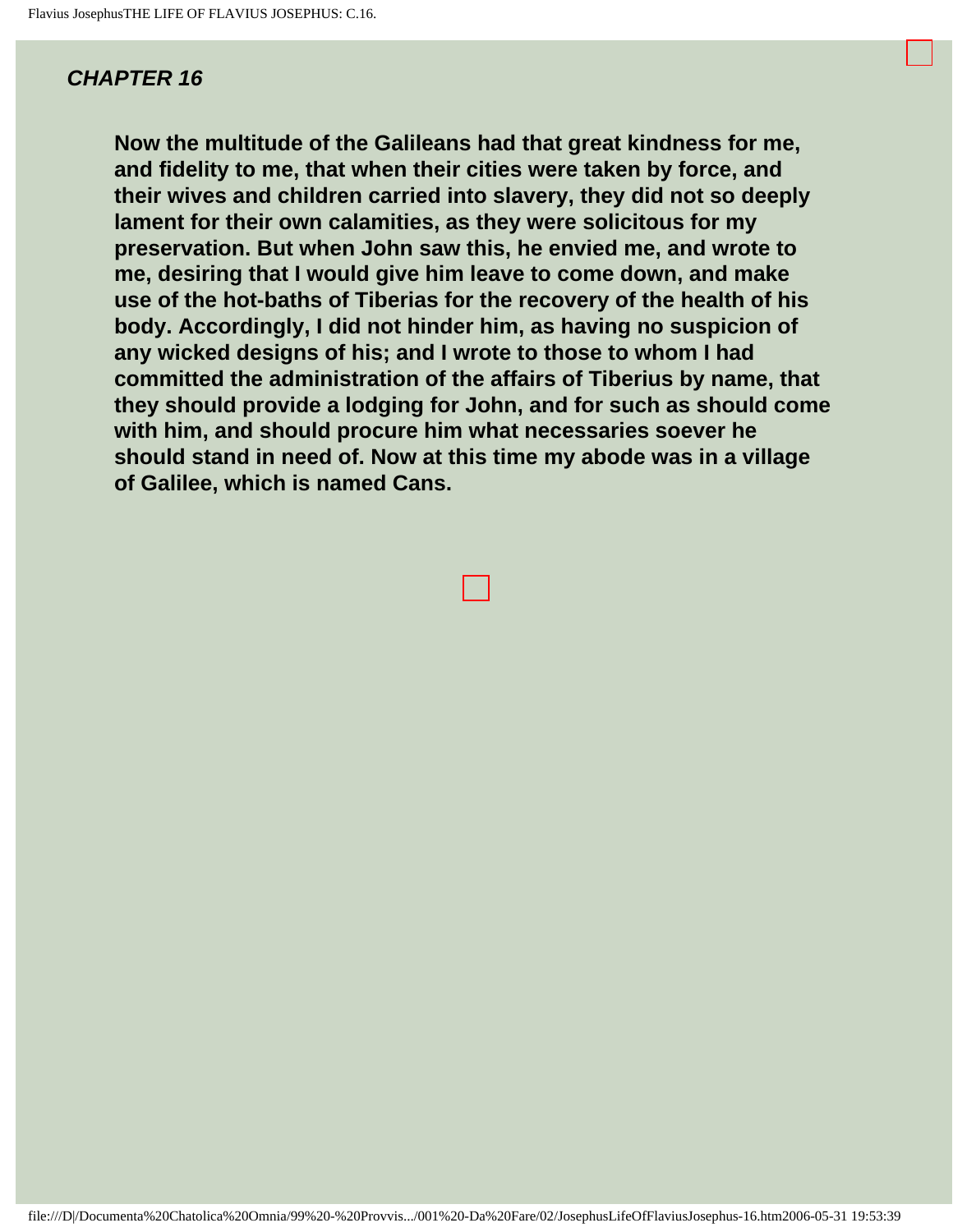<span id="page-26-0"></span>**But when John was come to the city of Tiberias, he persuaded the men to revolt from their fidelity to me, and to adhere to him; and many of them gladly received that invitation of his, as ever fond of innovations, and by nature disposed to changes, and delighting in seditions; but they were chiefly Justus and his father Pistus, that were earnest for their revolt from me, and their adherence to John. But I came upon them, and prevented them; for a messenger had come to me from Silas, whom I had made governor of Tiberias, as I have said already, and had told me of the inclinations of the people of Tiberias, and advised me to make haste thither; for that, if I made any delay, the city would come under another's jurisdiction. Upon the receipt of this letter of Silas, I took two hundred men along with me, and traveled all night, having sent before a messenger to let the people of Tiberias know that I was coming to them. When I came near to the city, which was early in the morning, the multitude came out to meet me; and John came with them, and saluted me, but in a most disturbed manner, as being afraid that my coming was to call him to an account for what I was now sensible he was doing. So he, in great haste, went to his lodging. But when I was in the open place of the city, having dismissed the guards I had about me, excepting one, and ten armed men that were with him, I attempted to make a speech to the multitude of the people of Tiberias: and, standing on a certain elevated place, I entreated them not to be so hasty in their revolt; for that such a change in their behavior would be to their reproach, and that they would then justly be suspected by those that should be their governors hereafter, as if they were not likely to be faithful to them neither.**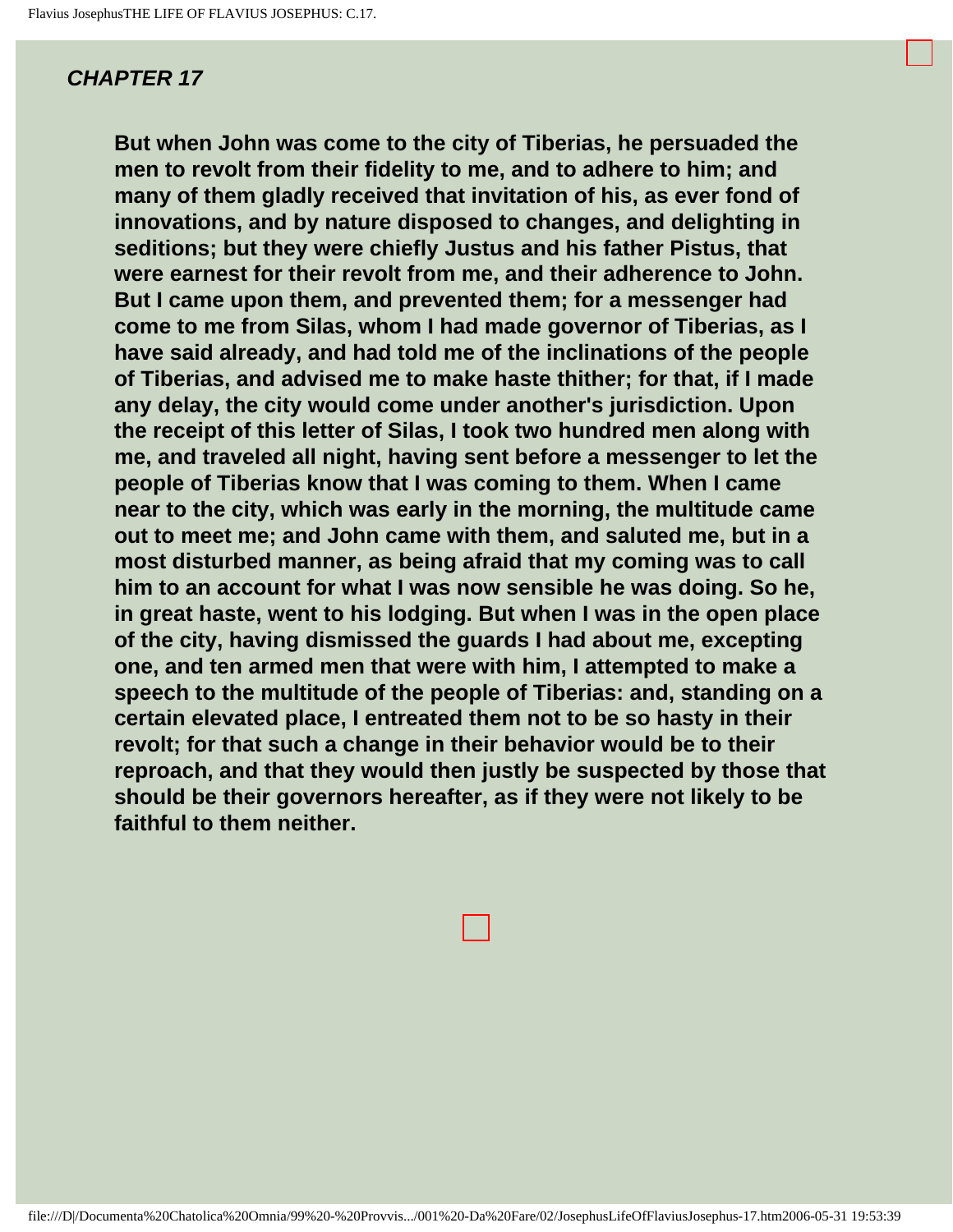<span id="page-27-0"></span>**But before I had spoken all I designed, I heard one of my own domestics bidding me come down, for that it was not a proper time to take care of retaining the good-will of the people of Tiberias, but to provide for my own safety, and escape my enemies there; for John had chosen the most trusty of those armed men that were about him out of those thousand that he had with him, and had given them orders when he sent them, to kill me, having learned that I was alone, excepting some of my domestics. So those that were sent came as they were ordered, and they had executed what they came about, had I not leaped down from the elevation I stood on, and with one of my guards, whose name was James, been carried [out of the crowd] upon the back of one Herod of Tiberias, and guided by him down to the lake, where I seized a ship, and got into it, and escaped my enemies unexpectedly, and came to Tarichese.**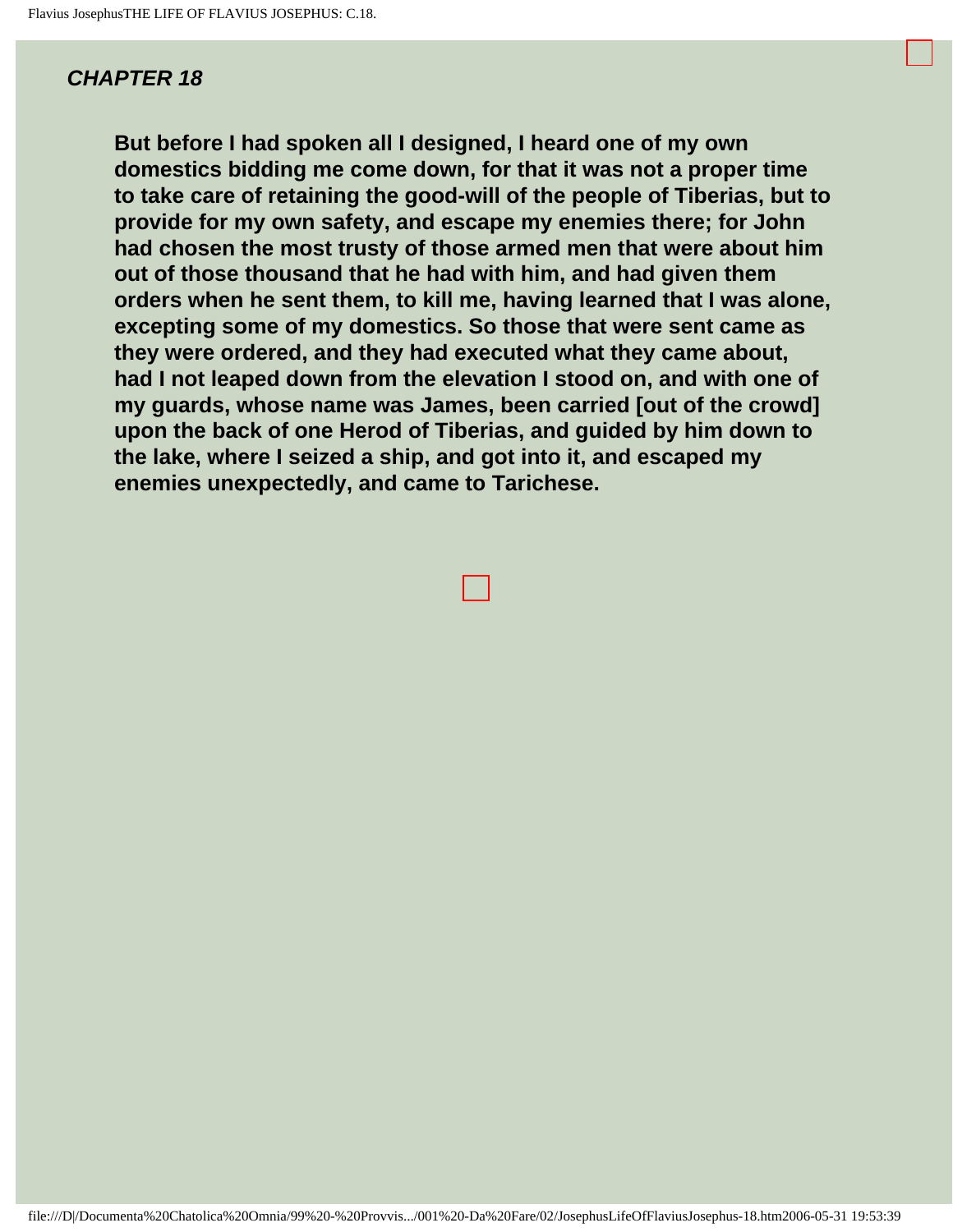<span id="page-28-0"></span>**Now, as soon as the inhabitants of that city understood the perfidiousness of the people of Tiberias, they were greatly provoked at them. So they snatched up their arms, and desired me to be their leader against them; for they said they would avenge their commander's cause upon them. They also carried the report of what had been done to me to all the Galileans, and eagerly endeavored to irritate them against the people of Tiberias, and desired that vast numbers of them would get together, and come to them, that they might act in concert with their commander, what should be determined as fit to be done. Accordingly, the Galileans came to me in great numbers, from all parts, with their weapons, and besought me to assault Tiberias, to take it by force, and to demolish it, till it lay even with the ground, and then to make slaves of its inhabitants, with their wives and children. Those that were Josephus's friends also, and had escaped out of Tiberias, gave him the same advice. But I did not comply with them, thinking it a terrible thing to begin a civil war among them; for I thought that this contention ought not to proceed further than words; nay, I told them that it was not for their own advantage to do what they would have me to do, while the Romans expected no other than that we should destroy one another by our mutual seditions. And by saying this, I put a stop to the anger of the Galileans.** 

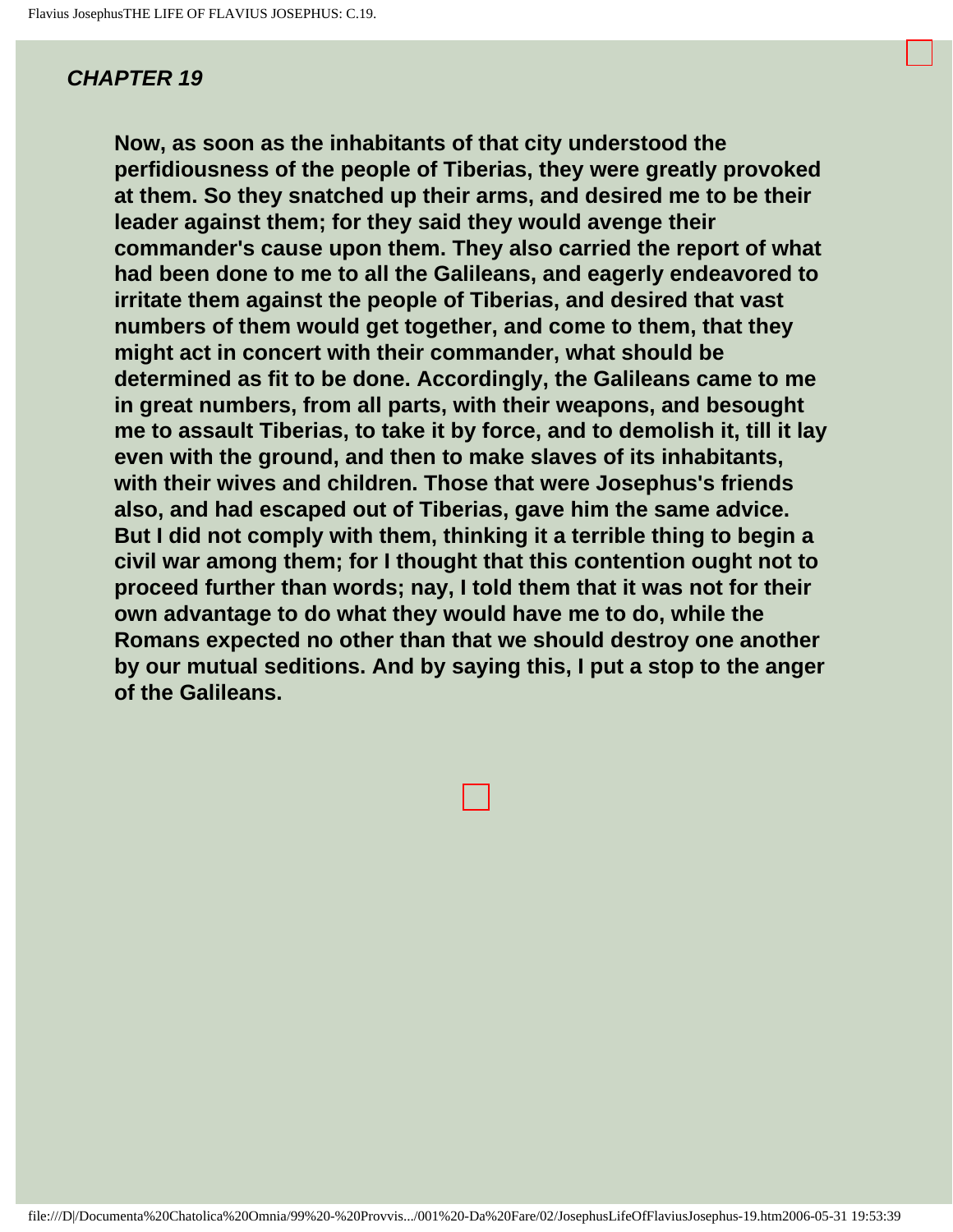<span id="page-29-0"></span>**But now John was afraid for himself, since his treachery had proved unsuccessful. So he took the armed men that were about him, and removed from Tiberias to Gischala, and wrote to me to apologize for himself concerning What had been done, as if it had been done without his approbation, and desired me to have no suspicion of him to his disadvantage. He also added oaths and certain horrible curses upon himself, and supposed he should be thereby believed in the points he wrote about to me.**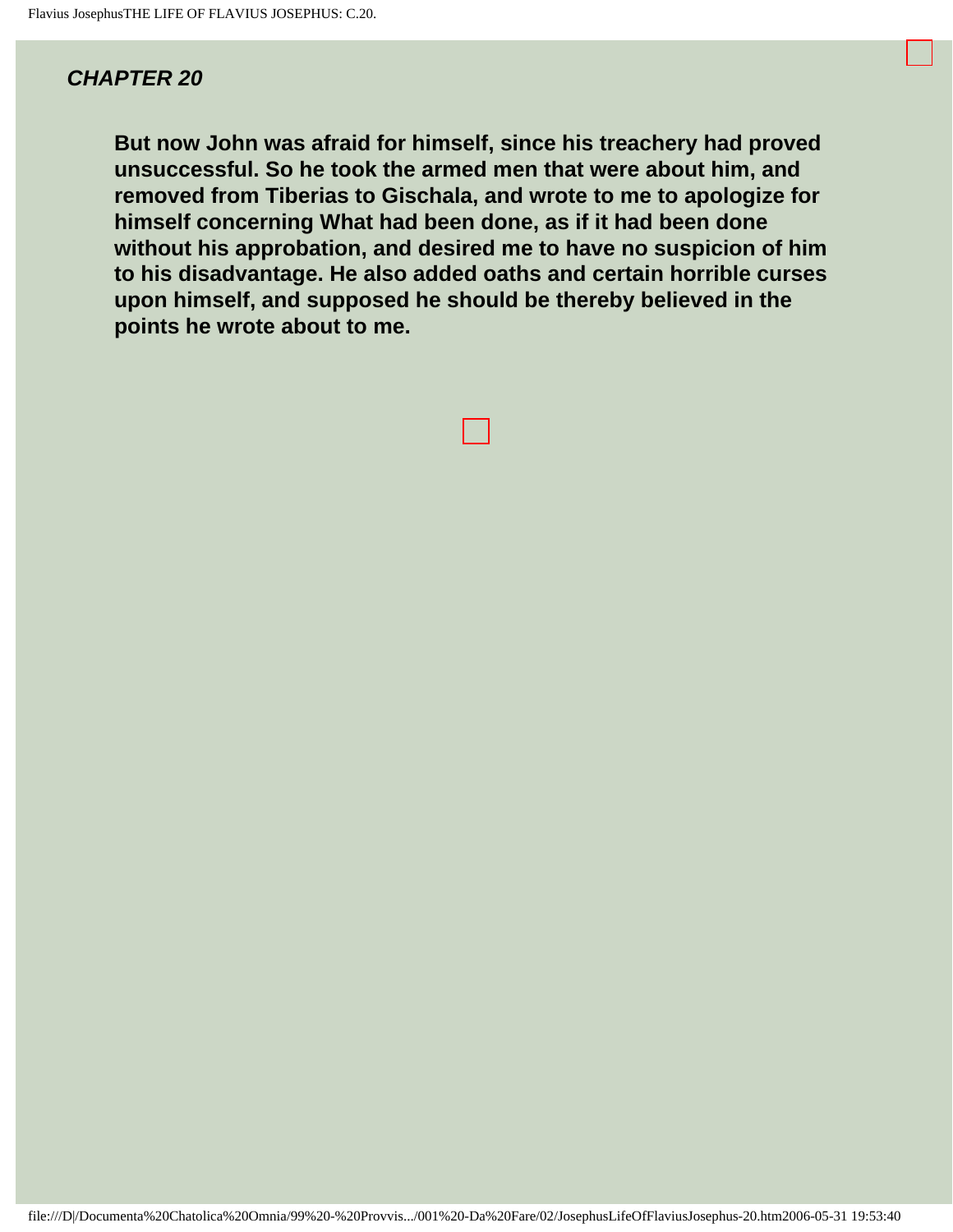<span id="page-30-0"></span>**But now another great number of the Galileans came together again with their weapons, as knowing the man, how wicked and how sadly perjured he was, and desired me to lead them against him and promised me that they would utterly both him and Gischala. Hereupon I professed that I was obliged to them for their readiness to serve me, and that I would more than requite their good-will to me. However, I entreated them to restrain themselves, and begged of them to give me leave to do what I intended, which was to put an end to these troubles without bloodshed; and when I had prevailed with the multitude of the Galileans to let me do so, I came to Sepphoris.**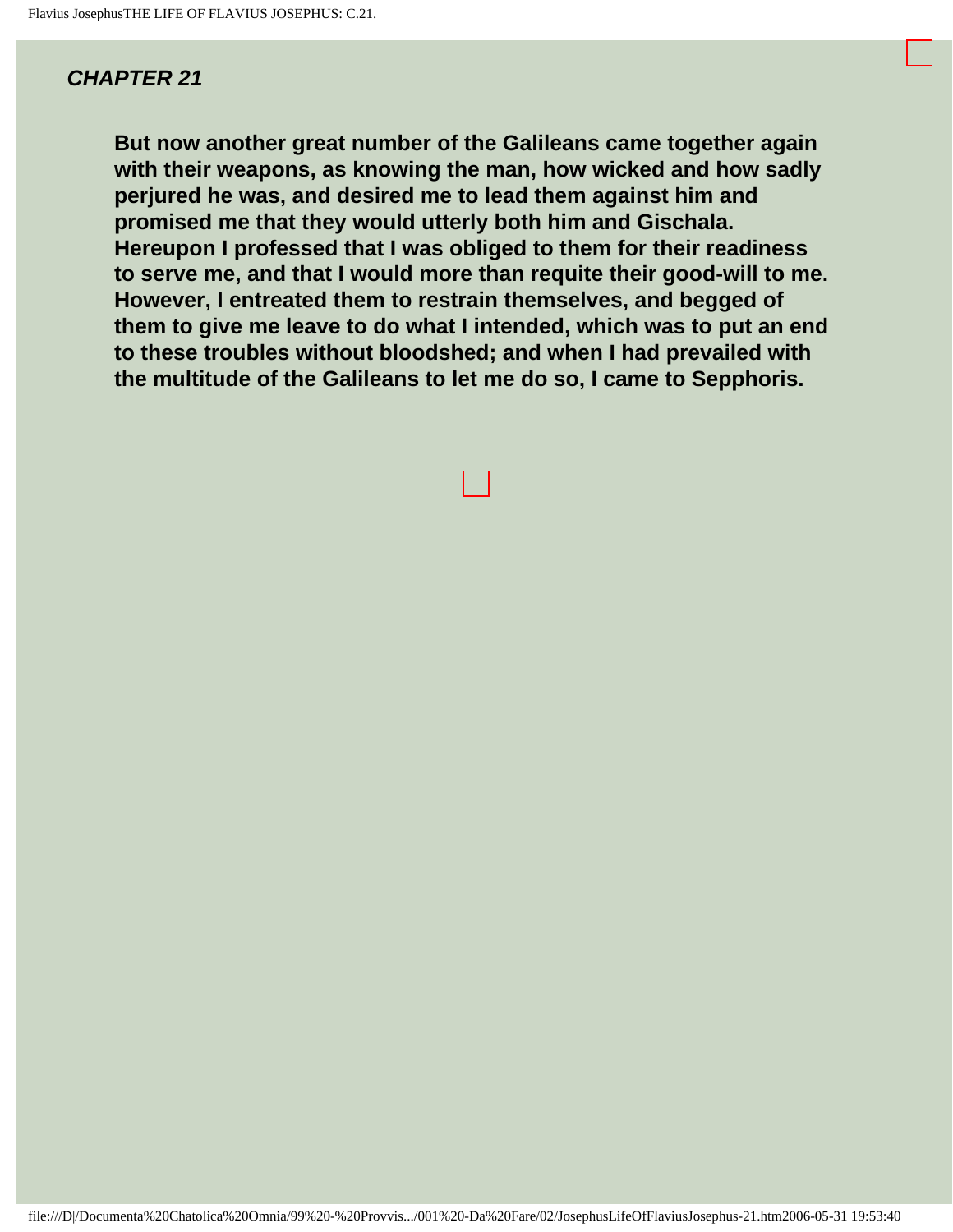<span id="page-31-0"></span>**But the inhabitants of this city having determined to continue in their allegiance to the Romans, were afraid of my coming to them, and tried, by putting me upon another action, to divert me, that they might be freed from the terror they were in. Accordingly, they sent to Jesus, the captain of those robbers who were in the confines of Ptolemais, and promised to give him a great deal of money, if he would come with those forces he had with him, which were in number eight hundred, and fight with us. Accordingly, he complied with what they desired, upon the promises they had made him, and was desirous to fall upon us when we were unprepared for him, and knew nothing of his coming beforehand. So he sent to me, and desired that I would give him leave to come and salute me. When I had given him that leave, which I did without the least knowledge of his treacherous intentions beforehand, he took his band of robbers, and made haste to come to me. Yet did not this his knavery succeed well at last; for as he was already nearly approaching, one of those with him deserted him, and came to me, and told me what he had undertaken to do. When I was informed of this, I went into the marketplace, and pretended to know nothing of his treacherous purpose. I took with me many Galileans that were armed, as also some of those of Tiberias; and, when I had given orders that all the roads should be carefully guarded, I charged the keepers of the gates to give admittance to none but Jesus, when he came, with the principal of his men, and to exclude the rest; and in case they aimed to force themselves in, to use stripes [in order to repel them]. Accordingly, those that had received such a charge did as they were bidden, and Jesus came in with a few others; and when I had ordered him to throw down his arms immediately, and told him, that if he refused so to do, he was a dead man, he seeing armed men standing all round about him, was terrified, and complied; and as for those of his followers that were excluded, when they were informed that he was seized, they ran away. I then called Jesus to me by himself, and told him, that" I was not a stranger to that treacherous design he had against me, nor was I ignorant by whom he was sent for; that, however, I would forgive him what he had done already, if he would repent of it, and be faithful to me hereafter." And thus, upon his promise to do all that I desired, I let him go, and gave him leave to get those whom he had formerly had with him together again. But I threatened the inhabitants of Sepphoris, that, if they would not leave off their ungrateful treatment of me, I would punish them sufficiently.**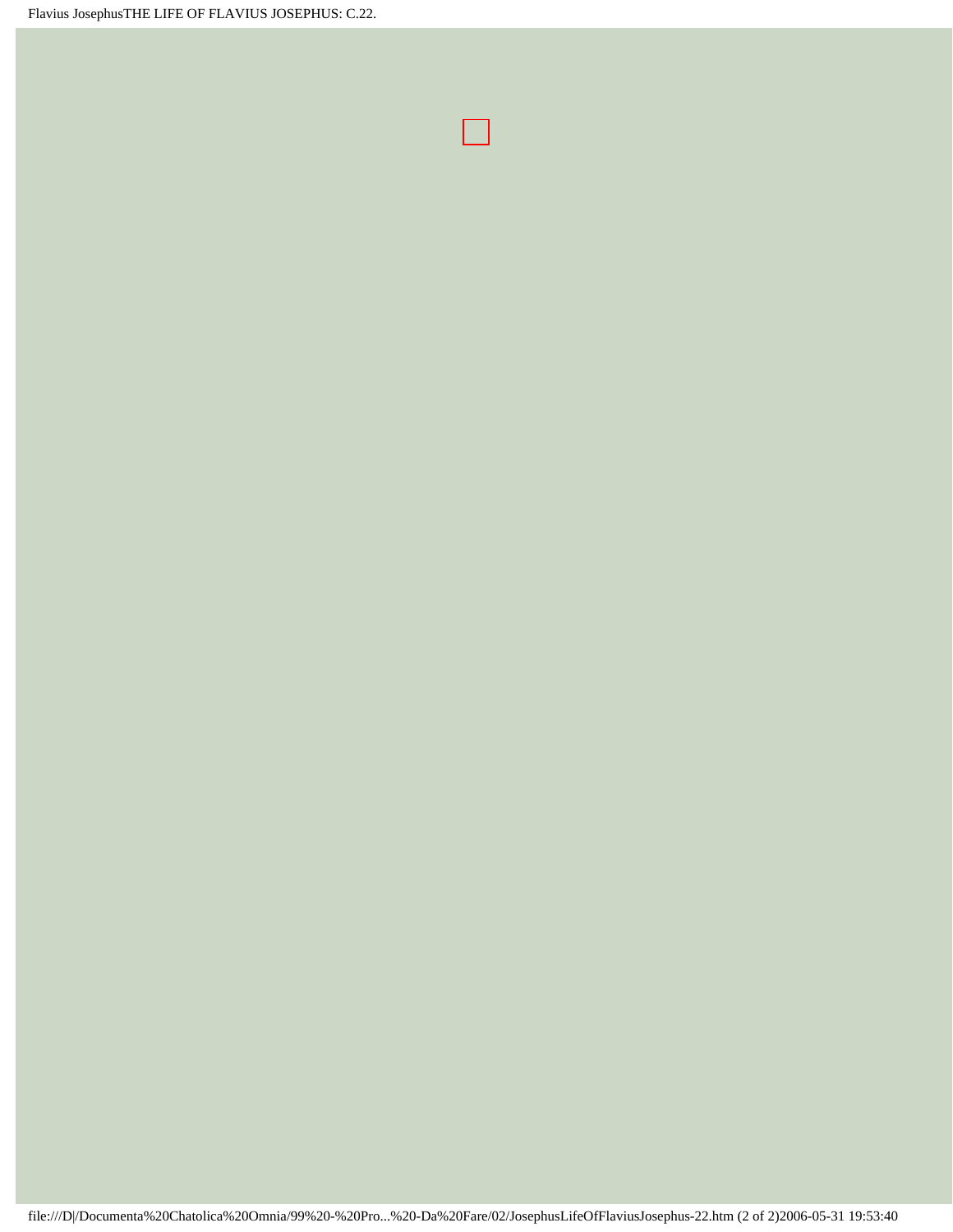<span id="page-33-0"></span>**At this time it was that two great men, who were under the jurisdiction of the king [Agrippa] came to me out of the region of Trachonius, bringing their horses and their arms, and carrying with them their money also; and when the Jews would force them to be circumcised, if they would stay among them, I would not permit them to have any force put upon them, but said to them, "Every one ought to worship God according to his own inclinations, and not to be constrained by force; and that these men, who had fled to us for protection, ought not to be so treated as to repent of their coming hither." And when I had pacified the multitude, I provided for the men that were come to us whatsoever it was they wanted, according to their usual way of living, and that in great plenty also.**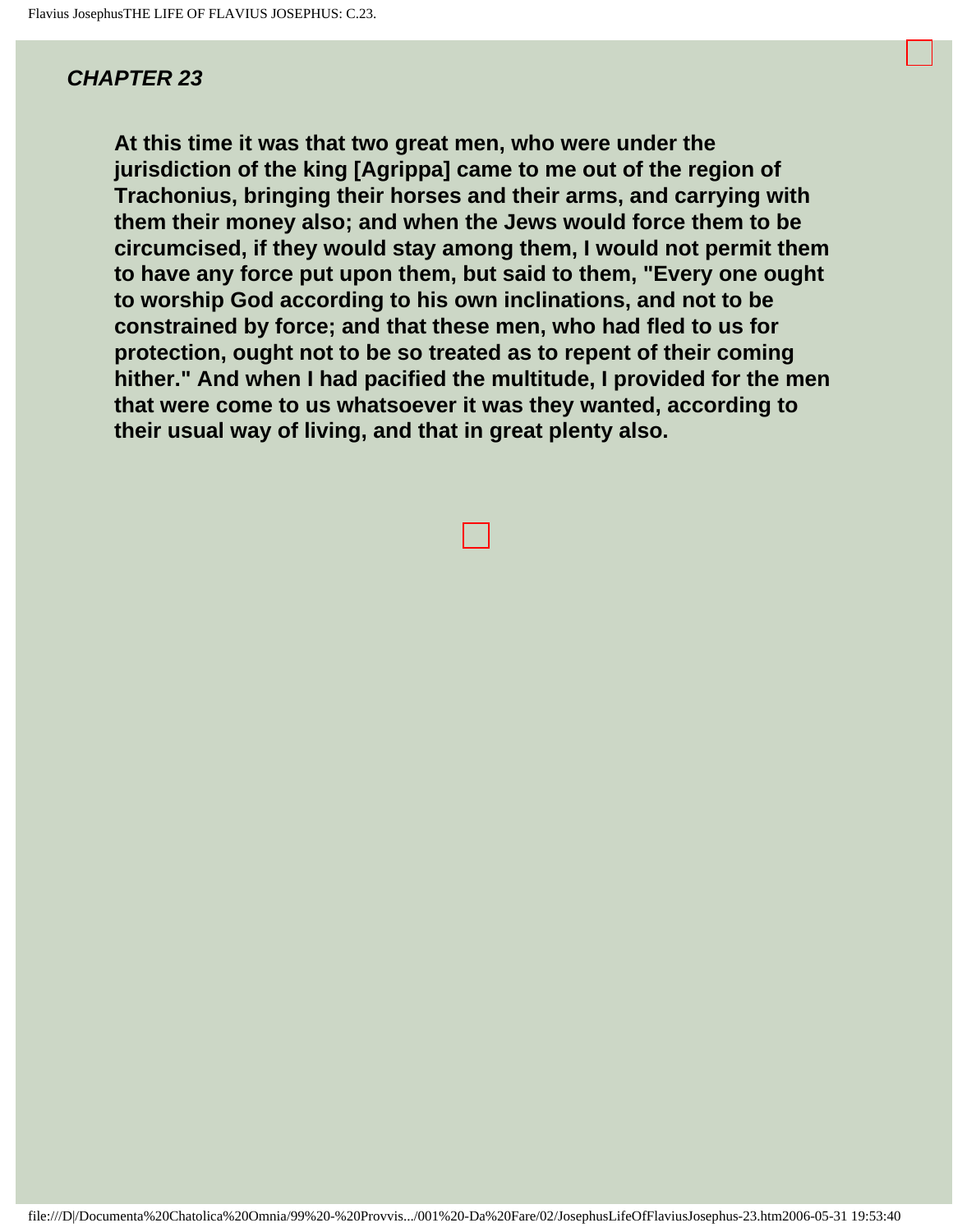<span id="page-34-0"></span>**Now king Agrippa sent an army to make themselves masters of the citadel of Gamala, and over it Equieulus Modius; but the forces that were sent were not allow to encompass the citadel quite round, but lay before it in the open places, and besieged it. But when Ebutius the decurion, who was intrusted with the government of the great plain, heard that I was at Simonias, a village situated in the confines of Galilee, and was distant from him sixty furlongs, he took a hundred horsemen that were with him by night, and a certain number of footmen, about two hundred, and brought the inhabitants of the city Gibea along with him as auxiliaries, and marched in the night, and came to the village where I abode. Upon this I pitched my camp over against him, which had a great number of forces in it: but Ebutius tried to draw us down into the plain, as greatly depending upon his horsemen; but we would not come down; for when I was satisfied of the advantage that his horse would have if we came down into the plain, while we were all footmen, I resolved to join battle with the enemy where I was. Now Ebutius and his party made a courageous opposition for some time; but when he saw that his horse were useless to him in that place, he retired back to the city Gibea, having lost three of his men in the fight. So I followed him directy with two thousand armed men; and when I was at the city Besara, that lay in the confines of Ptolemais, but twenty furlongs from Gibea, where Ebutius abode, I placed my armed men on the outside of the village, and gave orders that they should guard the passes with great care, that the enemy might not disturb us until we should have carried off the corn, a great quantity of which lay there: it belonged to Bernice the queen, and had been gathered together out of the neighboring villages into Besara; so I loaded my camels and asses, a great number of which I had brought along with me, and sent the corn into Galilee. When I had done this, I offered Ebutius battle; but when he would not accept of the offer, for he was terrified at our readiness and courage, I altered my route, and marched towards Neopolitanus, because I had heard that the country about Tiberias was laid waste by him. This Neopolitanus was captain of a troop of horse, and had the custody of Scythopolis intrusted to his care by the enemy; and when I had hindered him from doing any further mischief to Tiberias, I set myself to make provision for the affairs of Galilee.**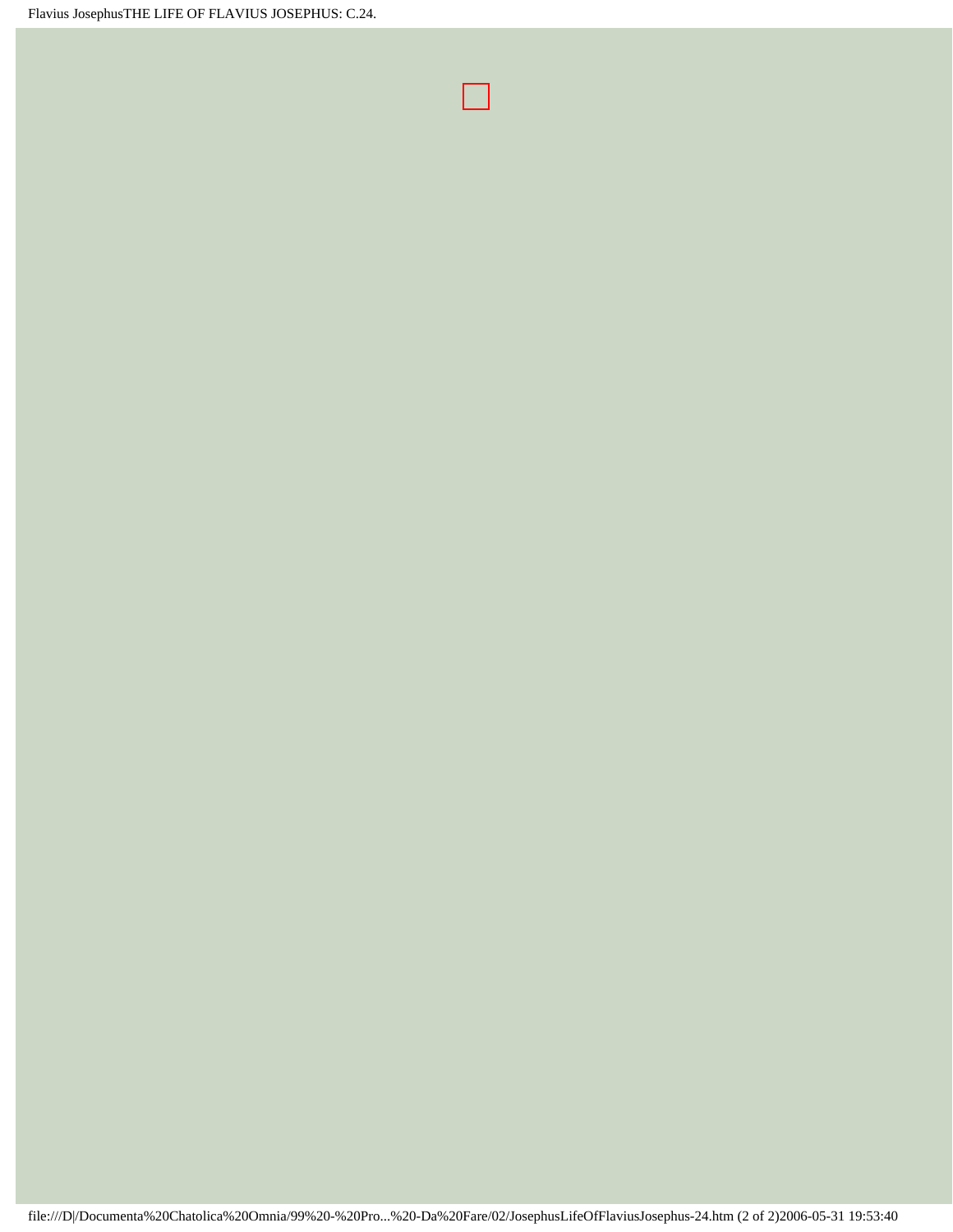**But when John, the son of Levi, who, as we before told you, abode at Gischala, was informed how all things had succeeded to my mind, and that I was much in favor with those that were under me, as also that the enemy were greatly afraid of me, he was not pleased with it, as thinking my prosperity tended to his ruin. So he took up a bitter envy and enmity against me; and hoping, that if he could inflame those that were under me to hate me,. he should put an end to the prosperity I was in, he tried to persuade the inhabitants of Tiberias and of Sepphoris, (and for those of Gabara he supposed they would be also of the same mind with the others,) which were the greatest cities of Galilee, to revolt from their subjection to me, and to be of his party; and told them that he would command them better than I did. As for the people of Sepphoris, who belonged to neither of us, because they had chosen to be in subjection to the Romans, they did not comply with his proposal; and for those of Tiberias, they did not indeed so far comply as to make a revolt from under me, but they agreed to be his friends, while the inhabitants of Gabara did go over to John; and it was Simon that persuaded them so to do, one who was both the principal man in the city, and a particular friend and companion of John. It is true, these did not openly own the making a revolt, because they were in great fear of the Galileans, and had frequent experience of the good-will they bore to me; yet did they privately watch for a proper opportunity to lay snares for me; and indeed I thereby came into the greatest danger, on the occasion following.**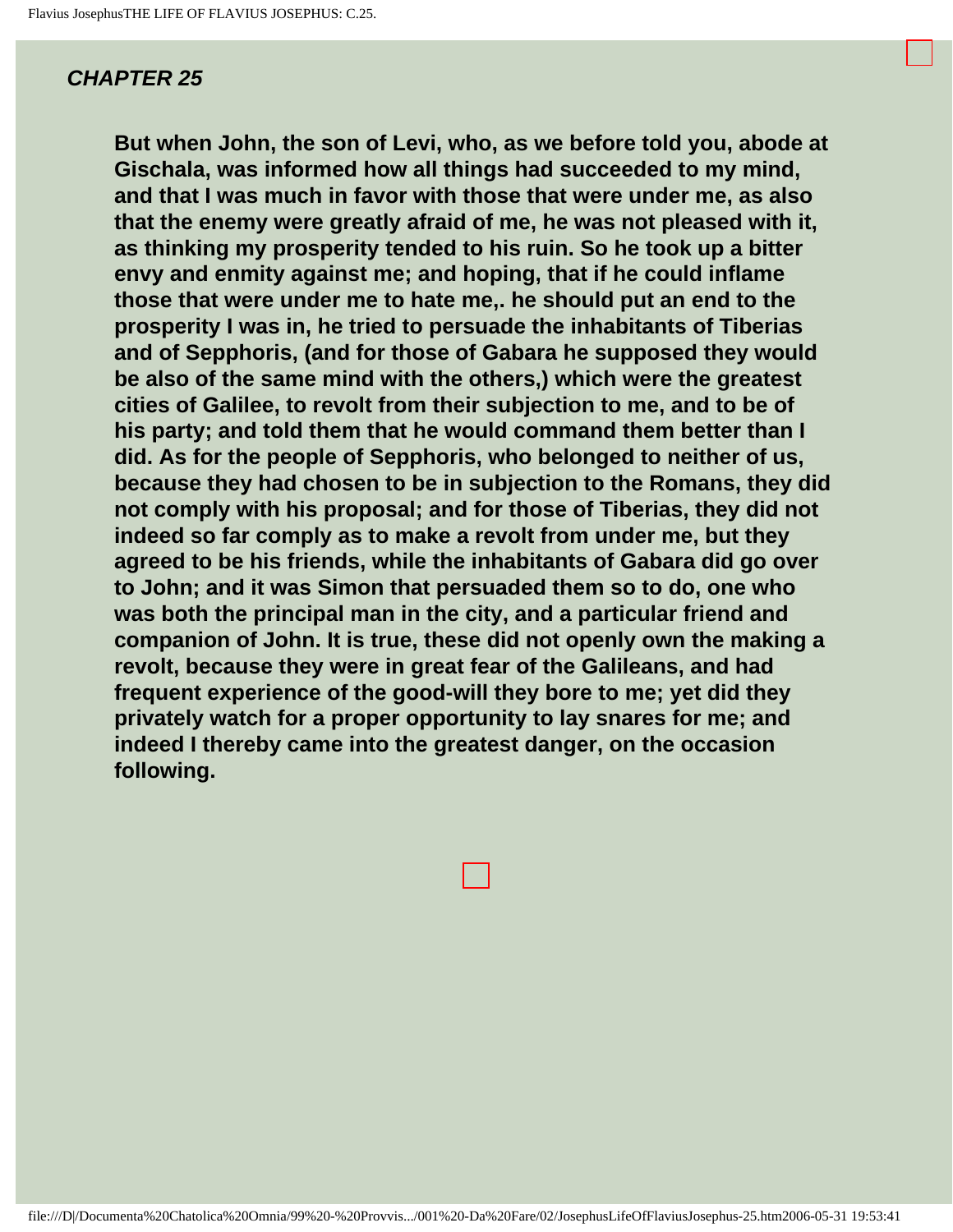**There were some bold young men of the village of Dabaritta, who observed that the wife of Ptolemy, the king's procurator, was to make a progress over the great plain with a mighty attendance, and with some horsemen that followed as a guard to them, and this out of a country that was subject to the king and queen, into the jurisdiction of the Romans; and fell upon them on a sudden, and obliged the wife of Ptolemy to fly away, and plundered all the carriages. They also came to me to Tarichese, with four mules' loading of garments, and other furniture; and the weight of the silver they brought was not small, and there were five hundred pieces of gold also. Now I had a mind to preserve these spoils for Ptolemy, who was my countryman; and it is prohibited by our laws even to spoil our enemies; so I said to those that brought these spoils, that they ought to be kept, in order to rebuild the walls of Jerusalem with them when they came to be sold. But the young men took it very ill that they did not receive a part of those spoils for themselves, as they expected to have done; so they went among the villages in the neighborhood of Tiberias, and told the people that I was going to betray their country to the Romans, and that I used deceitful language to them, when I said, that what had been thus gotten by rapine should be kept for the rebuilding of the walls of the city of Jerusalem; although I had resolved to restore these spoils again to their former owner. And indeed they were herein not mistaken as to my intentions; for when I had gotten clear of them, I sent for two of the principal men, Dassion, and Janneus the son of Levi, persons that were among the chief friends of the king, and commanded them to take the furniture that had been plundered, and to send it to him; and I threatened that I would order them to be put to death by way of punishment, if they discovered this my command to any other person.**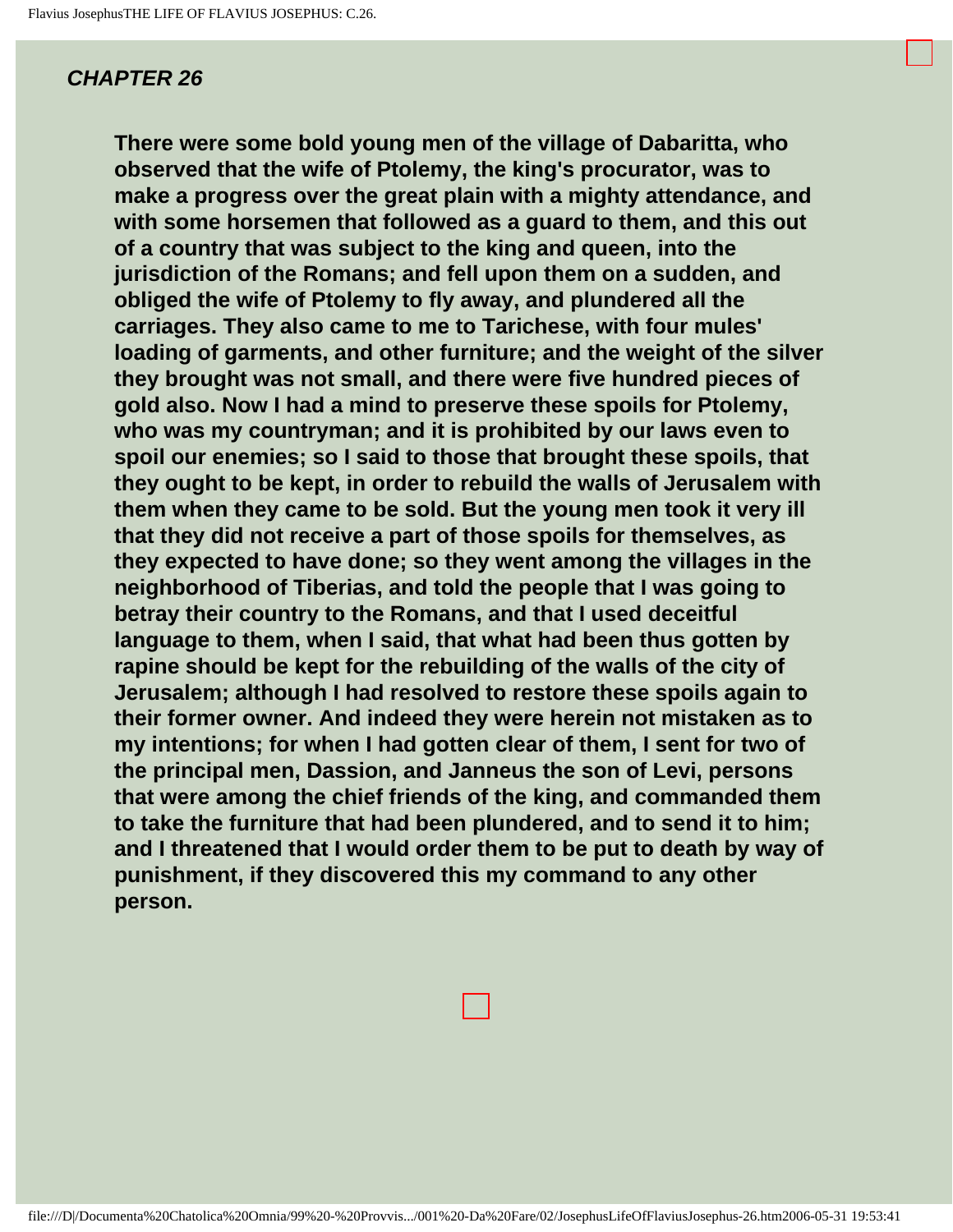**Now, when all Galilee was filled with this rumor, that their country was about to be betrayed by me to the Romans, and when all men were exasperated against me, and ready to bring me to punishment, the inhabitants of Tarichee did also themselves suppose that what the young men said was true, and persuaded my guards and armed men to leave me when I was asleep, and to come presently to the hippodrome, in order there to take counsel against me their commander. And when they had prevailed with them, and they were gotten together, they found there a great company assembled already, who all joined in one clamor, to bring the man who was so wicked to them as to betray them, to his due punishment; and it was Jesus, the son of Sapphias, who principally set them on. He was ruler in Tiberias, a wicked man, and naturally disposed to make disturbances in matters of consequence; a seditious person he was indeed, and an innovator beyond every body else. He then took the laws of Moses into his hands, and came into the midst of the people, and said," O my fellow citizens! if you are not disposed to hate Josephus on your own account, have regard, however, to these laws of your country, which your commander-in-chief is going to betray; hate him therefore on both these accounts, and bring the man who hath acted thus insolently, to his deserved punishment."**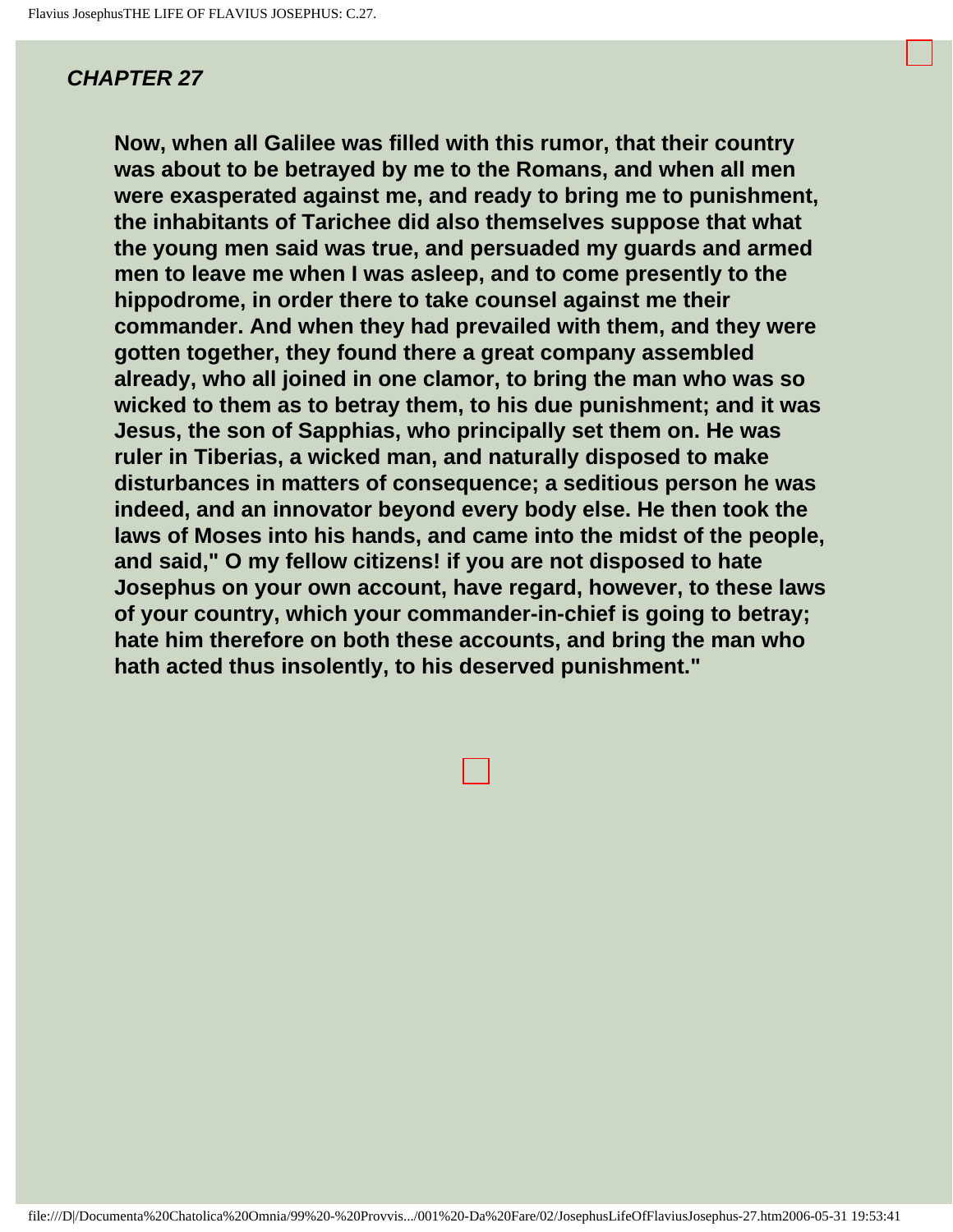**When he had said this, and the multitude had openly applauded him for what he had said, he took some of the armed men, and made haste away to the house in which I lodged, as if he would kill me immediately, while I was wholly insensible of all till this disturbance happened; and by reason of the pains I had been taking, was fallen fast asleep. But Simon, who was intrusted with the care of my body, and was the only person that stayed with me, and saw the violent incursion the citizens made upon me, awaked me, and told me of the danger I was in, and desired me to let him kill me, that I might die bravely and like a general, before my enemies came in, and forced me [to kill myself], or killed me themselves. Thus did he discourse to me; but I committed the care of my life to God, and made haste to go out to the multitude. Accordingly, I put on a black garment, and hung my sword at my neck, and went by such a different way to the hippodrome, wherein I thought none of my adversaries would meet me; so I appeared among them on the sudden, and fell down flat on the earth, and bedewed the ground with my tears: then I seemed to them all an object of compassion. And when I perceived the change that was made in the multitude, I tried to divide their opinions before the armed men should return from my house; so I granted them that I had been as wicked as they supposed me to be; but still I entreated them to let me first inform them for what use I had kept that money which arose from the plunder, and, that they might then kill me if they pleased: and upon the multitude's ordering me to speak, the armed men came upon me, and when they saw me, they ran to kill me; but when the multitude bade them hold their hands, they complied, and expected that as soon as I should own to them that I kept the money for the king, it would be looked on as a confession of my treason, and they should then be allowed to kill me.**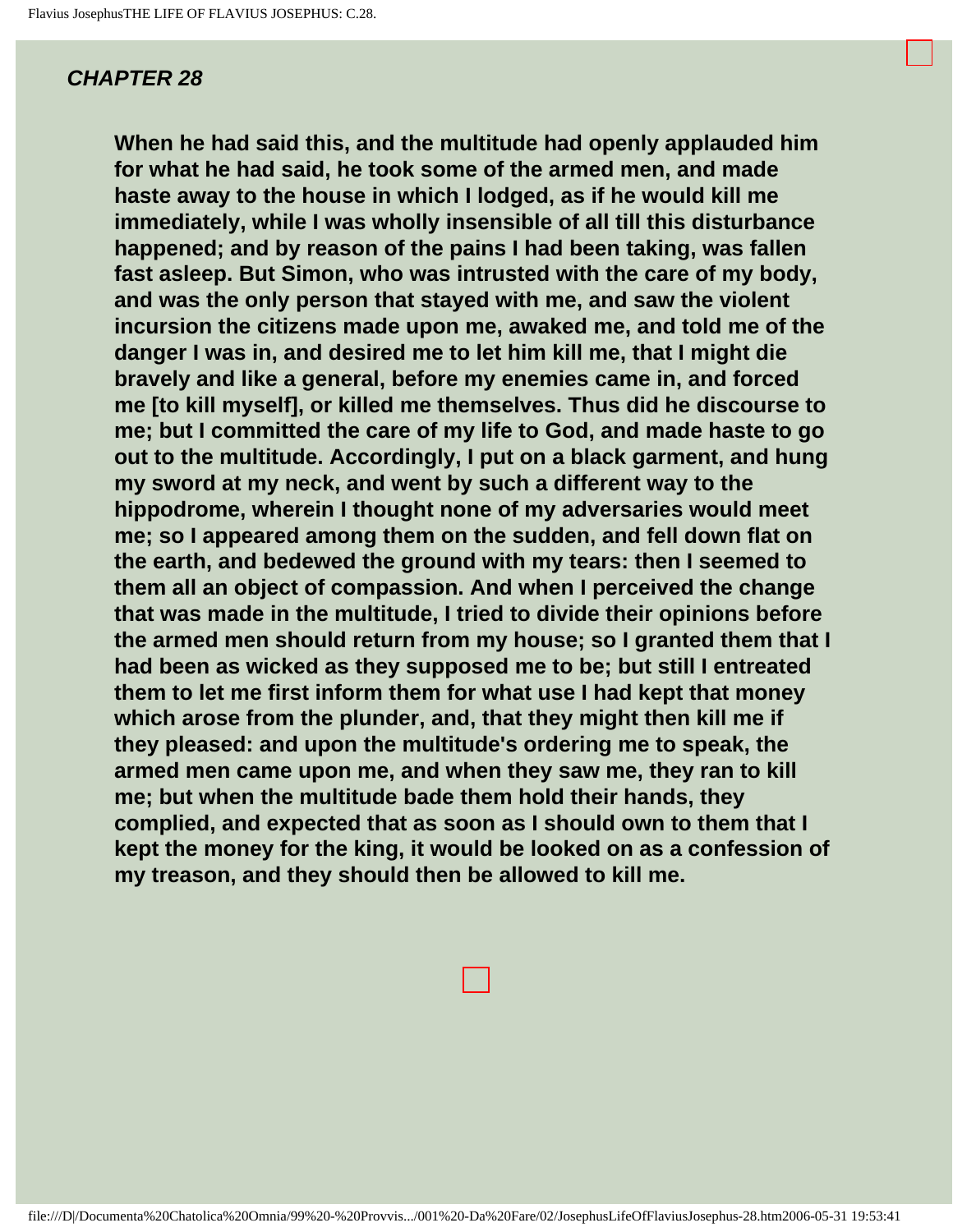**When, therefore, silence was made by the whole multitude, I spake thus to them: "O my countrymen! I refuse not to die, if justice so require. However, I am desirous to tell you the truth of this matter before I die; for as I know that this city of yours [Tarichee] was a city of great hospitality, and filled with abundance of such men as have left their own countries, and are come hither to be partakers of your fortune, whatever it be, I had a mind to build walls about it, out of this money, for which you are so angry with me, while yet it was to be expended in building your own walls." Upon my saying this, the people of Taricheae and the strangers cried out, that" they gave me thanks, and desired me to be of good courage," although the Galileans and the people of Tiberias continued in their wrath against me, insomuch that there arose a tumult among them, while some threatened to kill me, and some bade me not to regard them; but when I promised them that I would build them walls at Tiberias, and at other cities that wanted them, they gave credit to what I promised, and returned every one to his own home. So I escaped the forementioned danger, beyond all my hopes, and returned to my own house, accompanied with my friends, and twenty armed men also.**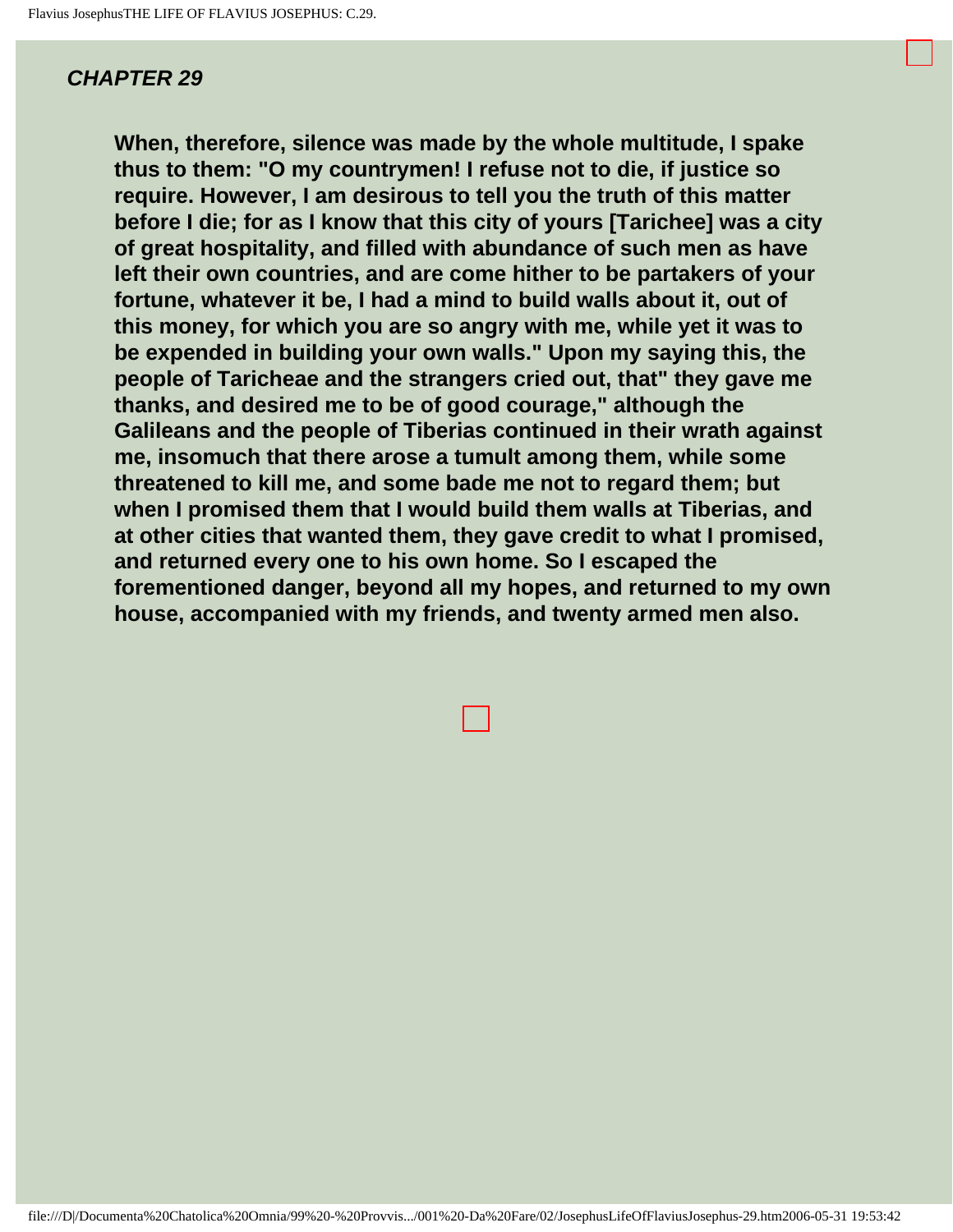**However, these robbers and other authors of this tumult, who were afraid, on their own account, lest I should punish them for what they had done, took six hundred armed men, and came to the house where I abode, in order to set it on fire. When this their insult was told me, I thought it indecent for me to run away, and I resolved to expose myself to danger, and to act with some boldness; so I gave order to shut the doors, and went up into an upper room, and desired that they would send in some of their men to receive the money [from the spoils] for I told them they would then have no occasion to be angry with me; and when they had sent in one of the boldest of them all, I had him whipped severely, and I commanded that one of his hands should be cut off, and hung about his neck; and in this case was he put out to those that sent him. At which procedure of mine they were greatly affrighted, and in no small consternation, and were afraid that they should themselves be served in like manner, if they staid there; for they supposed that I had in the house more armed men than they had themselves; so they ran away immediately, while I, by the use of this stratagem, escaped this their second treacherous design against me.**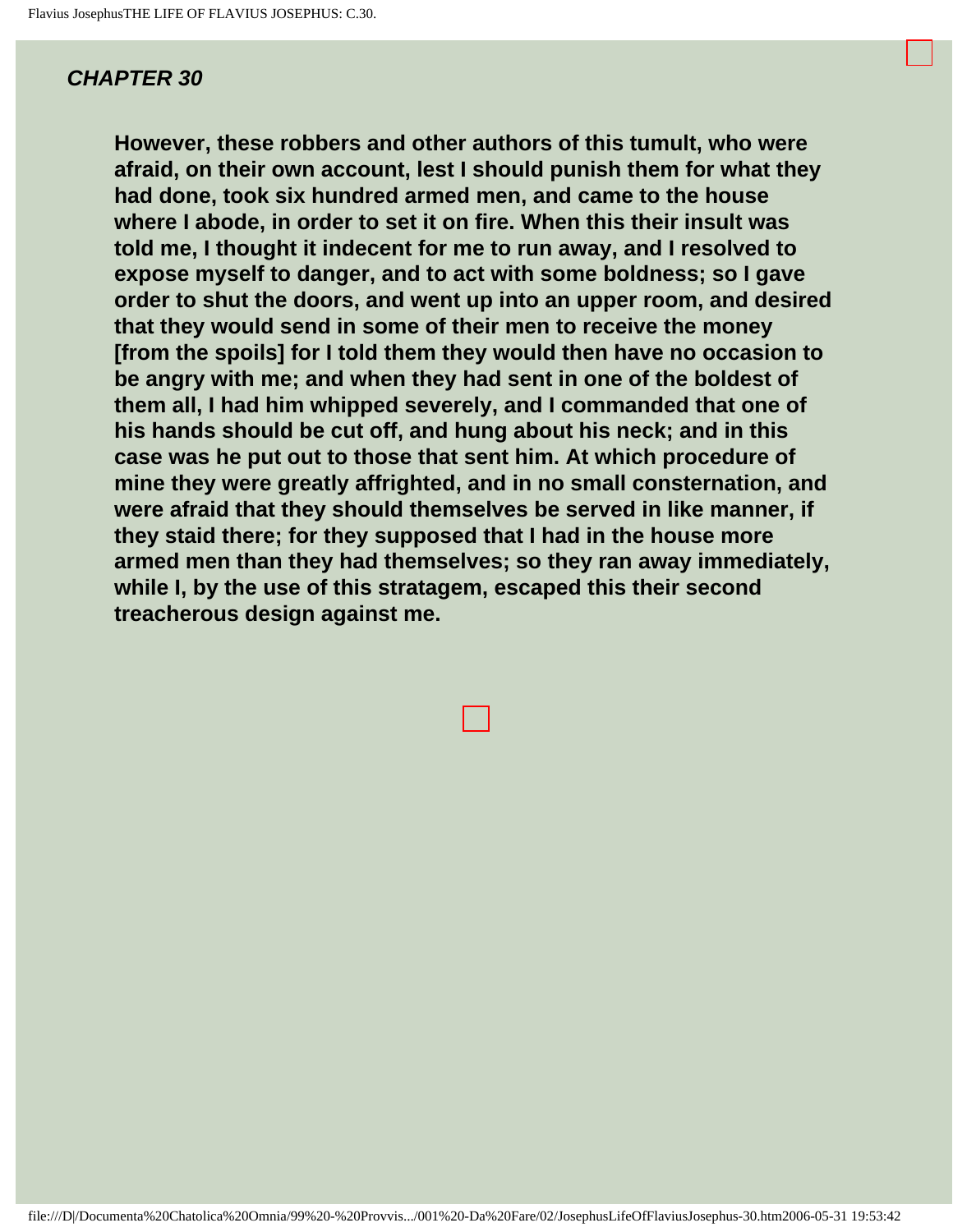**But there were still some that irritated the multitude against me, and said that those great men that belonged to the king ought not to be suffered to live, if they would not change their religion to the religion of those to whom they fled for safety: they spake reproachfully of them also, and said that they were wizards, and such as called in the Romans upon them. So the multitude was soon deluded by such plausible pretenses as were agreeable to their own inclinations, and were prevailed on by them. But when I was informed of this, I instructed the multitude again, that those who fled to them for refuge ought not to be persecuted: I also laughed at the allegation about witchcraft, and told them that the Romans would not maintain so many ten thousand soldiers, if they could overcome their enemies by wizards. Upon my saying this, the people assented for a while; but they returned again afterwards, as irritated by some ill people against the great men; nay, they once made an assault upon the house in which they dwelt at Tarichess, in order to kill them; which, when I was informed of, I was afraid lest so horrid a crime should take effect, and nobody else would make that city their refuge any more. I therefore came myself, and some others with me, to the house where these great men lived, and locked the doors, and had a trench drawn from their house leading to the lake, and sent for a ship, and embarked therein with them, and sailed to the confines of Hippos: I also paid them the value of their horses; nor in such a flight could I have their horses brought to them. I then dismissed them, and begged of them earnestly that they would courageously bear I this distress which befell them. I was also myself I greatly displeased that I was compelled to expose those that had fled to me to go again into an enemy's country; yet did I think it more eligible that they should perish among the Romans, if it should so happen, than in the country that was under my jurisdiction. However, they escaped at length, and king Agrippa forgave them their offenses. And this was the conclusion of what concerned these men.**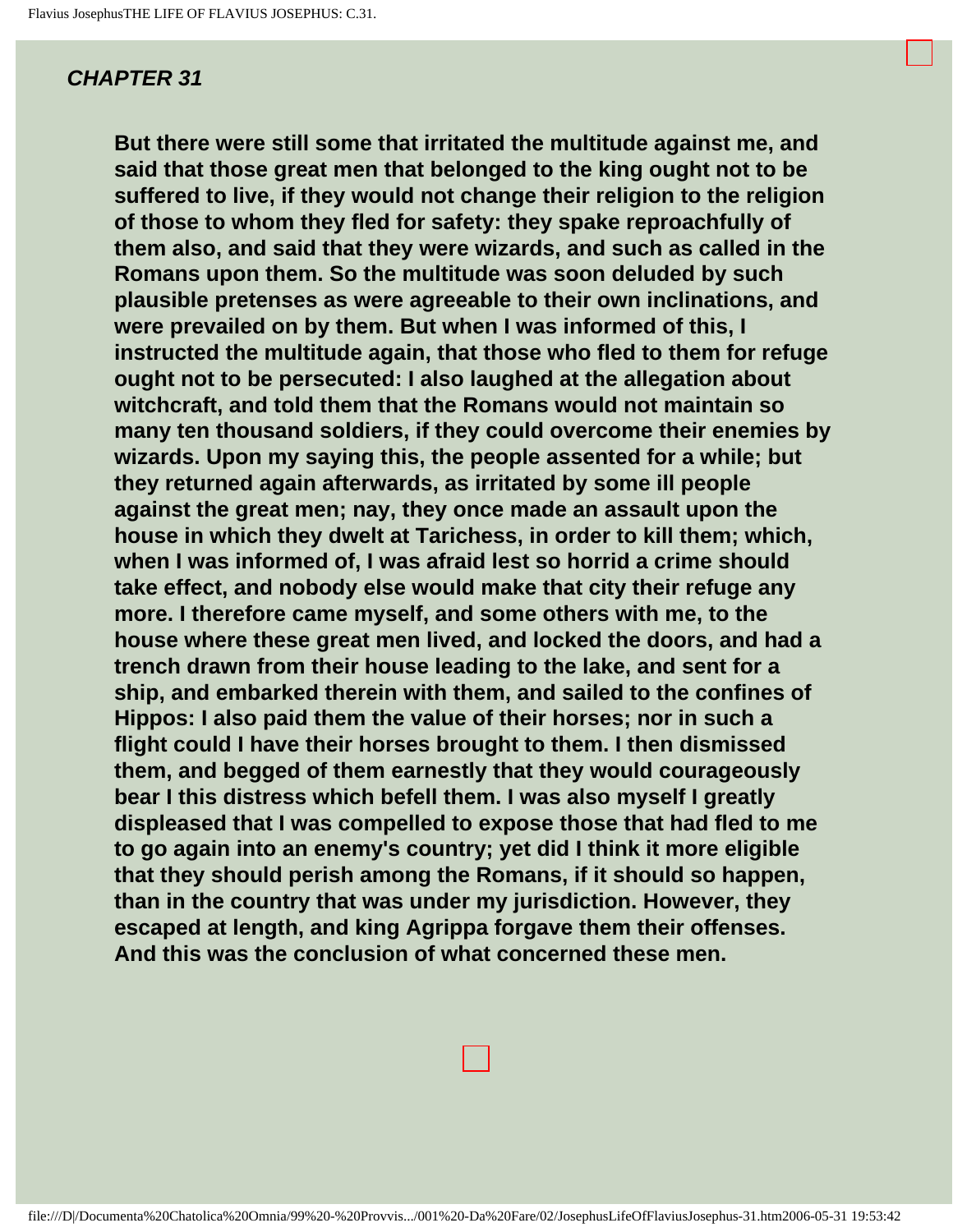**But as for the inhabitants of the city of Tiberias, they wrote to the king, and desired him to send them forces sufficient to be a guard to their country; for that they were desirous to come over to him: this was what they wrote to him. But when I came to them, they desired me to build their walls, as I had promised them to do; for they had heard that the walls of Tarichess were already built. I agreed to their proposal accordingly; and when I had made preparation for the entire building, I gave order to the architects to go to work; but on the third day, when I was gone to Tarichess, which was thirty furlongs distant from Tiberias, it so fell out, that some Roman horsemen were discovered on their march, not far from the city, which made it to be supposed that the forces were come from the king; upon which they shouted, and lifted up their voices in commendations of the king, and in reproaches against me. Hereupon one came running to me, and told me what their dispositions were, and that they had resolved to revolt from me: upon hearing which news I was very much alarmed; for I had already sent away my armed men from Tarichess, to their own homes, because the next day was our sabbath; for I would not have the people of Tarichess disturbed [on that day] by a multitude of soldiers; and indeed, whenever I sojourned at that city, I never took any particular care for a guard about my own body, because I had had frequent instances of the fidelity its inhabitants bore to me. I had now about me no more than seven armed men, besides some friends, and was doubtful what to do; for to send to recall my own forces I did not think proper, because the present day was almost over; and had those forces been with me, I could not take up arms on the next day, because our laws forbade us so to do, even though our necessity should be very great; and if I should permit the people of Tarichess, and the strangers with them, to guard the city, I saw that they would not be sufficient for that purpose, and I perceived that I should be obliged to delay my assistance a great while; for I thought with myself that the forces that came from the king would prevent me, and that I should be driven out of the city. I considered, therefore, how to get clear of these forces by a stratagem; so I immediately placed those my friends of Tarichee, on whom I could best confide, at the gates, to watch those very carefully who went out at those gates: I also called to me the heads of families, and bade every one of them to seize upon a ship to go on board it, and to take a master with them, and follow him to the city of Tiberias. I also myself went on board one of**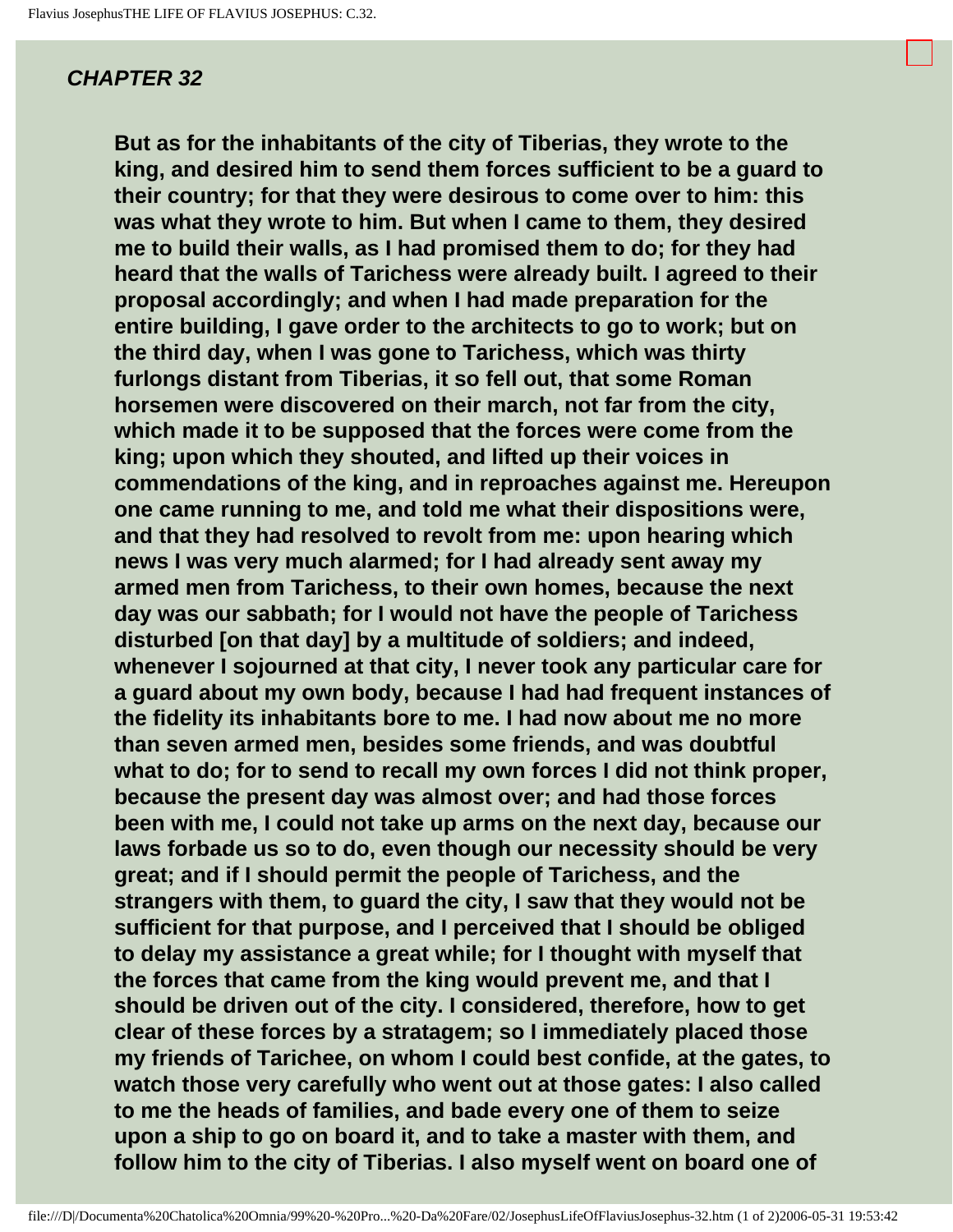**those ships, with my friends, and the seven armed men already mentioned, and sailed for Tiberias.**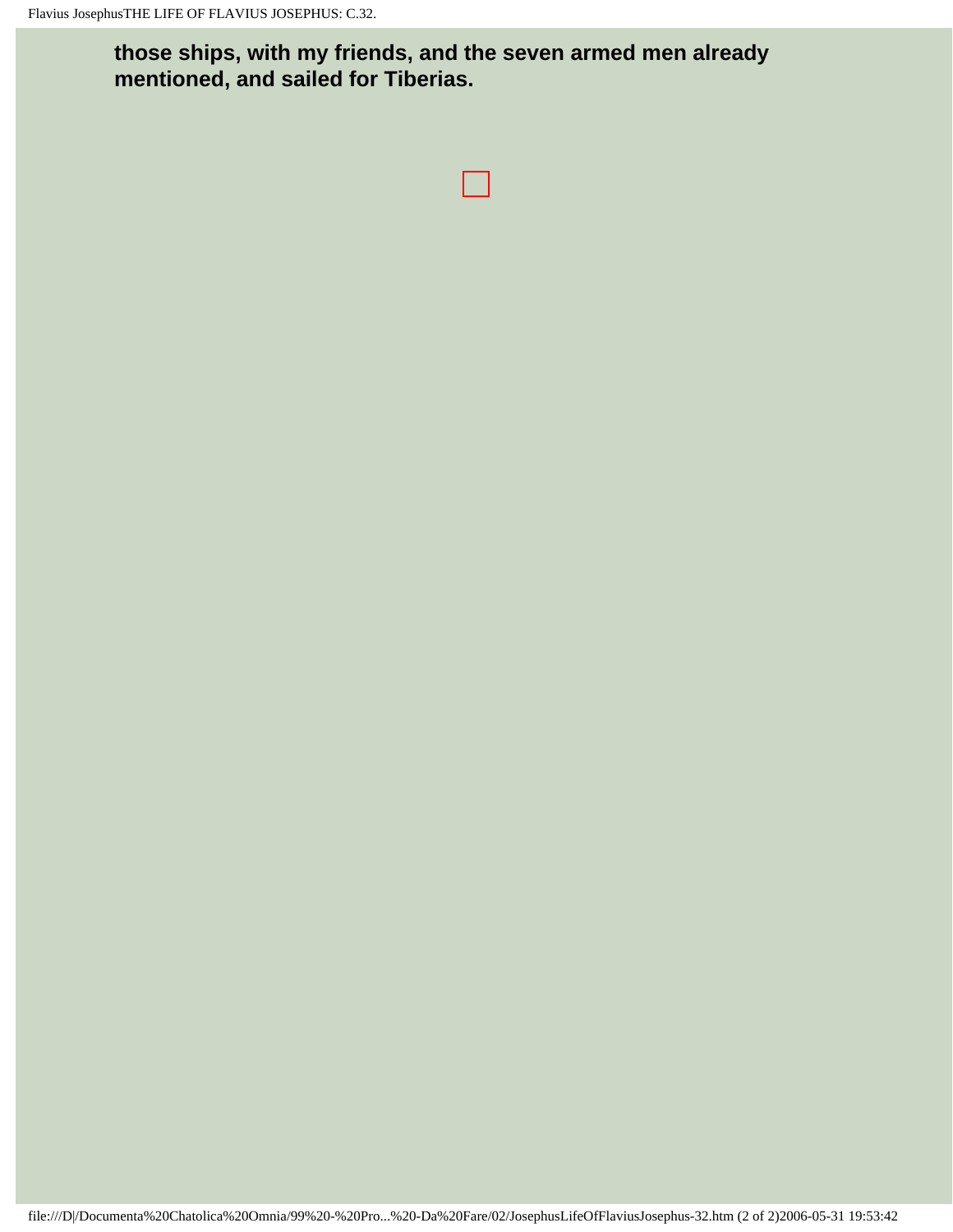**But now, when the people of Tiberias perceived that there were no forces come from the king, and yet saw the whole lake full of ships, they were in fear what would become of their city, and were greatly terrified, as supposing that the ships were full of men on board; so they then changed their minds, and threw down their weapons, and met me with their wives and children, and made acclamations to me with great commendations; for they imagined that I did not know their former inclinations [to have been against me]; so they persuaded me to spare the city. But when I was come near enough, I gave order to the masters of the ships to cast anchor a good way off the land, that the people of Tiberias might not perceive that the ships had no men on board; but I went nearer to the people in one of the ships, and rebuked them for their folly, ,and that they were so fickle as, without any just occasion in the world, to revolt from their fidelity to me. However, assured them that I would entirely forgive them for the time to come, if they would send ten of the ringleaders of the multitude to me; and when they complied readily with this proposal, and sent me the men forementioned, I put them on board a ship, and sent them away to Tarichese; and ordered them to be kept in prison.**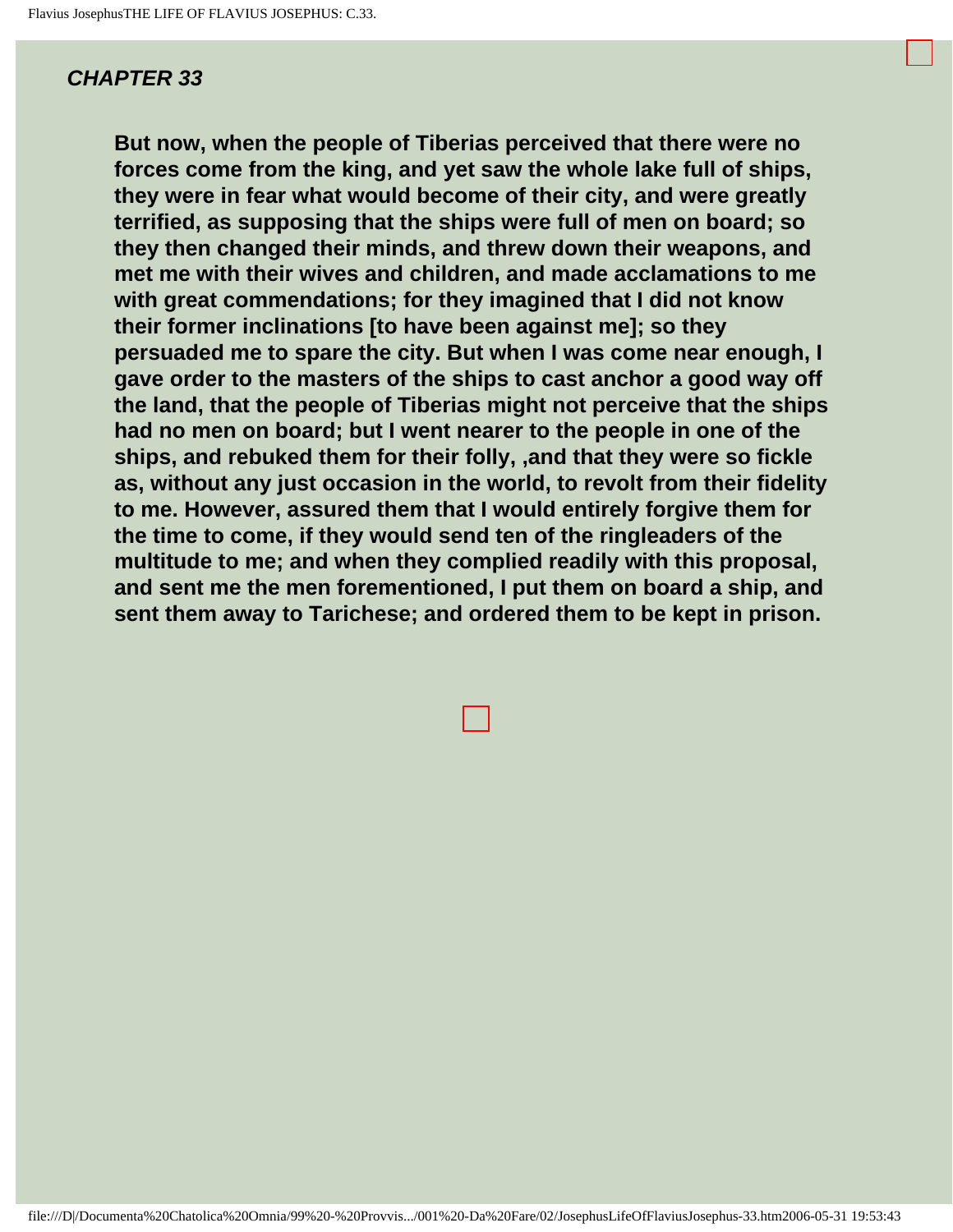**And by this stratagem it was that I gradually got all the senate of Tiberias into my power, and sent them to the city forementioned, with many of the principal men among the populace, and those not fewer in number than the other. But when the multitude saw into what great miseries they had brought themselves, they desired me to punish the author of this sedition: his name was Clitus, a young man, bold and rash in his undertakings. Now, since I thought it not agreeable to piety to put one of my own people to death, and yet found it necessary to punish him, I ordered Levi, one of my own guards, to go to him, and cut off one of Clitus's hands; but as he that was ordered to do this, was afraid to go out of the ship alone, among 'so great a multitude, I was not willing that the timorousness of the soldier should appear to the people of Tiberias. So I called to Clitus himself and said to him," Since thou deservest to lose both thine hands for thy ingratitude to me, be thou thine own executioner, lest, if thou refusest so to be, thou undergo a worse punishment." And when he earnestly begged of me to spare him one of his hands, it was with difficulty that I granted it. So, in order to prevent the loss of both his hands, he willingly took his sword, and cut off his own left hand; and this put an end to the sedition.**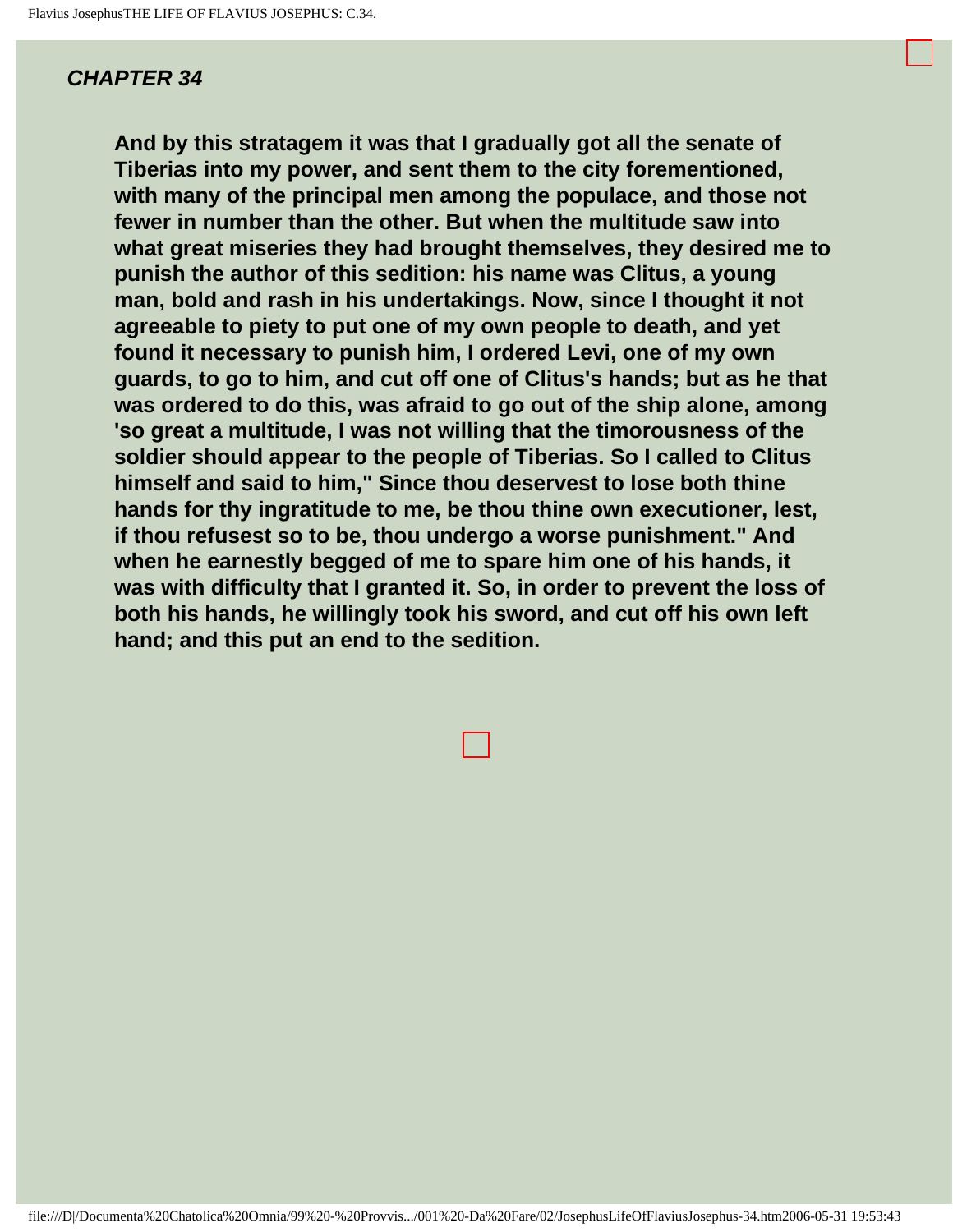**Now the men of Tiberias, after I was gone to Taricheae, perceived what stratagem I had used against them, and they admired how I had put an end to their foolish sedition, without shedding of blood. But now, when I had sent for some of those multitudes of the people of Tiberias out of prison, among whom were Justus and his father Pistus, I made them to sup with me; and during our supper time I said to them, that I knew the power of the Romans was superior to all others, but did not say so [publicly] because of the robbers. So I advised them to do as I did, and to wait for a proper opportunity, and not to be uneasy at my being their commander; for that they could not expect to have another who would use the like moderation that I had done. I also put Justus in mind how the Galileans had cut off his brother's hands before ever I came to Jerusalem, upon an accusation laid against him, as if he had been a rogue, and had forged some letters; as also how the people of Gamala, in a sedition they raised against the Babylonians, after the departure of Philip, slew Chares, who was a kinsman of Philip, and withal how they had wisely punished Jesus, his brother Justuses sister's husband [with death]. When I had said this to them during supper time, I in the morning ordered Justus, and all the rest that were in prison, to be loosed out of it, and sent away.** 

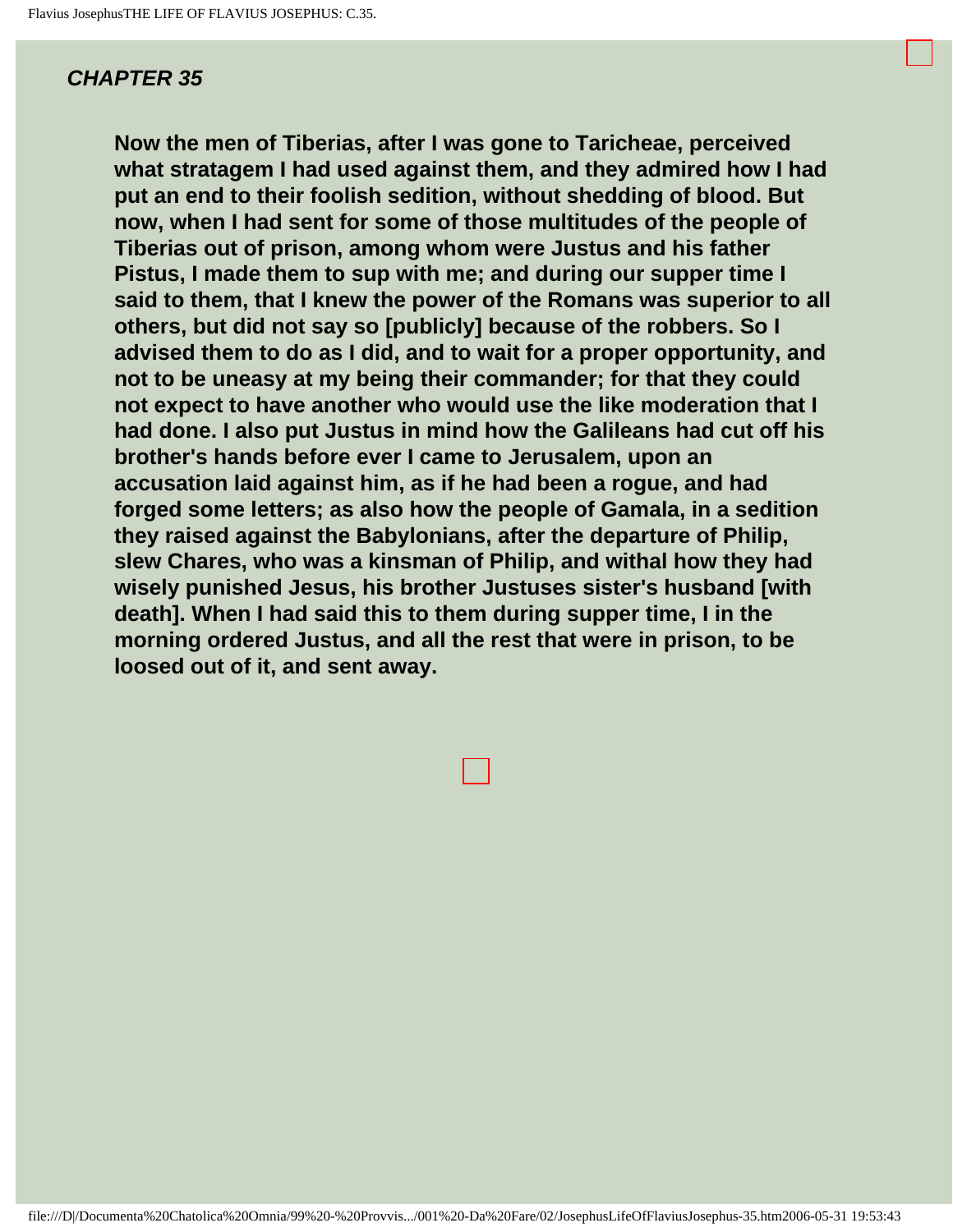**But before this, it happened that Philip, the son of Jacimus, went out of the citadel of Gamala upon the following occasion: When Philip had been informed that Varus was put out of his government by king Agrippa, and that Equieulus Modius, a man that was of old his friend and companion, was come to succeed him, he wrote to him, and related what turns of fortune he had had, and desired him to forward the letters he sent to the king and queen. Now, when Modius had received these letters, he was exceedingly glad, and sent the letters to the king and queen, who were then about Berytus. But when king Agrippa knew that the story about Philip was false, (for it had been given out, that the Jews had begun a war with the Romans, and that this Philip had been their commander in that war,) he sent some horsemen to conduct Philip to him; and when he was come, he saluted him very obligingly, and showed him to the Roman commanders, and told them that this was the man of whom the report had gone about as if he had revolted from the Romans. He also bid him to take some horsemen with him, and to go quickly to the citadel of Gamala, and to bring out thence all his domestics, and to restore the Babylonians to Batanea again. He also gave it him in charge to take all possible care that none of his subjects should be guilty of making any innovation. Accordingly, upon these directions from the king, he made haste to do what he was commanded.**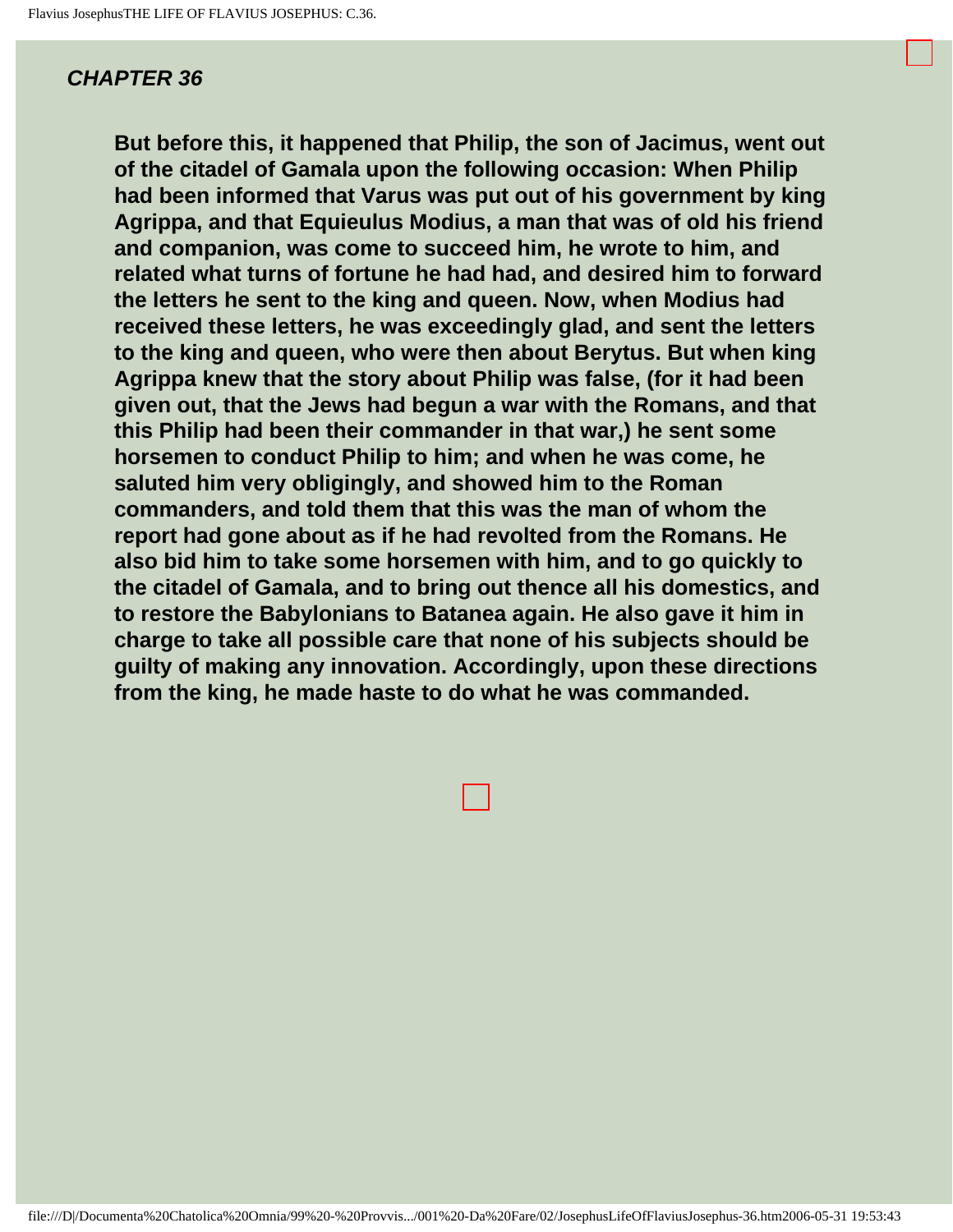**Now there was one Joseph, the son of a female physician, who excited a great many young men to join with him. He also insolently addressed himself to the principal persons at Gamala, and persuaded them to revolt from the king; and take up arms, and gave them hopes that they should, by his means, recover their liberty. And some they forced into the service, and those that would not acquiesce in what they had resolved on, they slew. They also slew Chares, and with him Jesus, one of his kinsmen, and a brother of Justus of Tiberias, as we have already said. Those of Gamala also wrote to me, desiring me to send them an armed force, and workmen to raise up the walls of their city; nor did I reject either of their requests. The region of Gaulanitis did also revolt from the king, as far as the village Solyma. I also built a wall about Seleucia and Soganni, which are villages naturally of ver great strength. Moreover, I, in like manner, walled several villages of Upper Galilee, though they were very rocky of themselves. Their names are Jamnia, and Meroth, and Achabare. I also fortified, in the Lower Galilee, the cities Tarichee, Tiberias, Sepphoris, and the villages, the cave of Arbela, Bersobe, Selamin, Jotapata, Capharecho, and Sigo, and Japha, and Mount Tabor. I also laid up a great quantity of corn in these places, and arms withal, that might be for their security afterward.**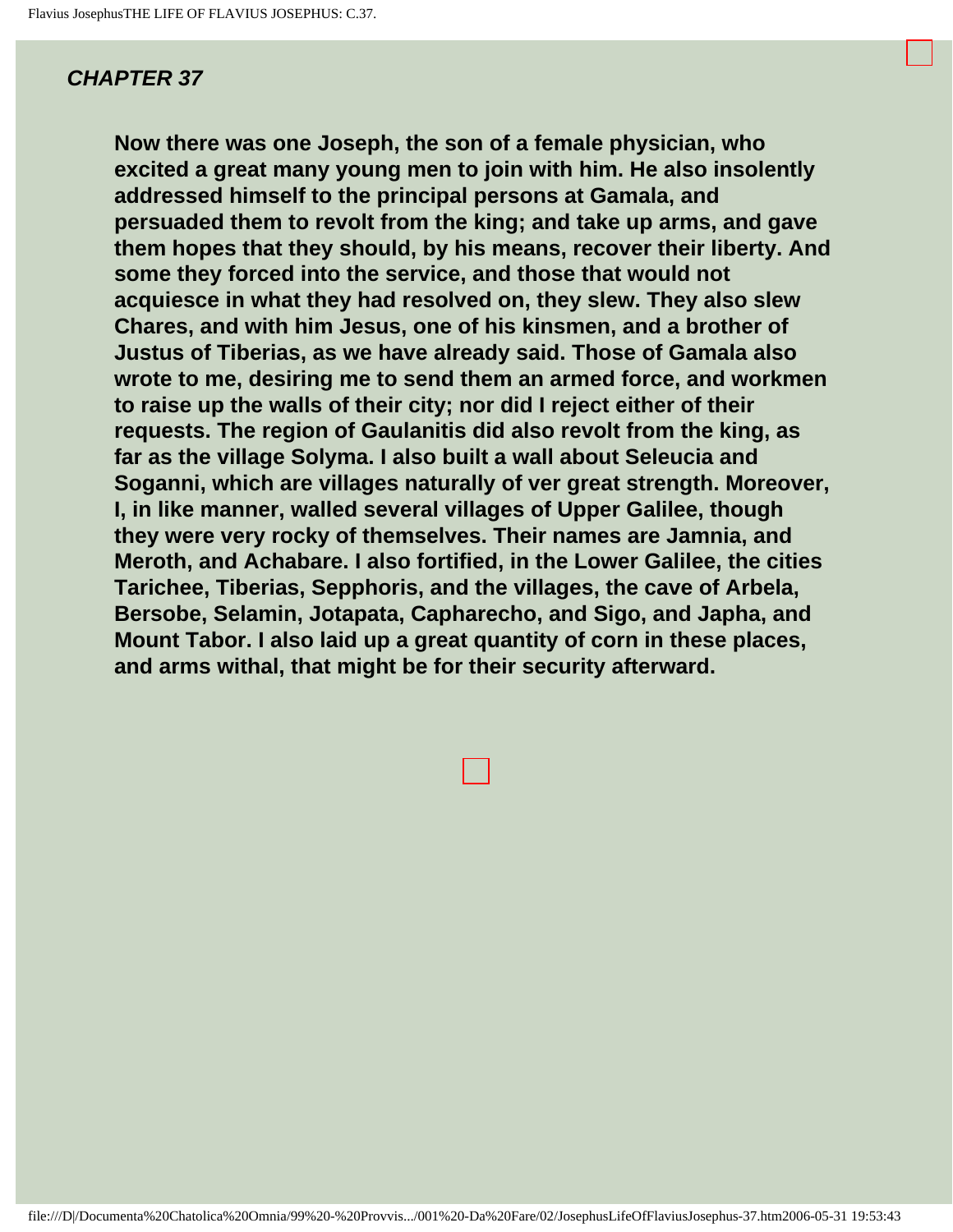**But the hatred that John, the son of Levi, bore to me, grew now more violent, while he could not bear my prosperity with patience. So he proposed to himself, by all means possible, to make away with me; and built the walls of Gischala, which was the place of his nativity. He then sent his brother Simon, and Jonathan, the son of Sisenna, and about a hundred armed men, to Jerusalem, to Simon, the son of Gamaliel, in order to persuade him to induce the commonalty of Jerusalem to take from me the government over the Galileans, and to give their suffrages for conferring that authority upon him. This Simon was of the city of Jerusalem, and of a very noble family of the sect of the Pharisees, which are supposed to excel others in the accurate knowledge of the laws of their country. He was a man of great wisdom and reason, and capable of restoring public affairs by his prudence, when they were in an ill posture. He was also an old friend and companion of John; but at that time he had a difference with me. When therefore he had received such an exhortation, he persuaded the high priests, Ananus, and Jesus the son of Gamala, and some others of the same seditious faction, to cut me down, now I was growing so great, and not to overlook me while I was aggrandizing myself to the height of glory; and he said that it would be for the advantage of the Galileans, if I were deprived of my government there. Ananus also, and his friends, desired them to make no delay about the matter, lest I should get the knowledge of what was doing too soon, and should come and make an assault upon the city with a great army. This was the counsel of Simon; but Artanus the high priest demonstrated to them that this was not an easy thing to be done, because many of the high priests and of the rulers of the people bore witness that I had acted like an excellent general, and that it was the work of ill men to accuse one against whom they had nothing to say.**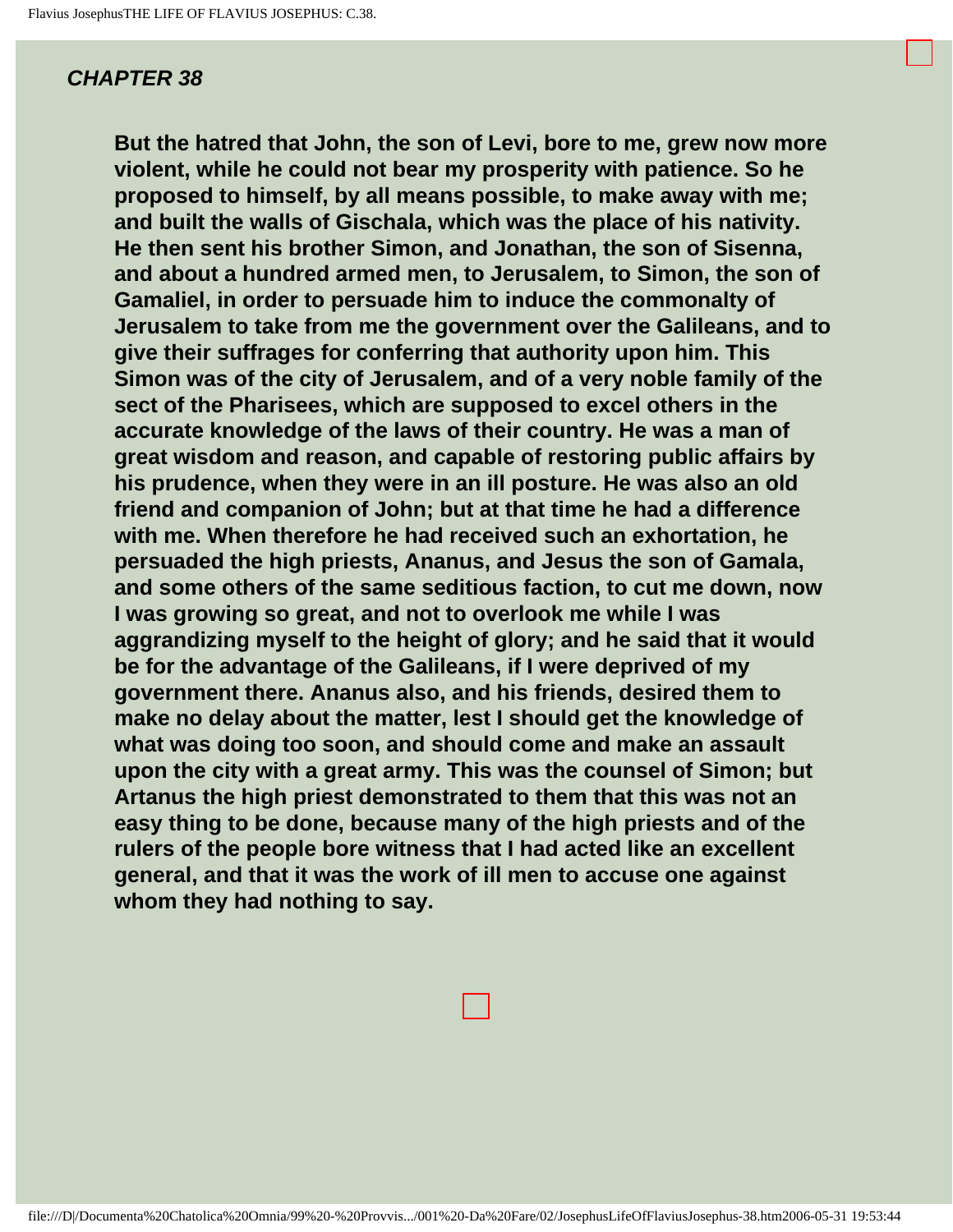**When Simon heard Ananus say this, he desired that the messengers would conceal the thing, and not let it come among many; for that he would take care to have Josephus removed out of Galilee very quickly. So he called for John's brother, [Simon,] and charged him that they should send presents to Ananus and his friends; for, as he said, they might probably by that means persuade them to change their minds. And indeed Simon did at length thus compass what he aimed at; for Artanus, and those with him, being corrupted by bribes, agreed to expel me out of Galilee, without making the rest of the citizens acquainted with what they were doing. Accordingly, they resolved to send men of distinction as to their families, and of distinction as to their learning also. Two of these were of the populace, Jonathan and Ananias, by sect Pharisees; while the third, Jozar, was of the stock of the priests, and a Pharisee also; and Simon, the last of them, was of the youngest of the high priests. These had it given them in charge, that, when they were come to the multitude of the Galileans, they should ask them, what was the reason of their love to me? and if they said that it was because I was born at Jerusalem, that they should reply, that they four were all born at the same place; and if they should say, it was because I was well versed in their law, they should reply, that neither were they unacquainted with the practices of their country; but if, besides these, they should say, they loved me because I was a priest, they should reply, that two of these were priests also.**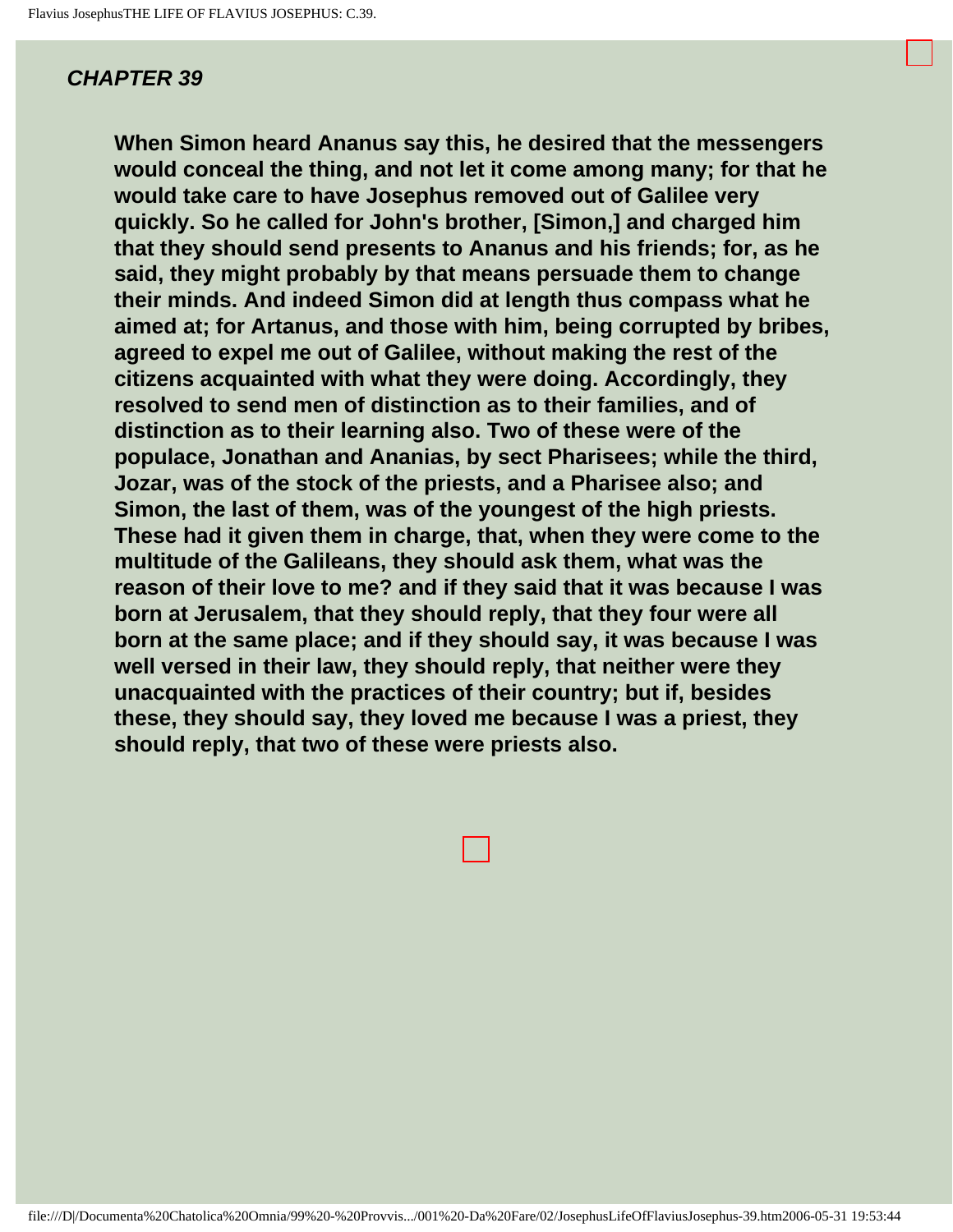**Now, when they had given Jonathan and his companions these instructions, they gave them forty thousand [drachmae] out of the public money: but when they heard that there was a certain Galilean that then sojourned at Jerusalem, whose name was Jesus, who had about him a band of six hundred armed men, they sent for him, and gave him three months pay, and gave him orders to follow Jonathan and his companions, and be obedient to them. They also gave money to three hundred men that were citizens of Jerusalem, to maintain them all, and ordered them also to follow the ambassadors; and when they had complied, and were gotten ready for the march, Jonathan and his companions went out with them, having along with them John's brother and a hundred armed men. The charge that was given them by those that sent them was this: That if I would voluntarily lay down my arms, they should send me alive to the city of Jerusalem; but that, in case I opposed them, they should kill me, and fear nothing; for that it was their command for them so to do. They also wrote to John to make all ready for fighting me, and gave orders to the inhabitants of Sepphoris, and Gabara, and Tiberins, to send auxiliaries to John.**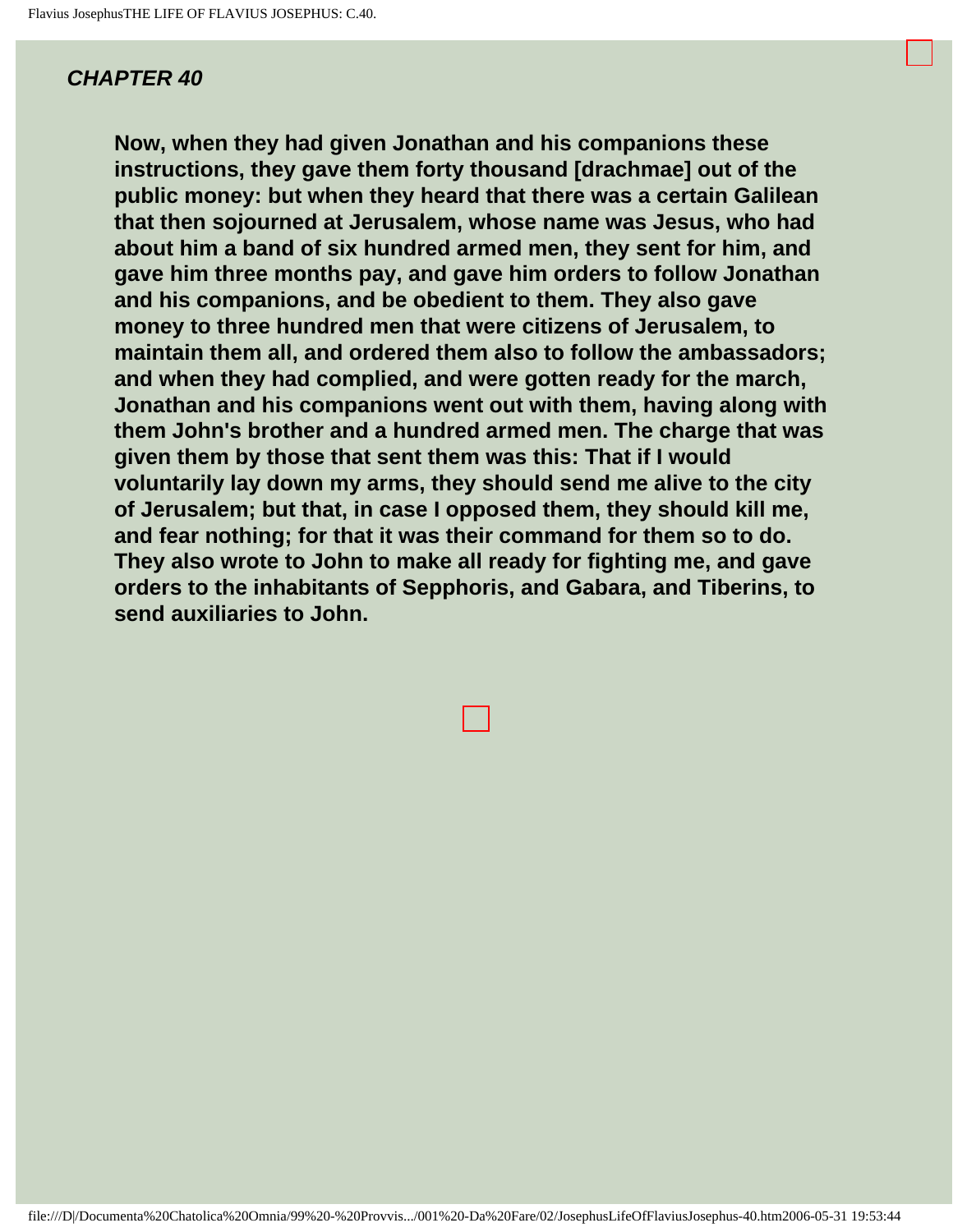**Now, as my father wrote me an account of this, (for Jesus the son of Gamala, who was present in that council, a friend and companion of mine, told him of it,) I was very much troubled, as discovering thereby that my fellow citizens proved so ungrateful to me, as, out of envy, to give order that I should be slain: my father earnestly pressed me also in his letter to come to him, for that he longed to see his son before he died. I informed my friends of these things, and that in three days' time I should leave the country, and go home. Upon hearing this, they were all very sorry, and desired me, with tears in their eyes, not to leave them to be destroyed; for so they thought they should be, if I were deprived of the command over them: but as I did not grant their request, but was taking care of my own safety, the Galileans, out of their dread of the consequence of my departure, that they should then be at the mercy of the robbers, sent messengers over all Galilee to inform them of my resolution to leave them. Whereupon, as soon as they heard it, they got together in great numbers, from all parts, with their wives and children; and this they did, as it appeared to me, not more out of their affection to me, than out of their fear on their own account; for while I staid with them, they supposed that they should suffer no harm. So they all came into the great plain, wherein I lived, the name of which was Asochis.**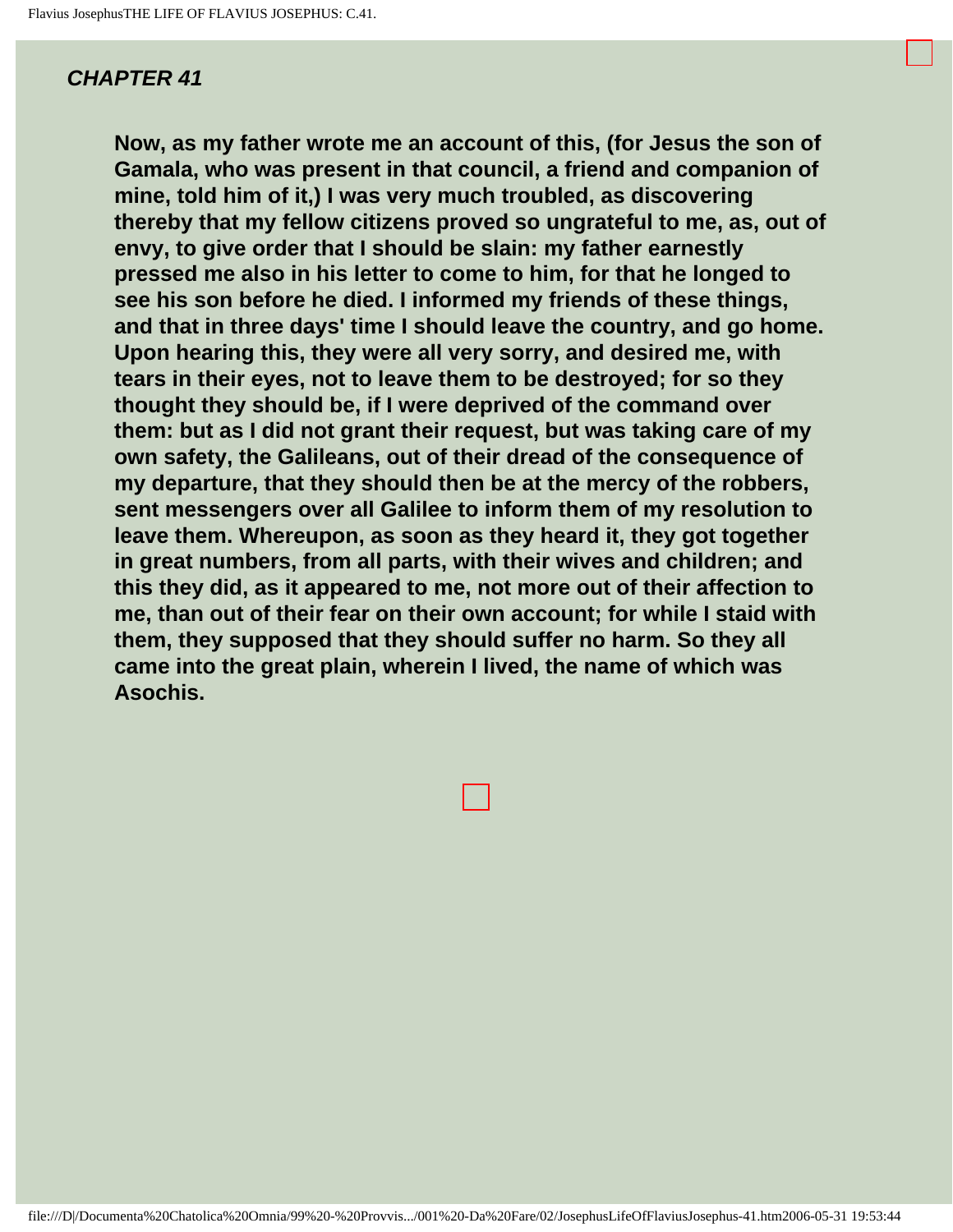**But wonderful it was what a dream I saw that very night; for when I had betaken myself to my bed, as grieved and disturbed at the news that had been written to me, it seemed to me, that a certain person stood by me, and said, "O Josephus! leave off to afflict thy soul, and put away all fear; for what now grieves thee will render thee very considerable, and in all respects most happy; for thou shalt get over not only these difficulties, but many others, with great success. However, be not cast down, but remember that thou art to fight with the Romans." When I had seen this dream, I got up with an intention of going down to the plain. Now, when the whole multitude of the Galileans, among whom were the women and children, saw me, they threw themselves down upon their faces, and, with tears in their eyes, besought me not to leave them exposed to their enemies, nor to go away and permit their country to be injured by them. But when I did not comply, with their entreaties, they compelled me to take an oath, that I would stay with them: they also cast abundance of reproaches upon the people of Jerusalem, that they would not let their country enjoy peace.**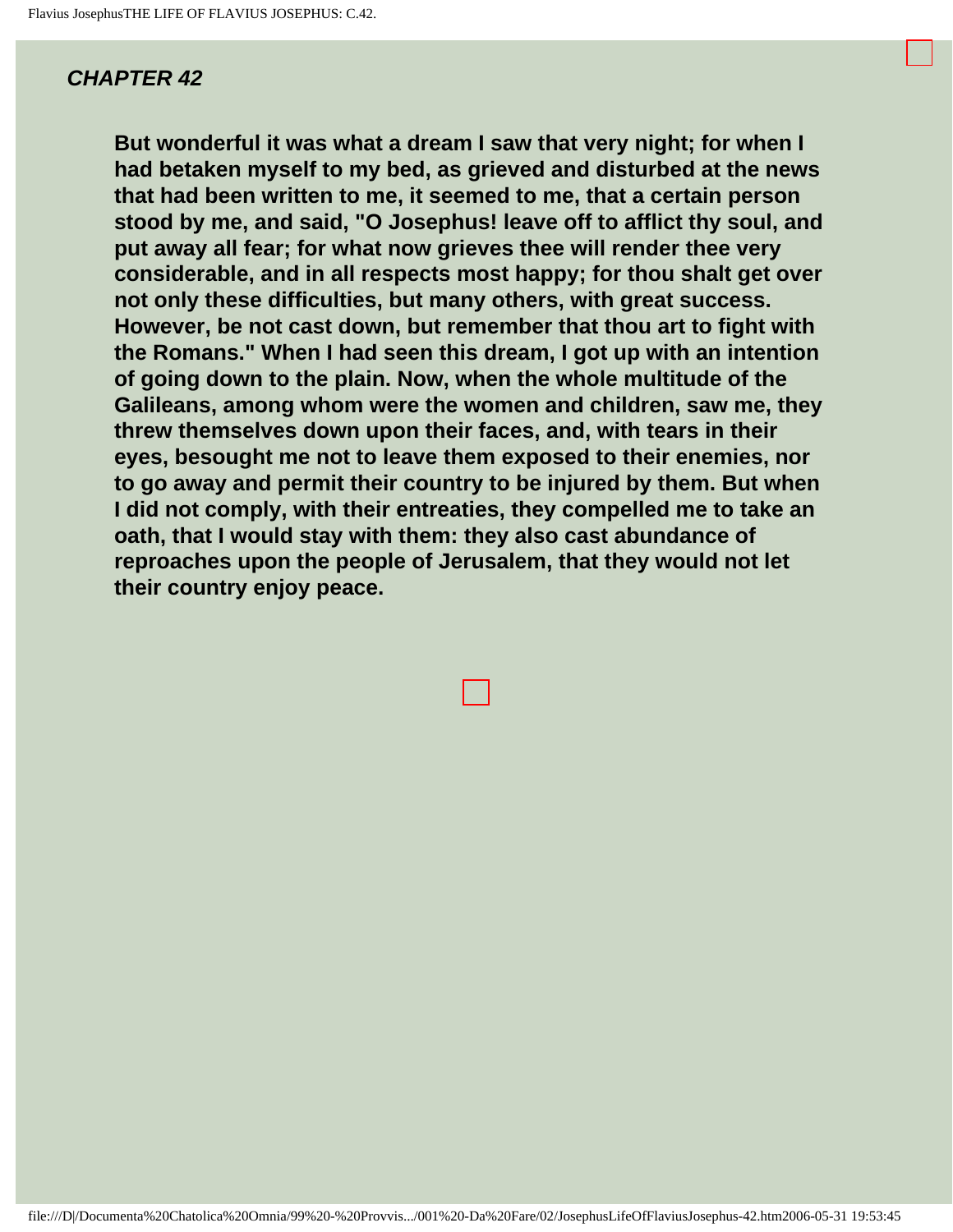**When I heard this, and saw what sorrow the people were in, I was moved with compassion to them, and thought it became me to undergo the most manifest hazards for the sake of so great a multitude; so I let them know I would stay with them. And when I had given order that five thousand off them should come to me armed, and with provisions for their maintenance, I sent the rest away to their own homes; and when those five thousand were come, I took them, together with three thousand of the soldiers that were with me before, and eighty horsemen, and marched to thevillage of Chabolo, situated in the confines of Ptolimias, and there kept my forces together, pretending to get ready to fight with Placidus, who was come with two cohorts of footmen, and one troop of horsemen, and was sent thither by Cestius Gallus to burn those villages of Galilee that were near Ptolemais. Upon whose casting up a bank before the city Ptolemais, I also pitched my camp at about the distance of sixty furlongs from that village. And now we frequently brought out our forces as if we would fight, but proceeded no further than skirmishes at a distance; for when Placidus perceived that I was earnest to come to a battle, he was afraid, and avoided it. Yet did he not remove from the neighborhood of Ptolemais.**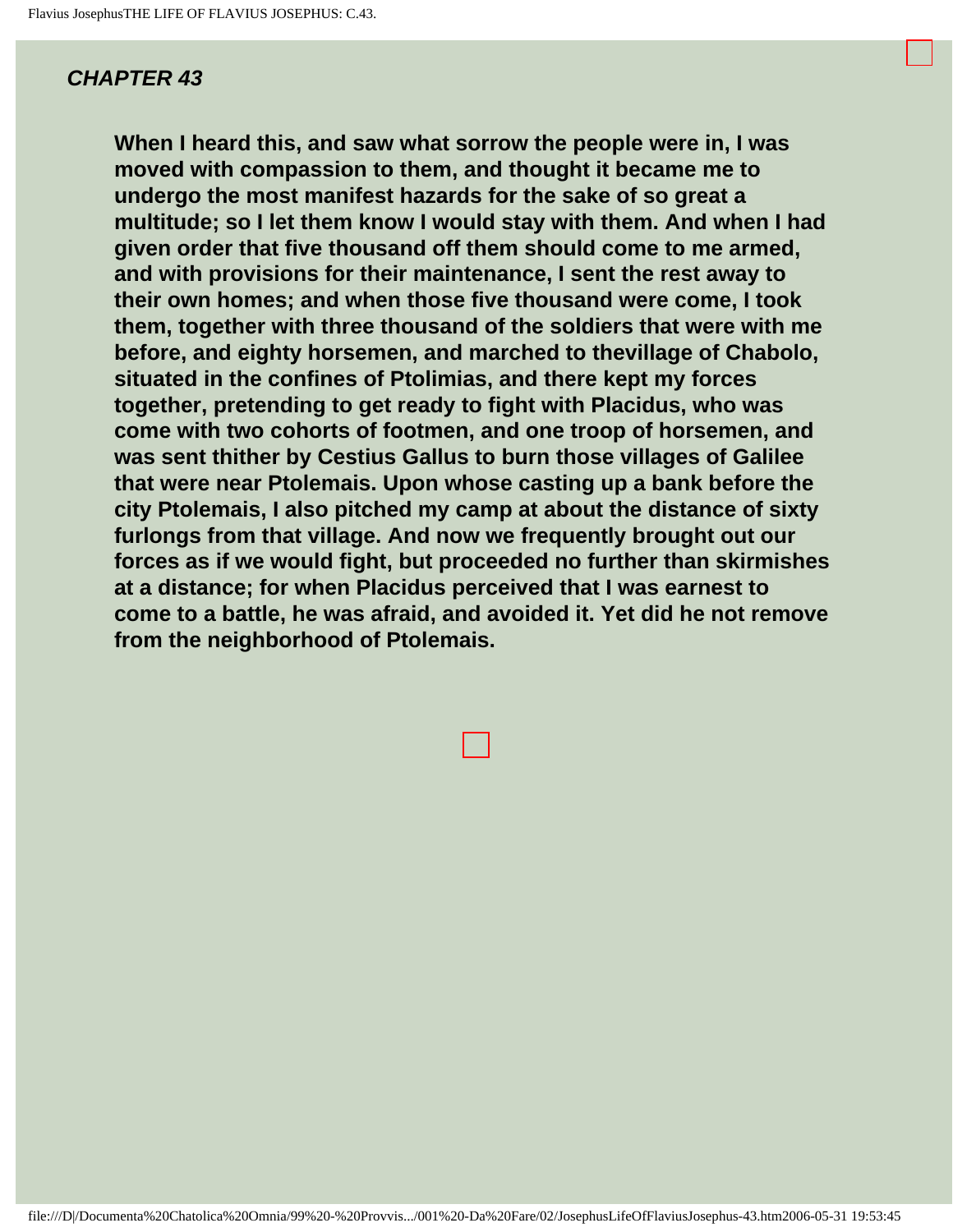**About this time it was that Jonathan and his fellow legates came. They were sent, as we have said already, by Simon, and Ananus the high priest. And Jonathan contrived how he might catch me by treachery; for he durst not make any attempt upon me openly. So he wrote me the following epistle: "Jonathan and those that are with him, and are sent by the people of Jerusalem, to Josephus, send greeting. We are sent by the principal men of Jerusalem, who have heard that John of Gischala hath laid many snares for thee, to rebuke him, and to exhort him to be subject to thee hereafter. We are also desirous to consult with thee about our common concerns, and what is fit to be done. We therefore desire thee to come to us quickly, and to bring only a few men with thee; for this village will not contain a great number of soldiers." Thus it was that they wrote, as expecting one of these two things; either that I should come without armed men, and then they should have me wholly in their power; or, if I came with a great number, they should judge me to be a public enemy. Now it was a horseman who brought the letter, a man at other times bold, and one that had served in the army under the king. It was the second hour of the night that he came, when I was feasting with my friends, and the principal of the Galileans. This man, upon my servant's telling me that a certain horseman of the Jewish nation was come, was called in at my command, but did not so much as salute me at all, but held out a letter, and said, "This letter is sent thee by those that are come from Jerusalem; do thou write an answer to it quickly; for I am obliged to return to them very soon. Now my guests could not but wonder at the boldness of the soldier. But I desired him to sit down and sup with us; but when he refused so to do, I held the letter in my hands as I received it, and fell a talking with my guests about other matters. But a few hours afterwards, I got up, and when I had dismissed the rest to go to their beds, I bid only four of my intimate friends to stay, and ordered my servant to get some wine ready. I also opened the letter so, that nobody could perceive it; and understanding thereby presently the purportú of the writing, I sealed it up again, and appeared as if I had not yet read it, but only held it in my hands. I ordered twenty drachmae should be given the soldier for the charges of his journey; and when he took the money, and said that he thanked me for it, I perceived that he loved money, and that he was to be caught chiefly by that means; and I said to him," If thou wilt but drink with us, thou shalt have a drachma for every glass thou drinkest." So he gladly**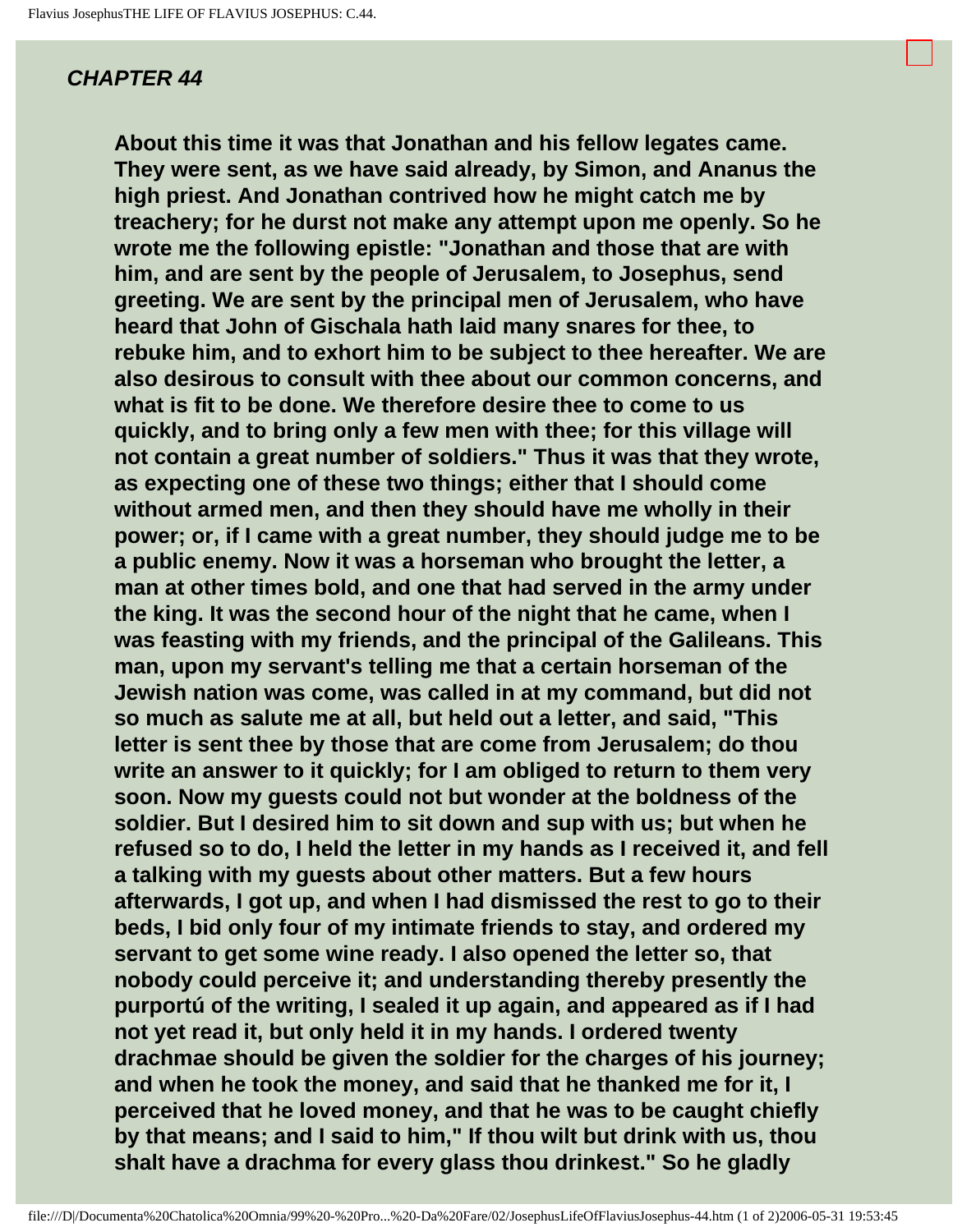**embraced this proposal, and drank a great deal of wine, in order to get the more money, and was so drunk, that at last he could not keep the secrets he was intrusted with, but discovered them without my putting questions to him, viz. That a treacherous design was contrived against me, and that I was doomed to die by those that sent him. When I heard this, I wrote back this answer: "Josephus to Jonathan, and those that are with him, sendeth greeting. Upon the information that you are come in health into Galilee, I rejoice, and this especially because I can now resign the care of public affairs here into your hands, and return into my native country, which is what I have desired to do a great while; and I confess I ought not only to come to you as far as Xaloth, but farther, and this without your commands. But I desire you to excuse me, because I cannot do it now, since I watch the motions of Placidus, who hath a mind to go up into Galilee; and this I do here at Chabolo. Do you therefore, on the receipt of this epistle, come hither to me. Fare you well."**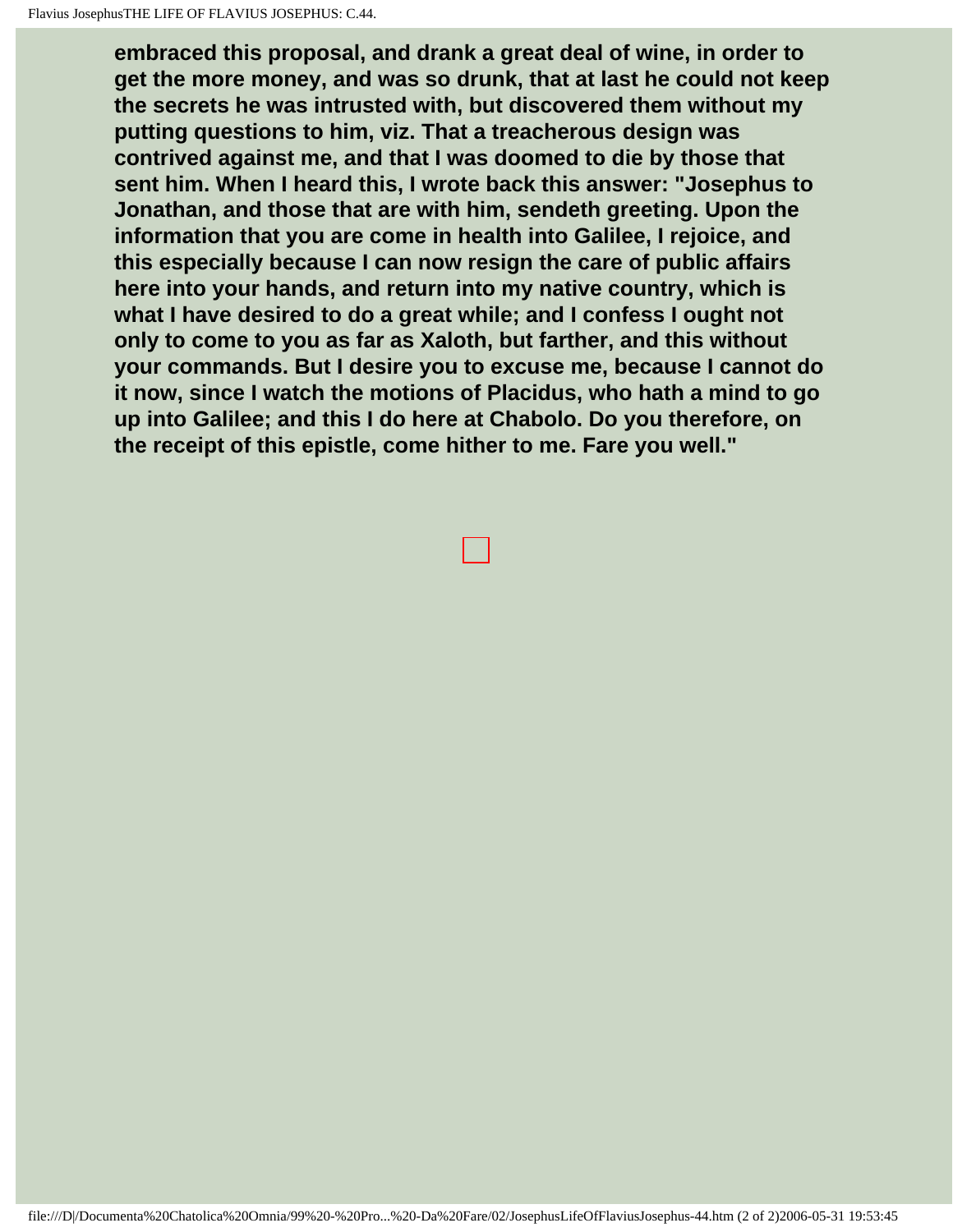**When I had written thus, and given the letter to be carried by the soldier, I sent along with him thirty of the Galileans of the best characters, and gave them instructions to salute those ambassadors, but to say nothing else to them. I also gave orders to as many of those armed men, whom I esteemed most faithful to me, to go along with the others, every one with him whom he was to guard, lest some conversation might pass between those whom I sent and those who were with Jonathan. So those men went [to Jonathan]. But when Jonathan and his partners had failed in this their first attempt, they sent me another letter, the contents whereof were as follows: "Jonathan, and those with him, to Josephus, send greeting. We require thee to come to us to the village Gabaroth, on the third day, without any armed men, that we may hear what thou hast to lay to the charge of John [of Gischala]." When they had written this letter, they saluted the Galileans whom I sent, and came to Japha, which was the largest village of all Galilee, and encompassed with very strong walls, and had a great number of inhabitants in it. There the multitude of men, with their wives and children, met them, and exclaimed loudly against them; and desired them to be gone, and not to envy them the advantage of an excellent commander. With these clamors Jonathan and his partners were greatly provoked, although they durst not show their anger openly; so they made them no answer, but went to other villages. But still the same clamors met them from all the people, who said, "Nobody should persuade them to have any other commander besides Josephus." So Jonathan and his partners went away from them without success, and came to Sepphoris, the greatest city of all Galilee. Now the men of that city, who inclined to the Romans in their sentiments, met them indeed, but neither praised nor reproached me and when they were gone down from Sepphoris to Asochis, the people of that place made a clamor against them, as those of Japha had done; whereupon they were able to contain themselves no longer, but ordered the armed men that were with them to beat those that made the clamor with their clubs. And when they came to Gabara, John met them with three thousand armed men; but, as I understood by their letter that they had resolved to fight against me, I arose from Chabolo, with three thousand armed men also; but left in my camp one of my fastest friends, and came to Jotapata, as desirous to be near them, the distance being no more than forty furlongs. Whence I wrote thus to them: "If you are very desirous that**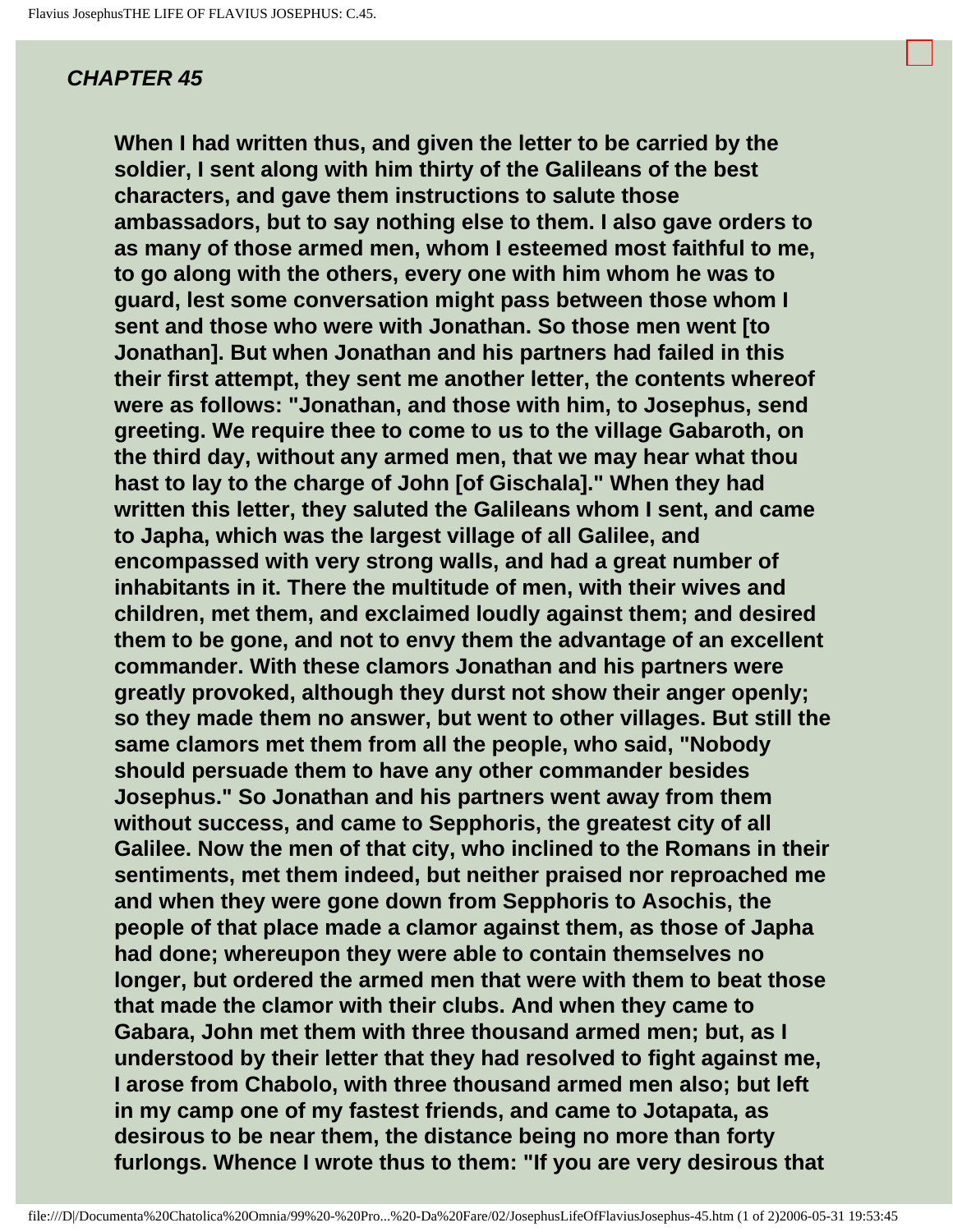**I should come to you, you know there are two hundred and forty cities and villages in Galilee; I will come to any of them which you please, excepting Gaburn and Gischala; the one of which is John's native city, and the other in confederacy and friendship with him."**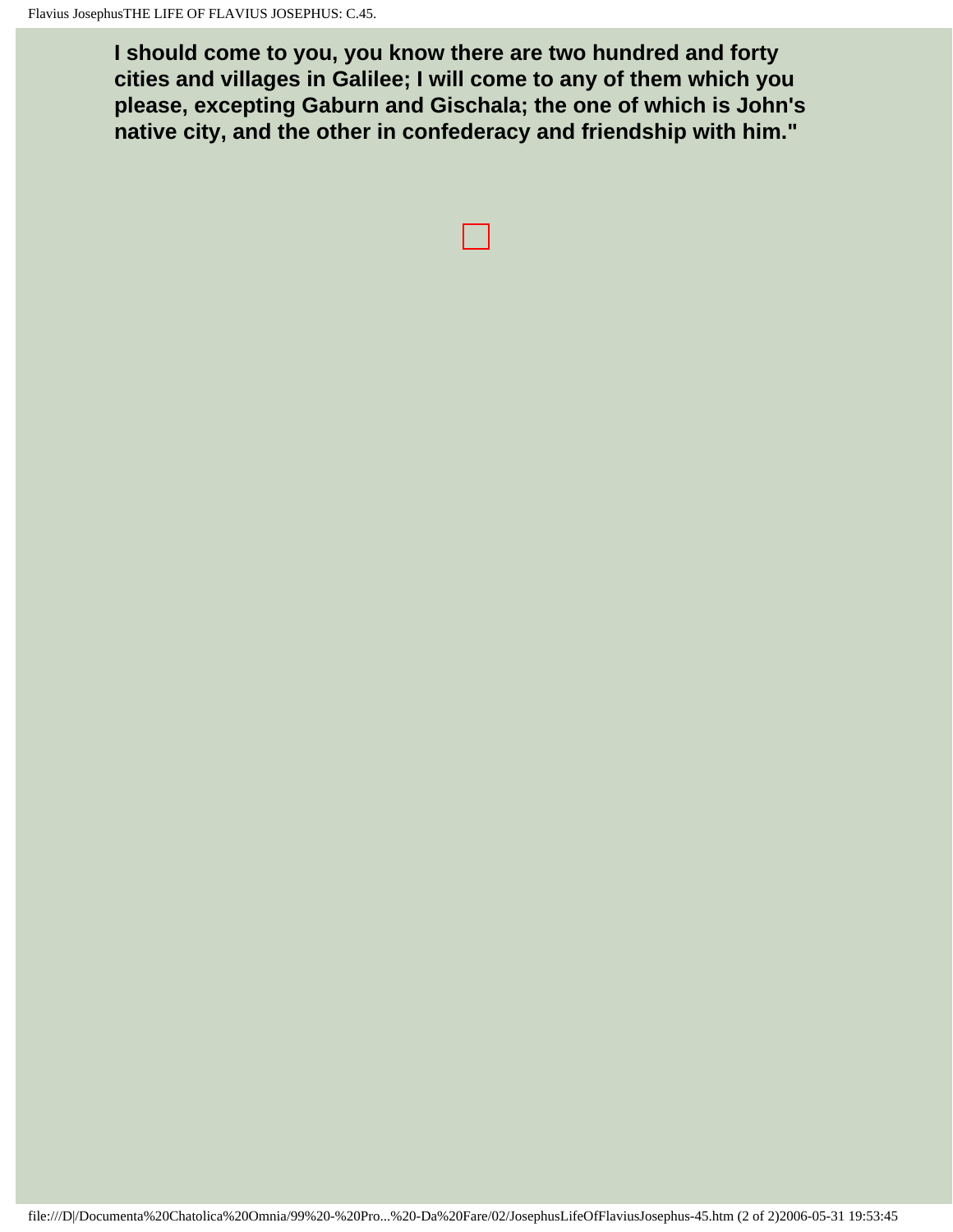**When Jonathan and his partners had received this letter, they wrote me no more answers, but called a council of their friends together; and taking John into their consultation, they took counsel together by what means they might attack me. John's opinion was, that they should write to all the cities and villages that were in Galilee; for that there must be certainly one or two persons in every one of them that were at variance with me, and that they should be invited to come to oppose me as an enemy. He would also have them send this resolution of theirs to the city of Jerusalem, that its citizens, upon the knowledge of my being adjudged to be an enemy by the Galileans, might themselves I also confirm that determination. He said also, that when this was done, even those Galileans who were well affected to me, would desert me out of fear. When John had given them this counsel, what he had said was very agreeable to the rest of them. I was also made acquainted with these affairs about the third hour of the night, by the means of one Saccheus, who had belonged to them, but now deserted them and came over to me, and told me what they were about; so I perceived that no time was to be lost. Accordingly, I gave command to Jacob, an armed man of my guard, whom I esteemed faithful to me, to take two hundred men, and to guard the passages that led from Gahara to Galilee, and to seize upon the passengers, and send them to me, especially such as were caught with letters about them: I also sent Jeremias himself, one of my friends, with six hundred armed men, to the borders of Galilee, in order to watch the roads that led from this country to the city Jerusalem, and gave him charge to lay hold of such as traveled with letters about them, to keep the men in bonds upon the place, but to send me the letters.**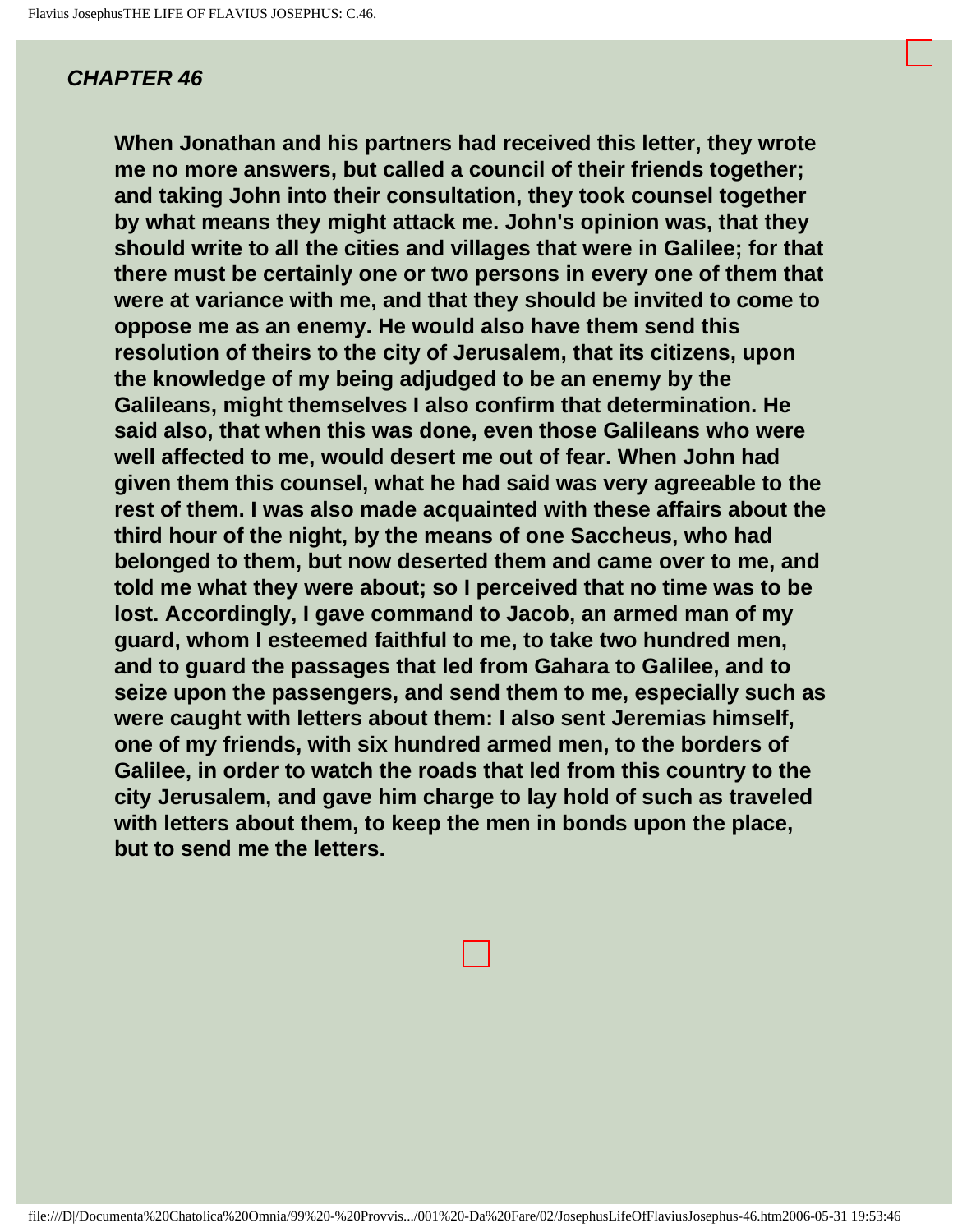**When I had laid these commands upon them, I gave them orders, and bid them take their arms and bring three days' provision with them, and be with me the next day. I also parted those that were about me into four parts, and ordained those of them that were most faithful to me to be a guard to my body. I also set over them centurions, and commanded them to take care that not a soldier which they did not know should mingle himself among them. Now, on the fifth day following, when I was at Gabaroth, I found the entire plain that was before the village full of armed men, who were come out of Galilee to assist me: many others of the multitude, also, out of the village, ran along with me. But as soon as I had taken my place, and began to speak to them, they all made an acclamation, and called me the benefactor and savior of the country. And when I had made them my acknowledgments, and thanked them [for their affection to me], I also advised them to fight with nobody, nor to spoil the country; but to pitch their tents in the plain, and be content with their sustenance they had brought with them; for I told them that I had a mind to compose these troubles without shedding any blood. Now it came to pass, that on the very same day those who were sent by John with letters, fell among the guards whom I had appointed to watch the roads; so the men were themselves kept upon the place, as my orders were, but I got the letters, which were full of reproaches and lies; and I intended to fall upon these men, without saying a word of these matters to any body.**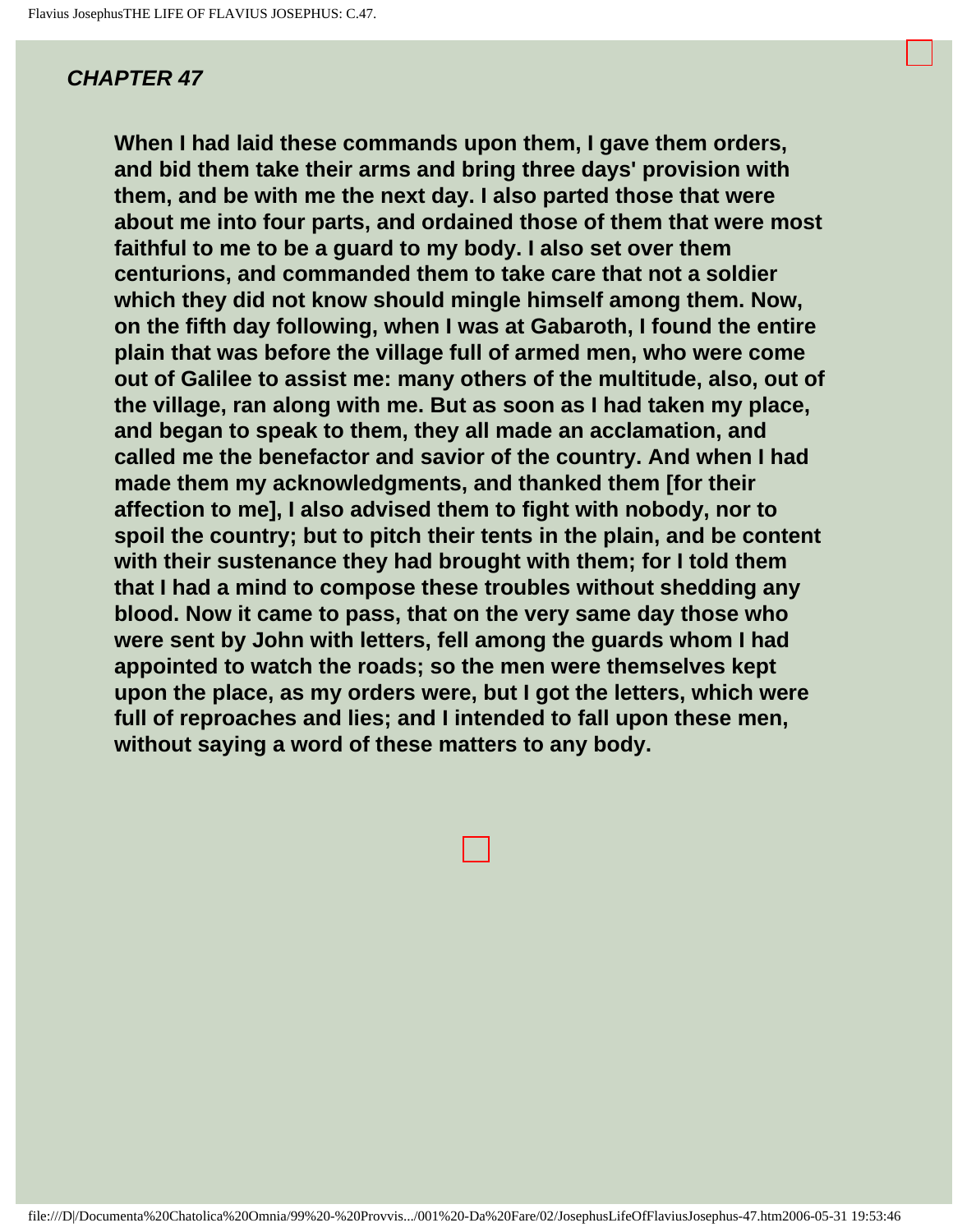**Now, as soon as Jonathan and his companions heard of my coming, they took all their own friends, and John with them, and retired to the house of Jesus, which indeed was a large castle, and no way unlike a citadel; so they privately laid a band of armed men therein, and shut all the other doors but one, which they kept open, and they expected that I should come out of the road to them, to salute them. And indeed they had given orders to the armed men, that when I came they should let nobody besides me come in, but should exclude others; as supposing that, by this means, they should easily get me under their power: but they were deceived in their expectation; for I perceived what snares they had laid for me. Now, as soon as I was got off my journey, I took up my lodgings over against them, and pretended to be asleep; so Jonathan and his party, thinking that I was really asleep and at rest, made haste to go down into the plain, to persuade the people that I was an ill governor. But the matter proved otherwise; for, upon their appearance, there was a cry made by the Galileans immediately, declaring their good opinion of me as their governor; and they made a clamor against Jonathan and his partners for coming to them when they had suffered no harm, and as though they would overturn their happy settlement; and desired them by all means to go back again, for that they would never be persuaded to have any other to rule over them but myself. When I heard of this, I did not fear to go down into the midst of them; I went, therefore, myself down presently to hear what Jonathan and his companions said. As soon as I appeared, there was immediately an acclamation made to me by the whole multitude, and a cry in my commendation by them, who confessed their thanks was owing to me for my good government of them.**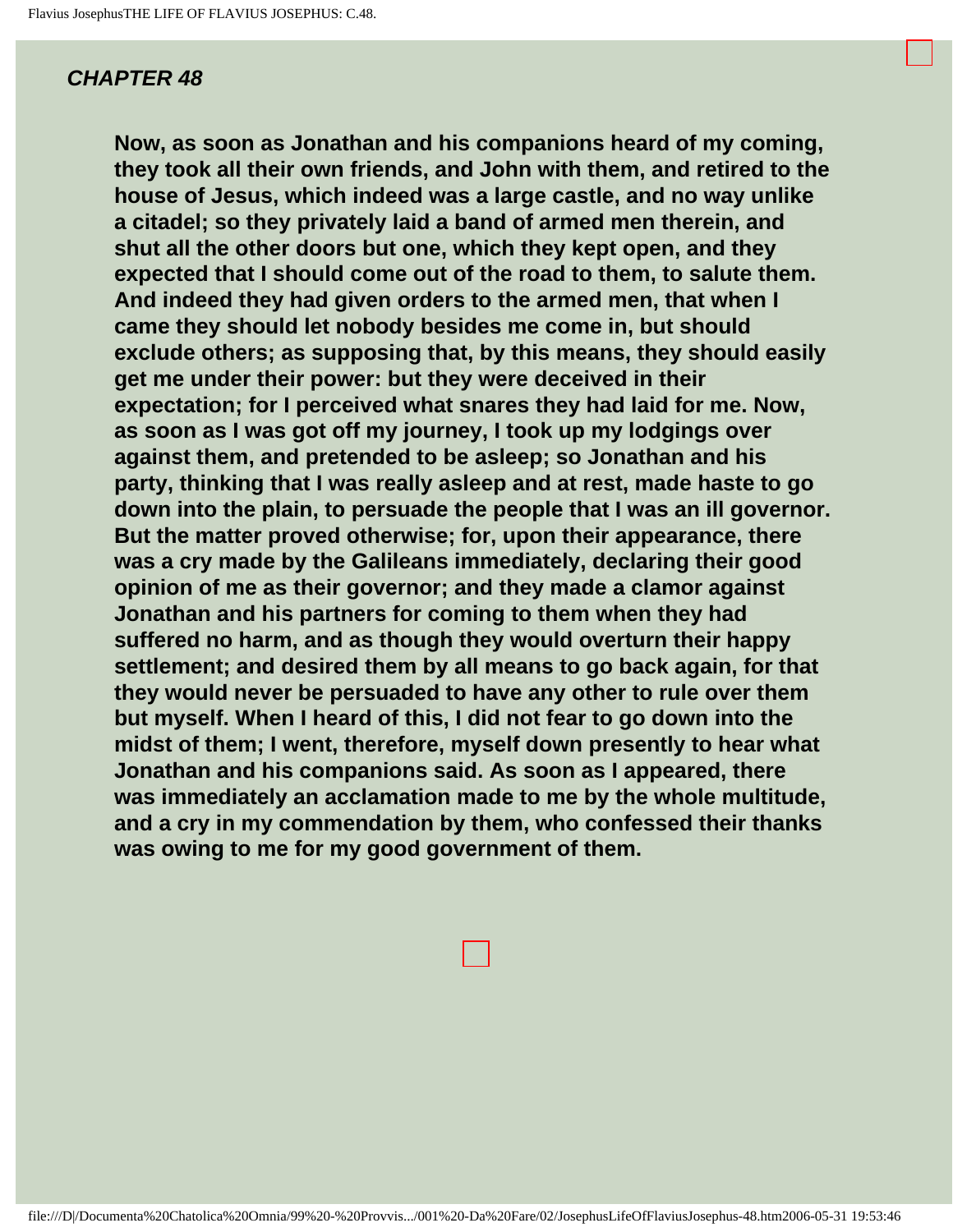**When Jonathan and his companions heard this, they were in fear of their own lives, and in danger lest they should be assaulted by the Galileans on nay account; so they contrived how they might run away. But as they were not able to get off, for I desired them to stay, they looked down with concern at my words to them. I ordered, therefore, the multitude to restrain entirely their acclamations, and placed the most faithful of my armed men upon the avenues, to be a guard to us, lest John should unexpected fall upon us; and I encouraged the Galileans to take their weapons, lest they should be disturbed at their enemies, if any sudden insult should be made upon them. And then, in the first place, I put Jonathan and his partners in mind of their [former] letter, and after what manner they had written to me, and declared they were sent by the common consent to the people of Jerusalem, to make up the differences I had with John, and how they had desired me to come to them; and as I spake thus, I publicly showed that letter they had written, till they could not at all deny what they had done, the letter itself convicting them. I then said, "O Jonathan! and you that are sent with him as his colleagues, if I were to be judged as to my behavior, compared with that of John's, and had brought no more than two or three witnesses, good men and true, it is plain you had been forced, upon the examination of their characters beforehand, to discharge the accusations: that therefore you may be informed that I have acted well in the affairs of Galilee, I think three witnesses too few to be brought by a man that hath done as he ought to do; so I gave you all these for witnesses. Inquire of them how I have lived, and whether I have not behaved myself with all decency, and after a virtuous manner, among them. And I further conjure you, O Galileans! to hide no part of the truth, but to speak before these men as before judges, whether I have in any thing acted otherwise than well."**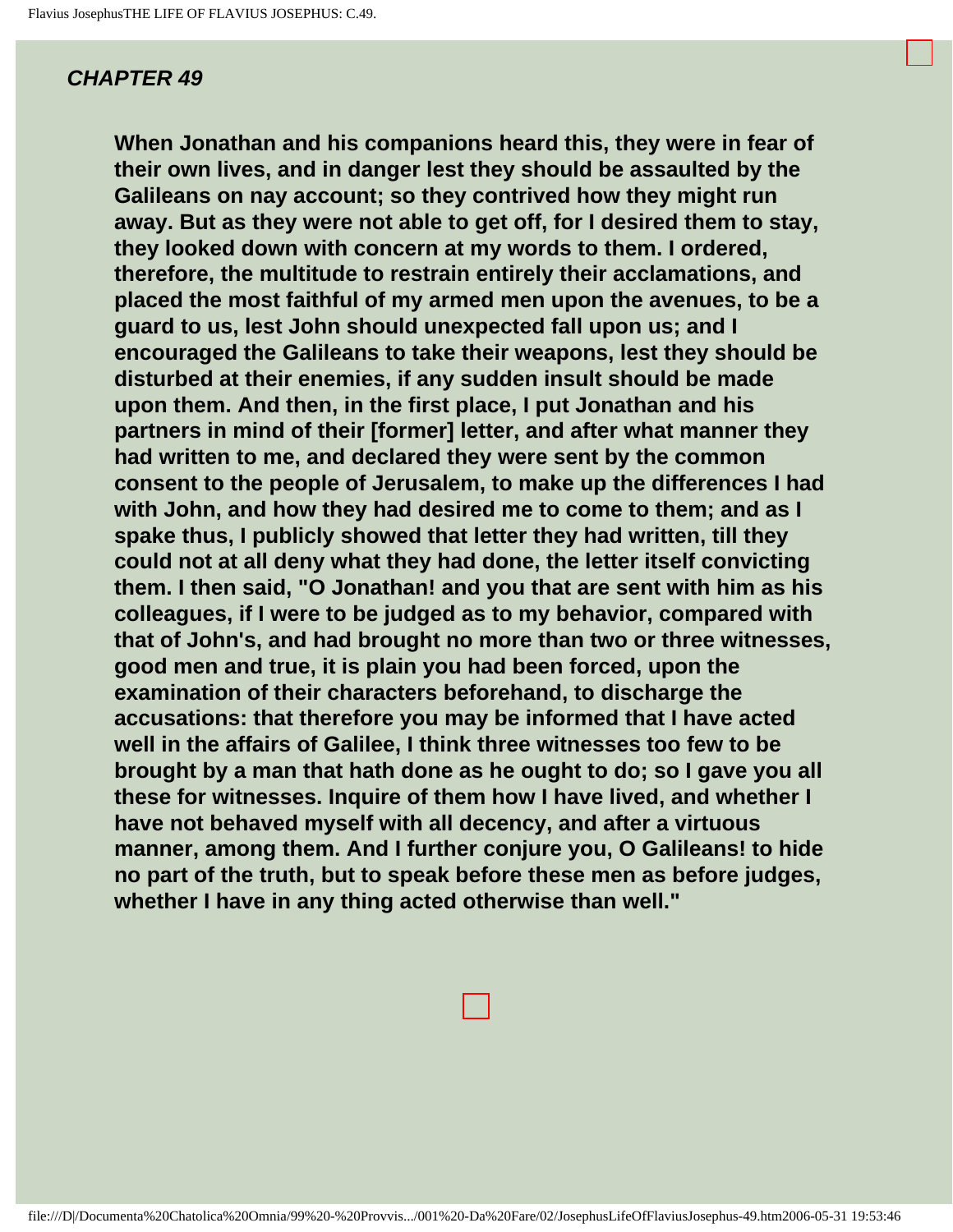**While I was thus speaking, the united voices of all the people joined together, and called me their benefactor and savior, and attested to my former behavior, and exhorted me to continue so to do hereafter; and they all said, upon their oaths, that their wives had been preserved free from injuries, and that no one had ever been aggrieved by me. After this, I read to the Galileans two of those epistles which had been sent by Jonathan and his colleagues, and which those whom I had appointed to guard the road had taken, and sent to me. These were full of reproaches, and of lies, as if I had acted more like a tyrant than a governor against them, with many other things besides therein contained, which were no better indeed than impudent falsities. I also informed the multitude how I came by these letters, and that those who carried them delivered them up voluntarily; for I was not willing that my enemies should know any thing of the guards I had set, lest they should be afraid, and leave off writing hereafter.**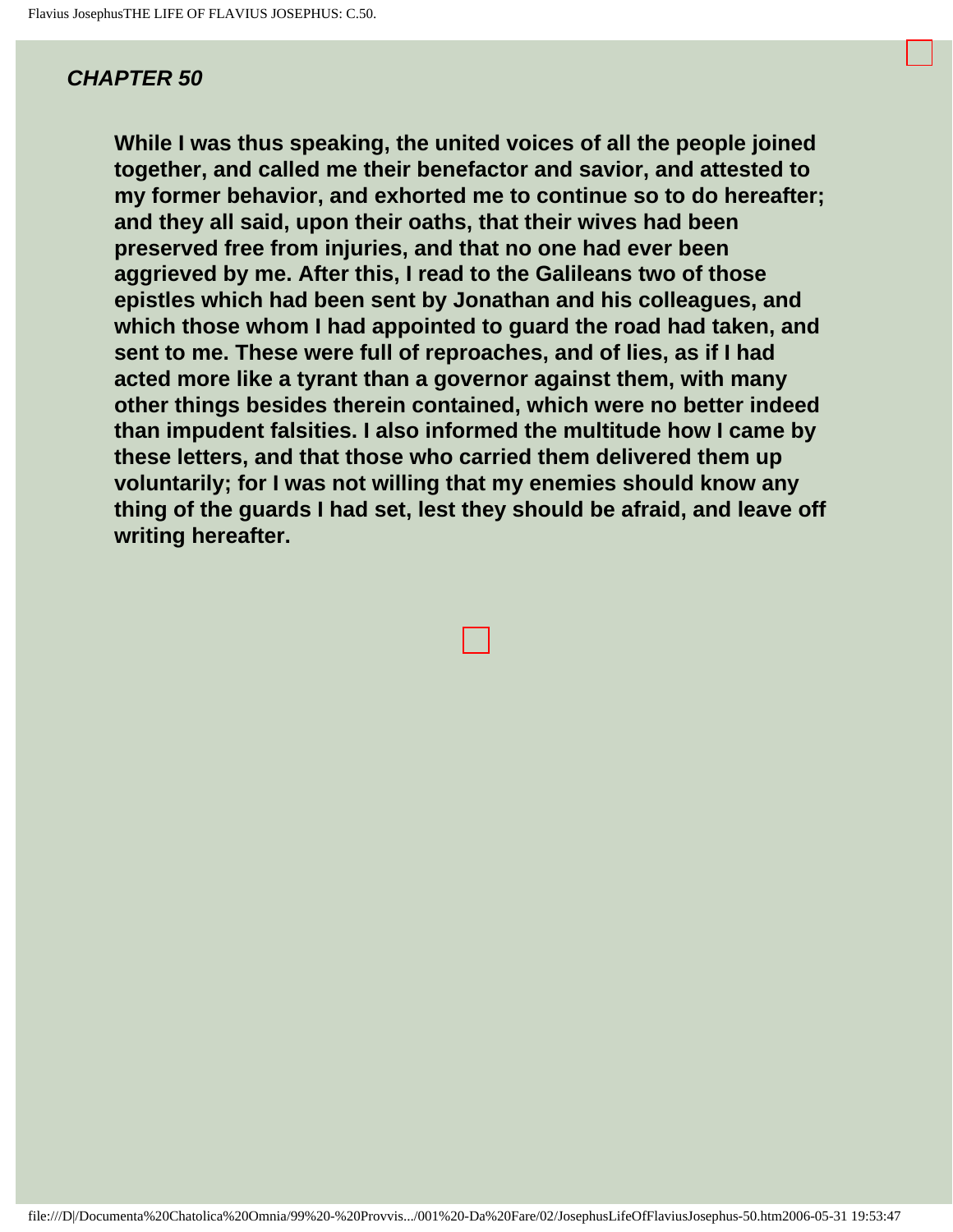**When the multitude heard these things, they were greatly provoked at Jonathan, and his colleagues that were with him, and were going to attack them, and kill them; and this they had certainly done, unless I had restrained the anger of the Galileans, and said, that" I forgave Jonathan and his colleagues what was past, if they would repent, and go to their own country, and tell those who sent them the truth, as to my conduct." When I had said this, I let them go, although I knew they would do nothing of what they had promised. But the multitude were very much enraged against them, and entreated me to give them leave to punish them for their insolence; yet did I try all methods to persuade them to spare the men; for I knew that every instance of sedition was pernicious to the public welfare. But the multitude was too angry with them to be dissuaded, and all of them went immediately to the house in which Jonathan and his colleagues abode. However, when I perceived that their rage could not be restrained, I got on horseback, and ordered the multitude to follow me to the village Sogane, which was twenty furlongs off Gabara; and by using this stratagem, I so managed myself, as not to appear to begin a civil war ,amongst them.**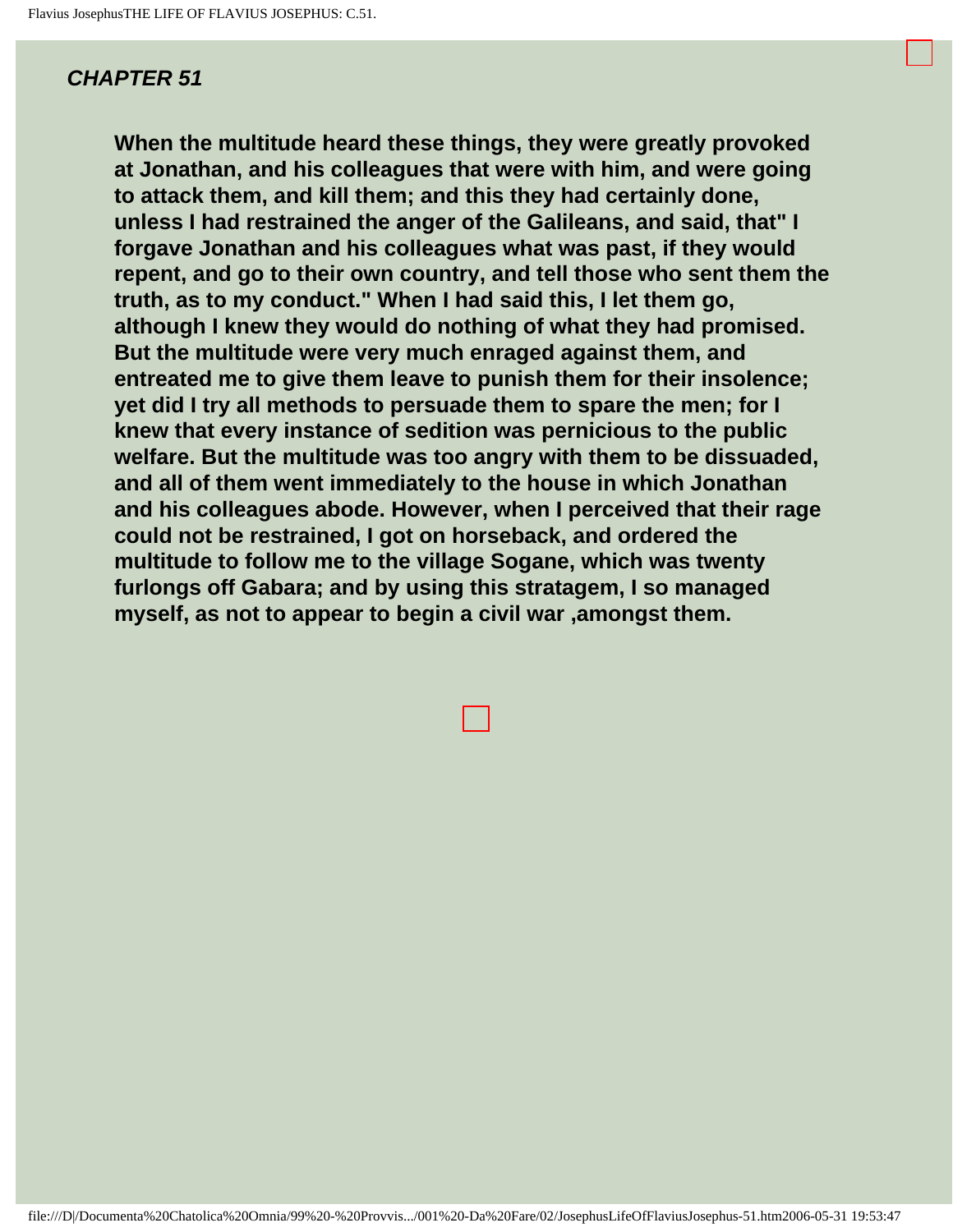**But when I was come near Sogane, I caused the multitude to make a halt, and exhorted them not to be so easily provoked to anger, and to the inflicting such punishments as could not be afterwards recalled: I also gave order, that a hundred men, who were already in years, and were principal men among them, should get themselves ready to go to the city of Jerusalem, and should .make a complaint before the people of such as raised seditions in the country. And I said to them, that" in case they be moved with what you say, you shall desire the community to write to me, and to enjoin me to continue in Galilee, and to order Jonathan and his colleagues to depart out of it." When I had suggested these instructions to them, and while they were getting themselves ready as fast as they could, I sent them on this errand the third day after they had been assembled: I also sent five hundred armed men with them [as a guard]. I then wrote to my friends in Samaria, to take care that they might safely pass through the country: for Samaria was already under the Romans, and it was absolutely necessary for those that go quickly [to Jerusalem] to pass through that country; for in that road you may, in three days' time, go from Galilee to Jerusalem. I also went myself, and conducted the old men as far as the bounds of Galilee, and set guards in the roads, that it might not be easily known by any one that these men were gone. And when I had thus done, I went and abode at Japha.**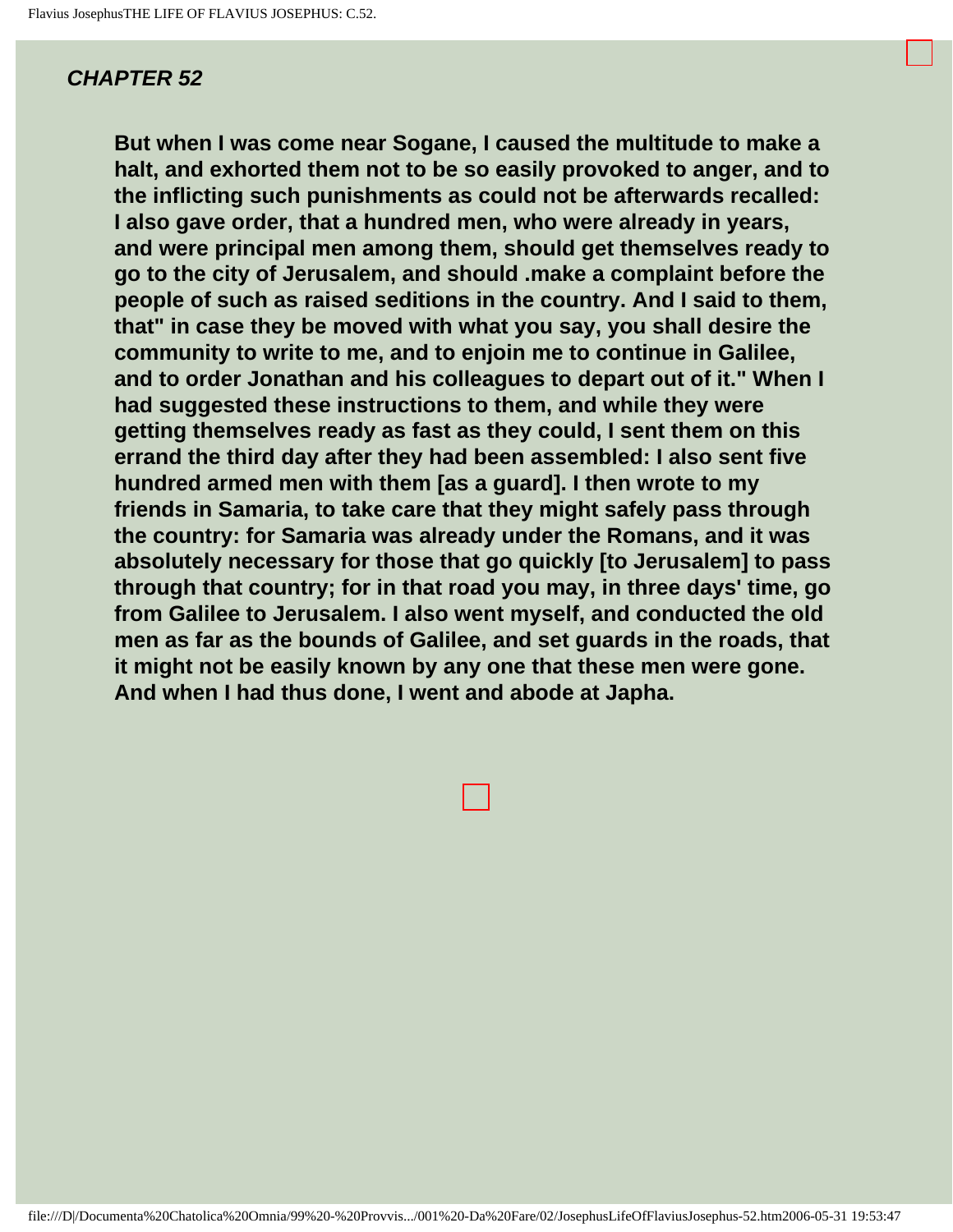**Now Jonathan and his colleagues, having failed of accomplishing what they would have done against me, sent John back to Gischala, but went themselves to the city of Tiberias, expecting it would submit itself to them; and this was founded on a letter which Jesus, their then governor, had written them, promising that, if they came, the multitude would receive them, and choose to be under their government; so they went their ways with this expectation. But Silas, who, as I said, had been left curator of Tiberias by me, informed me of this, and desired me to make haste thither. Accordingly, I complied with his advice immediately, and came thither; but found myself in danger of my life, from the following occasion: Jonathan and his colleagues had been at Tiberias, and had persuaded a great many of such as had a quarrel with me to desert me; but when they heard of my coming, they were in fear for themselves, and came to me; and when they had saluted me, they said, that I was a happy man in having behaved myself so well in the government of Galilee; and they congratulated me upon the honors that were paid me: for they said that my glory was a credit to them, since they had been my teachers and fellow citizens; and they said further, that it was but just that they should prefer my friendship to them rather than John's, and that they would have immediately gone home, but that they staid that they might deliver up John into my power; and when they said this they took their oaths of it, and those such as are most tremendous amongst us, and such as I did not think fit to disbelieve. However, they desired me to lodge some where else, because the next day was the sabbath, and that it was not fit the city of Tiberias should be disturbed [on that day].**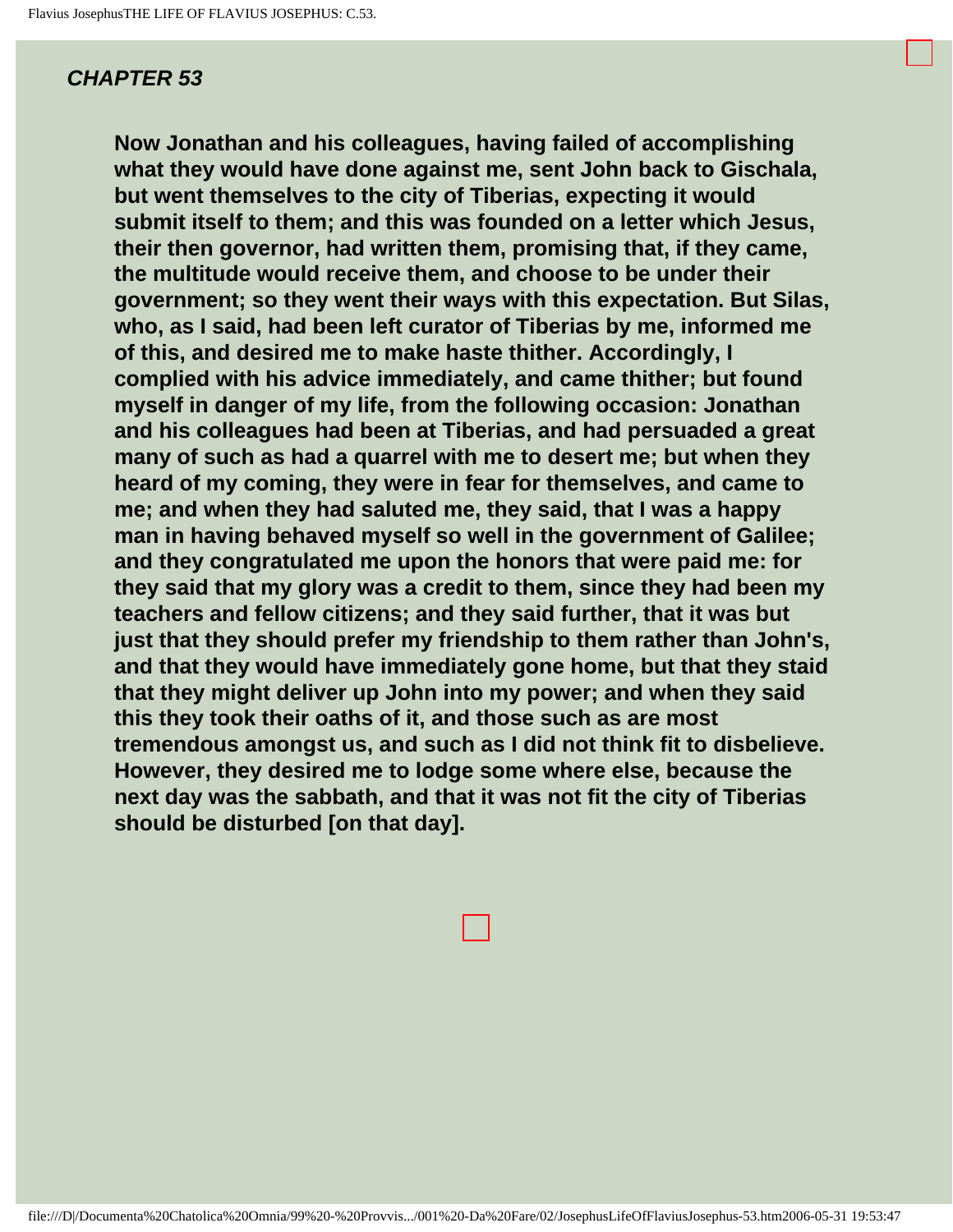**So I suspected nothing, and went away to Tarichese; yet did I withal leave some to make inquiry in the city how matters went, and whether any thing was said about me: I also set many persons all the way that led from Tarichese to Tiberias, that they might communicate from one to another, if they learned any news from those that were left in the city. On the next day, therefore, they all came into the Proseucha; it was a large edifice, and capable of receiving a great number of people; thither Jonathan went in, and though he durst not openly speak of a revolt, yet did he say that their city stood in need of a better governor than it then had. But Jesus, who was the ruler, made no scruple to speak out, and said openly," O fellow citizens! it is better for you to be in subjection to four than to one; and those such as are of high birth, and not without reputation for their wisdom;" and pointed to Jonathan and his colleagues. Upon his saying this, Justus came in and commended him for what he had said, and persuaded some of the people to be of his mind also. But the multitude were not pleased with what was said, and had certainly gone into a tumult, unless the sixth hour, which was now come, had dissolved the assembly, at which hour our laws require us to go to dinner on sabbath days; so Jonathan and his colleagues put off their council till the next day, and went off without success. When I was informed of these affairs, I determined to go to the city of Tiberias in the morning. Accordingly, on the next day, about the first hour of the day, I came from Tarichee, and found the multitude already assembled in the Proseucha; but on what account they were gotten together, those that were assembled did not know. But when Jonathan and his colleagues saw me there unexpectedly, they were in disorder; after which they raised a report of their own contrivance, that Roman horsemen were seen at a place called Union, in the borders of Galilee, thirty furlongs distant from the city. Upon which report, Jonathan and his colleagues cunningly exhorted me not to neglect this matter, nor to suffer the land to be spoiled by the enemy. And this they said with a design to remove me out of the city, under the pretense of the want of extraordinary assistance, while they might dispose the city to be my enemy.**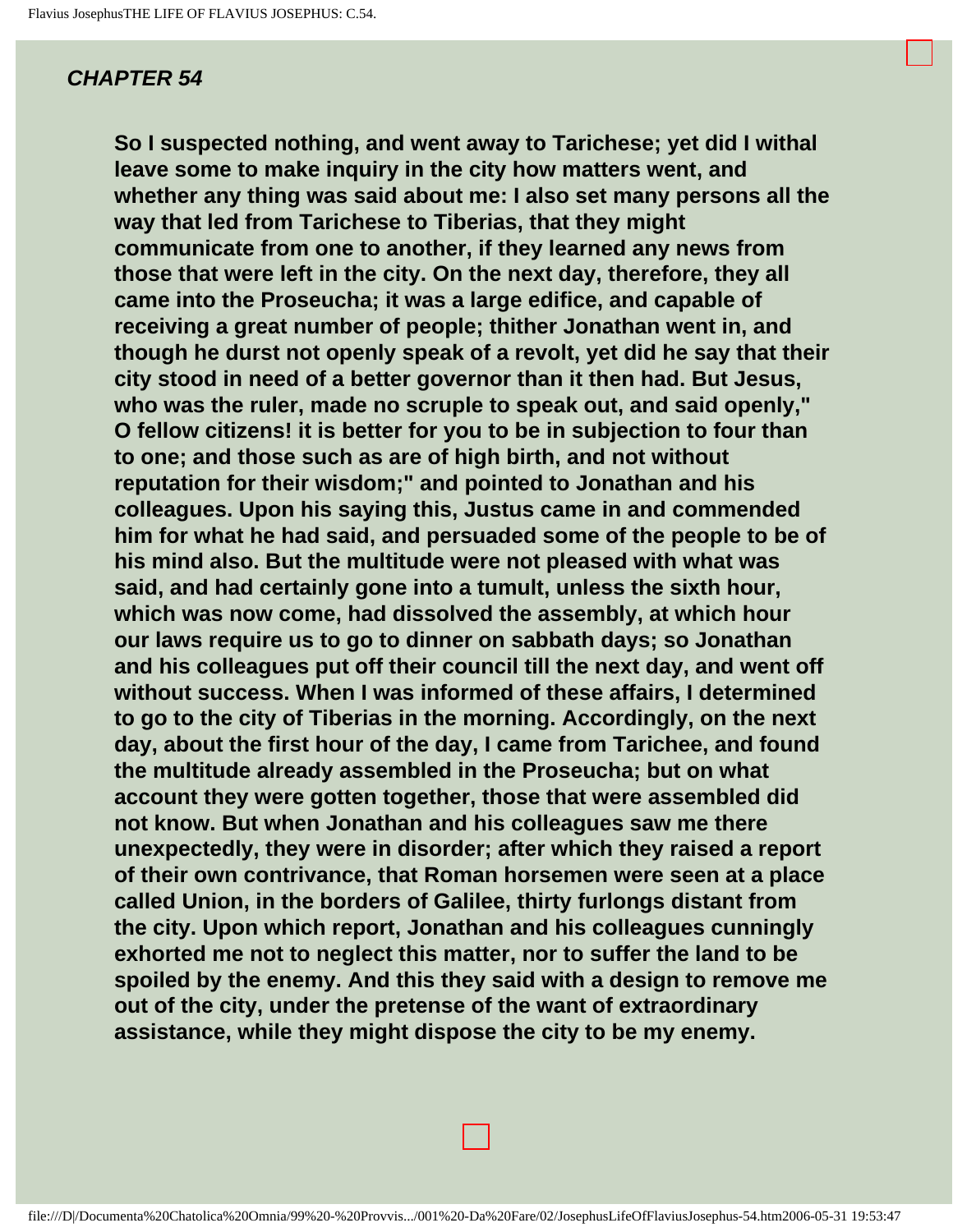**As for myself, although I knew of their design, yet did I comply with what they proposed, lest the people of Tiberias should have occasion to suppose that I was not careful of their security. I therefore went out; but, when I was at the place, I found not the least footsteps of any enemy, so I returned as fast as ever I could, and found the whole council assembled, and the body of the people gotten together, and Jonathan and his colleagues bringing vehement accusations against me, as one who had no concern to ease them of the burdens of war, and as one that lived luxuriously. And as they were discoursing thus, they produced four letters, as written to them from some people that lived at the borders of Galilee, imploring that they would come to their assistance, for that there was an army of Romans, both horsemen and footmen, who would come and lay waste the country on the third day; they desired them also to make haste, and not to overlook them. When the people of Tiberias heard this, they thought they spake truth, and made a clamor against me, and said I ought not to sit still, but to go away to the assistance of their countrymen. Hereupon I said (for I understood the meaning of Jonathan and his colleagues) that I was ready to comply with what they proposed, and without delay to march to the war which they spake of, yet did I advise them, at the same time, that since these letters declared that the Romans would make their assault in four several places, they should part their forces into five bodies, and make Jonathan and his colleagues generals of each body of them, because it was fit for brave men, not only to give counsel, but to take the place of leaders, and assist their countrymen when such a necessity pressed them; for, said I, it is not possible for me to lead more than one party. This advice of mine greatly pleased the multitude; so they compelled them to go forth to the war. But their designs were put into very much disorder, because they had not done what they had designed to do, on account of my stratagem, which was opposite to their undertakings.** 

file:///D|/Documenta%20Chatolica%20Omnia/99%20-%20Provvis.../001%20-Da%20Fare/02/JosephusLifeOfFlaviusJosephus-55.htm2006-05-31 19:53:48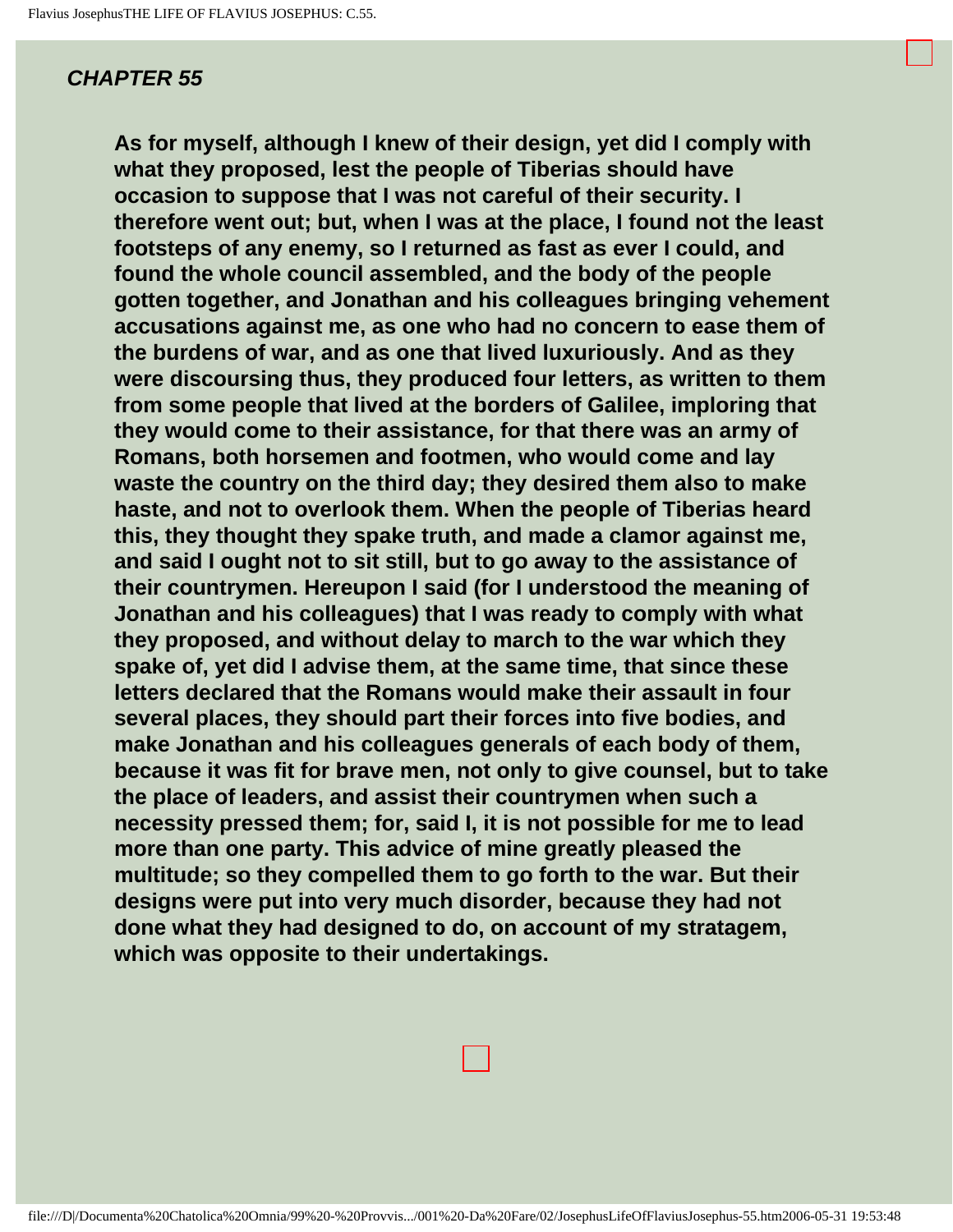**Now there was one whose name was Ananias (a wicked man he was, and very mischievous); he proposed that a general religious fast should be appointed the next day for all the people, and gave order that at the same hour they should come to the same place, without any weapons, to make it manifest before God, that while they obtained his assistance, they thought all these weapons useless. This he said, not out of piety, but that they might catch me and my friends unarmed. Now, I was hereupon forced to comply, lest I should appear to despise a proposal that tended to piety. As soon, therefore, as we were gone home, Jonathan and his colleagues wrote to John to come to them in the morning, and desiring him to come with as many soldiers as he possibly could, for that they should then be able easily to get me into their hands, and to do all they desired to do. When John had received this letter, he resolved to comply with it. As for myself, on the next day, I ordered two of the guards of my body, whom I esteemed the most courageous and most faithful, to hide daggers under their garments, and to go along with me, that we might defend ourselves, if any attack should be made upon us by our enemies. I also myself took my breastplate, and girded on my sword, so that it might be, as far as it was possible, concealed, and came into the Proseucha.**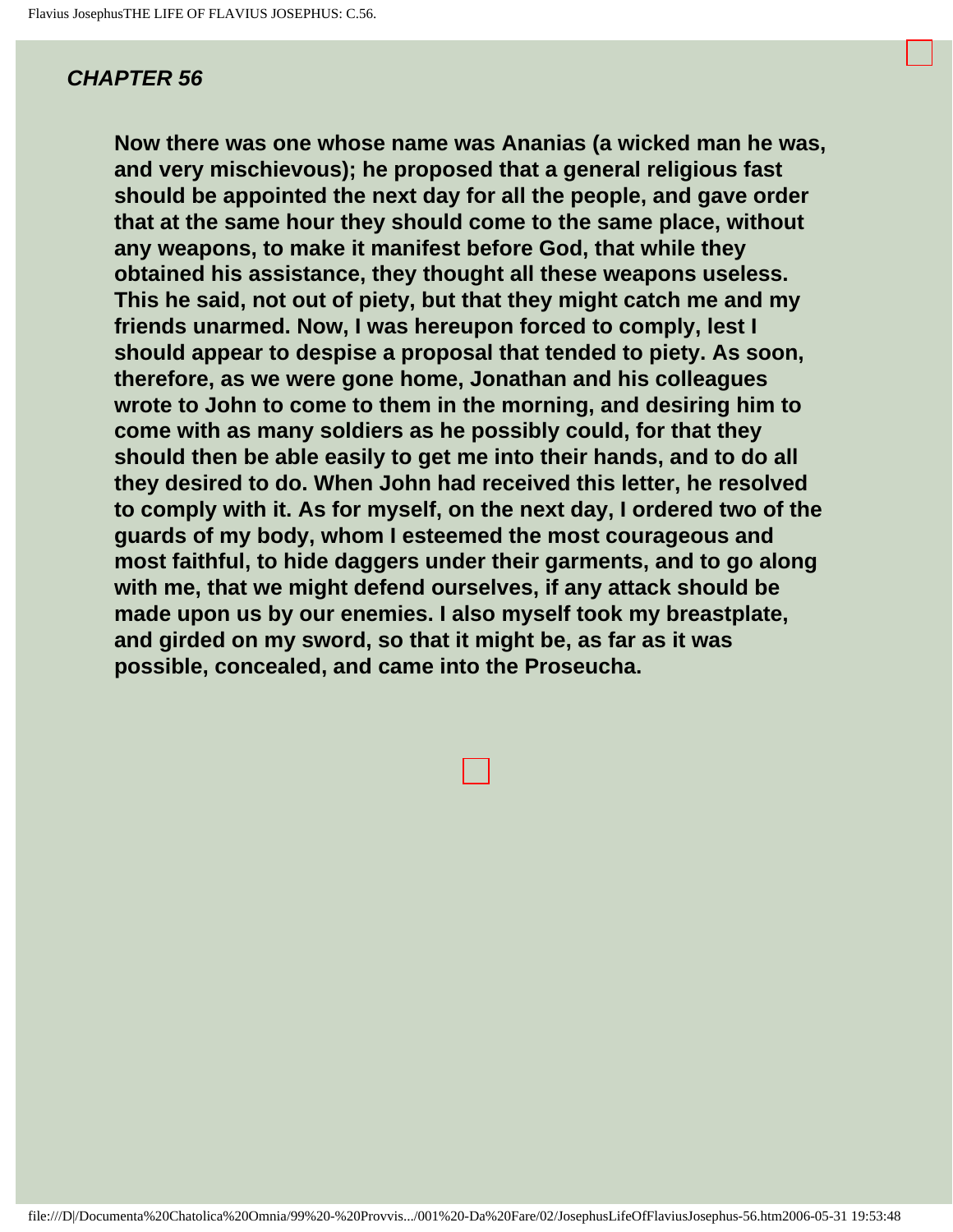**Now Jesus, who was the ruler, commanded that they should exclude all that came with me, for he kept the door himself, and suffered none but his friends to go in. And while we were engaged in the duties of the day, and had betaken ourselves to our prayers, Jesus got up, and inquired of me what was become of the vessels that were taken out of the king's palace, when it was burnt down [and] of that uncoined silver; and in whose possession they now were? This he said, in order to drive away time till John should come. I said that Capellus, and the ten principal men of Tiberias, had them all; and I told him that they might ask them whether I told a lie or not. And when they said they had them, he asked me, What is become of those twenty pieces of gold which thou didst receive upon the sale of a certain weight of uncoined money? I replied, that I had given them to those ambassadors of theirs, as a maintenance for them, when they were sent by them to Jerusalem. So Jonathan and his colleagues said that I had not done well to pay the ambassadors out of the public money. And when the multitude were very angry at them for this, for they perceived the wickednes of the men, I understood that a tumult was going to arise; and being desirous to provoke the people to a greater rage against the men, I said, "But if I have not done well in paying our ambassadors out of the public stock, leave off your anger at me, for I will repay the twenty pieces of gold myself."** 



file:///D|/Documenta%20Chatolica%20Omnia/99%20-%20Provvis.../001%20-Da%20Fare/02/JosephusLifeOfFlaviusJosephus-57.htm2006-05-31 19:53:48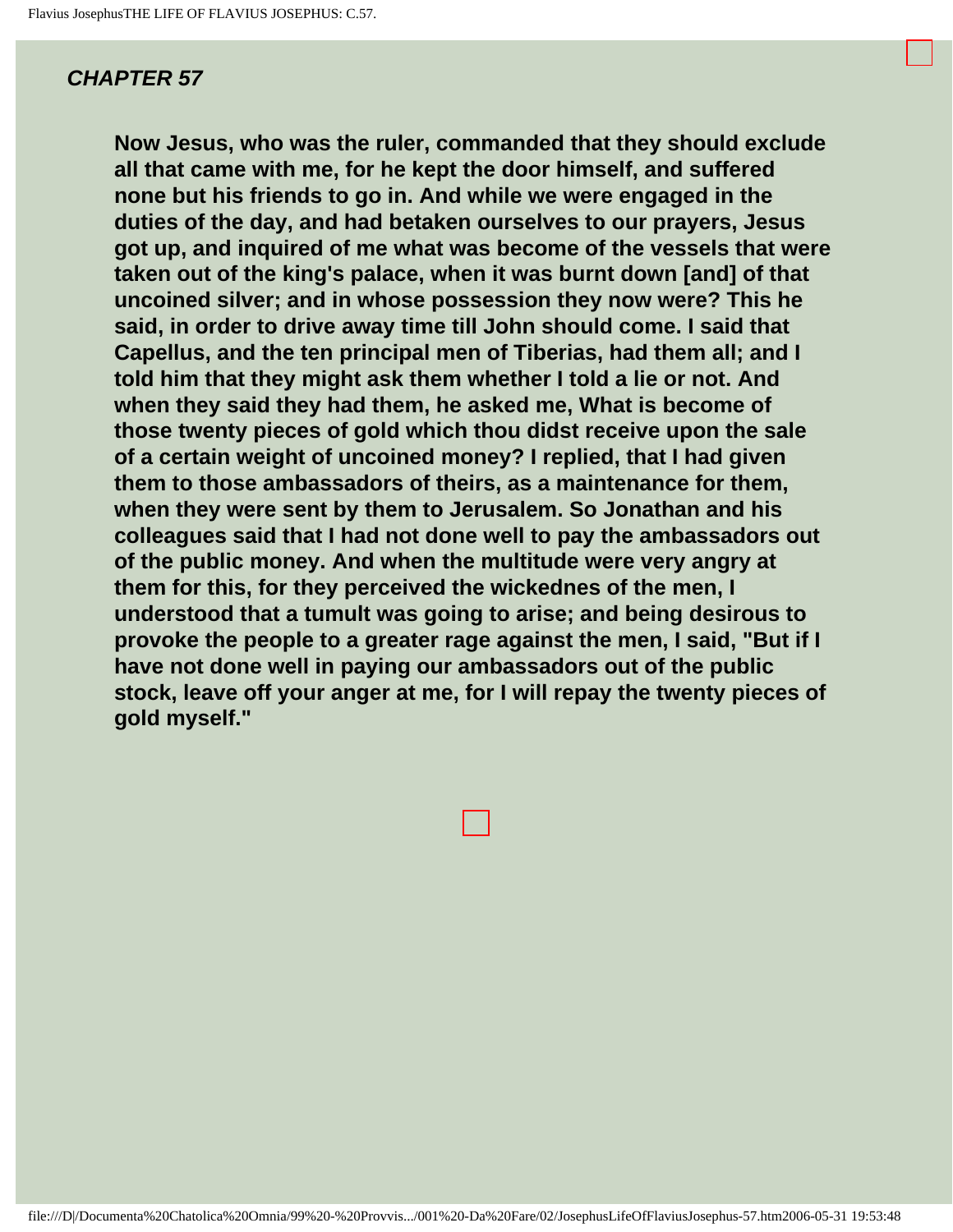**When I had said this, Jonathan and his colleagues held their peace; but the people were still more irritated against them, upon their openly showing their unjust ill-will to me. When Jesus saw this change in file people, he ordered them to depart, but desired the senate to stay; for that they could not examine things of such a nature in a tumult: and as the people were crying out that they would not leave me alone, there came one and told Jesus and his friends privately, that John and his armed men were at hand: whereupon Jonathan and his colleagues, being able to contain themselves no longer, (and perhaps the providence of God hereby procuring my deliverance, for had not this been so, I had certainly been destroyed by John,) said, "O you people of Tiberias! leave off this inquiry about the twenty pieces of gold; for Josephus hath not deserved to die for them; but he hath deserved it by his desire of tyrannizing, and by cheating the multitude of the Galileans with his speeches, in order to gain the dominion over them." When he had said this, they presently laid hands upon me, and endeavored to kill me: but as soon as those that were with me saw what they did, they drew their swords, and threatened to smite them, if they offered any violence to me. The people also took up stones, and were about to throw them at Jonathan; and so they snatched me from the violence of my enemies.** 

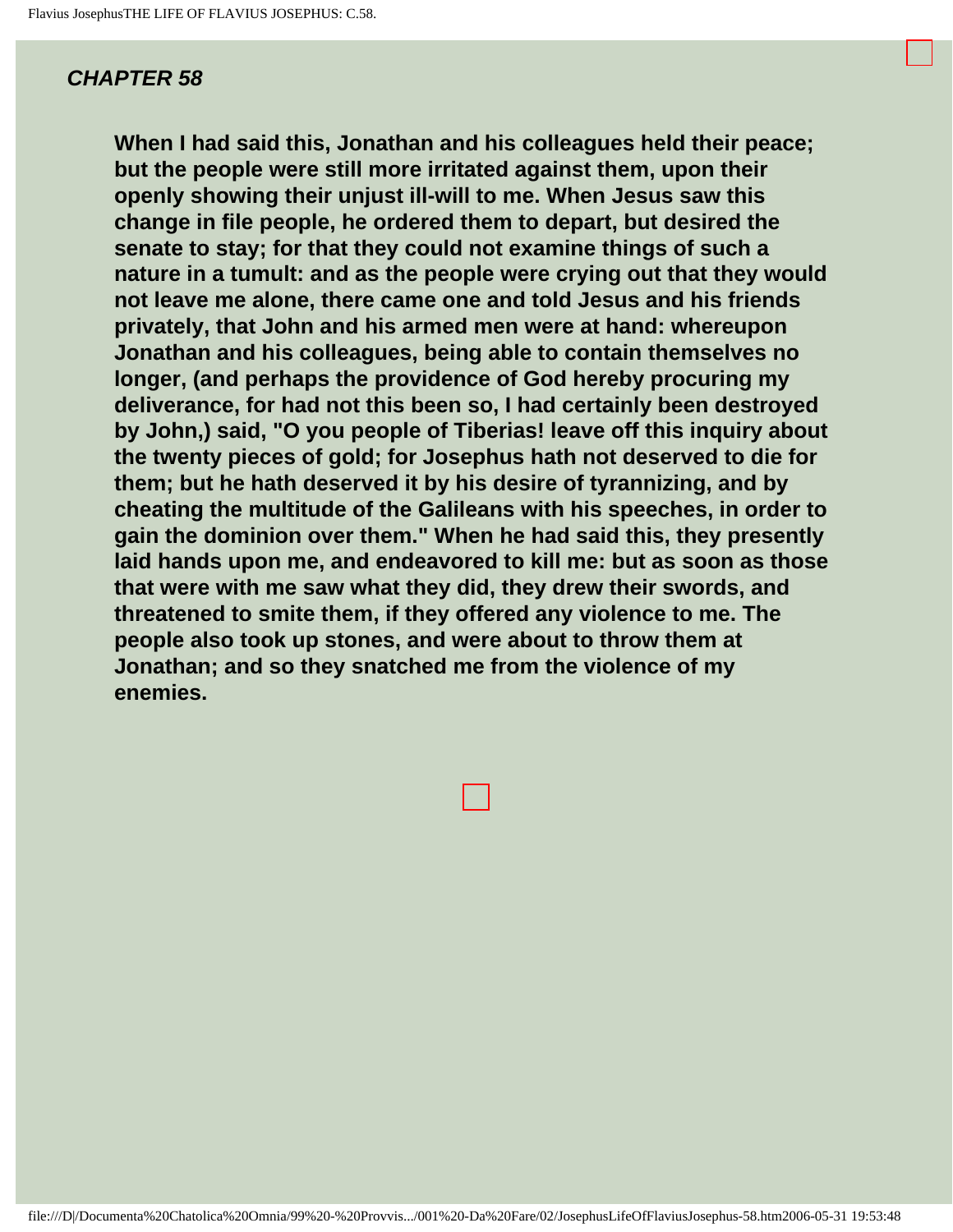**But as I was gone out a little way, I was just upon meeting John, who was marching with his armed men. So I was afraid of him, and turned aside, and escaped by a narrow passage to the lake, and seized on a ship, and embarked in it, and sailed over to Tarichese. So, beyond my expectation, I escaped this danger. Whereupon I presently sent for the chief of the Galileans, and told them after what manner, against all faith given, I had been very near to destruction from Jonathan and his colleagues, and the people of Tiberias. Upon which the multitude of the Galileans were very. angry, and encouraged me to delay no longer to make war upon them, but to permit them to go against John, and utterly to destroy him, as well as Jonathan and his colleagues. However, I restrained them, though they were in such a rage, and desired them to tarry a while, till we should be informed what orders those ambassadors, that were sent by them to the city of Jerusalem, should bring thence; for I told them that it was best for them to act according to their determination; whereupon they were prevailed on. At which time, also, John, when the snares he had laid did not take effect, returned back to Gischala.**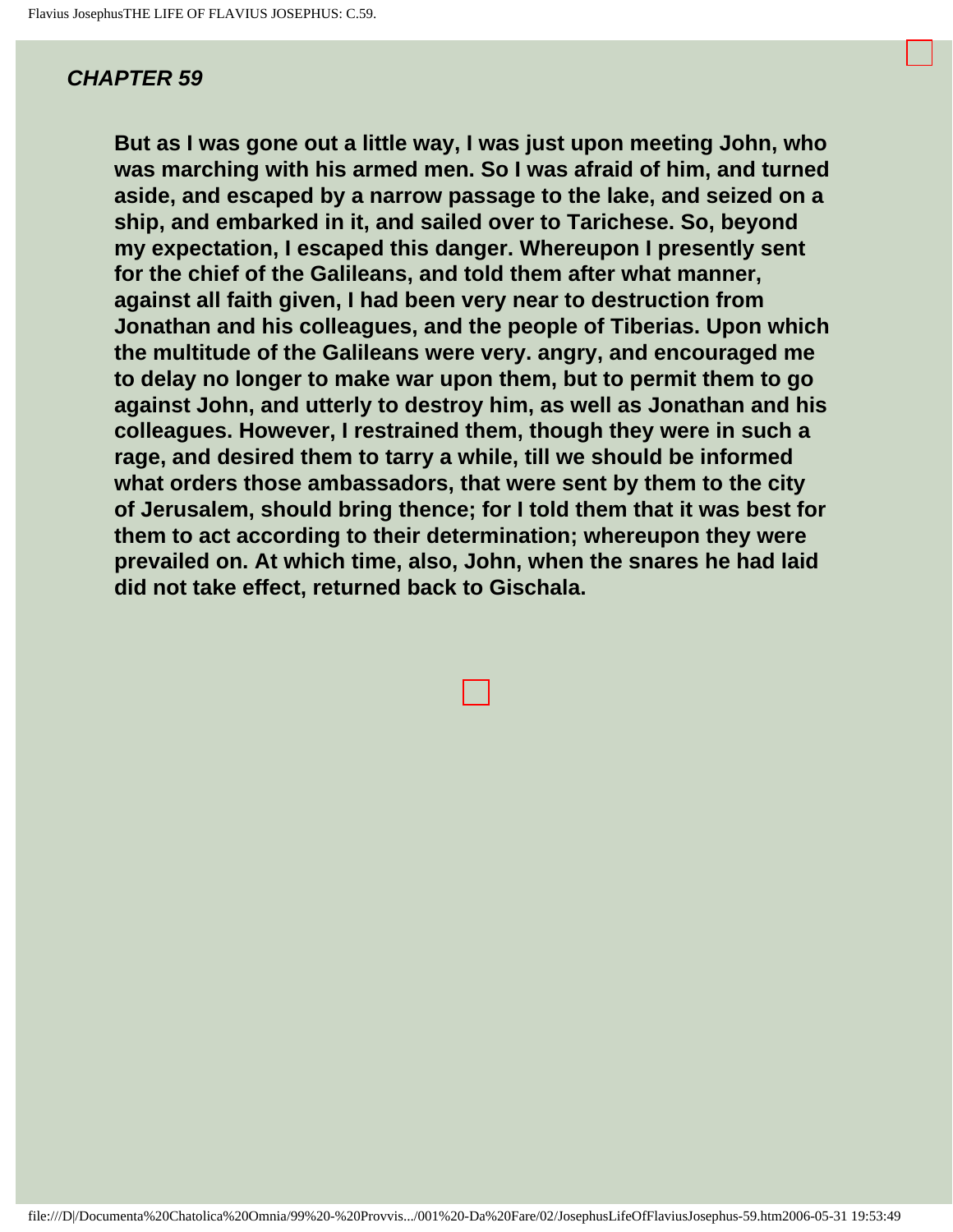**Now, in a few days, those ambassadors whom he had sent, came back again and informed us, that the people were greatly provoked at Ananus, and Simon the son of Gamaliel, and their friends; that, without any public determination, they had sent to Galilee, and had done their endeavors that I might be turned out of the government. The ambassadors said further, that the people were ready to burn their houses. They also brought letters, whereby the chief men of Jerusalem, at the earnest petition of the people, confirmed me in the government of Galilee, and enjoined Jonathan and his colleagues to return home quickly. When I had gotten these letters, I came to the village Arbela, where I procured an assembly of the Galileans to meet, and bid the ambassadors declare to them the anger of the people of Jerusalem at what had been done by Jonathan and his colleagues, and how much they hated their wicked doings, and how they had confirmed me in the government of their country, as also what related to the order they had in writing for Jonathan and his colleagues to return home. So I immediately sent them the letter, and bid him that carried it to inquire, as well as he could, how they intended to act [on this occasion.]**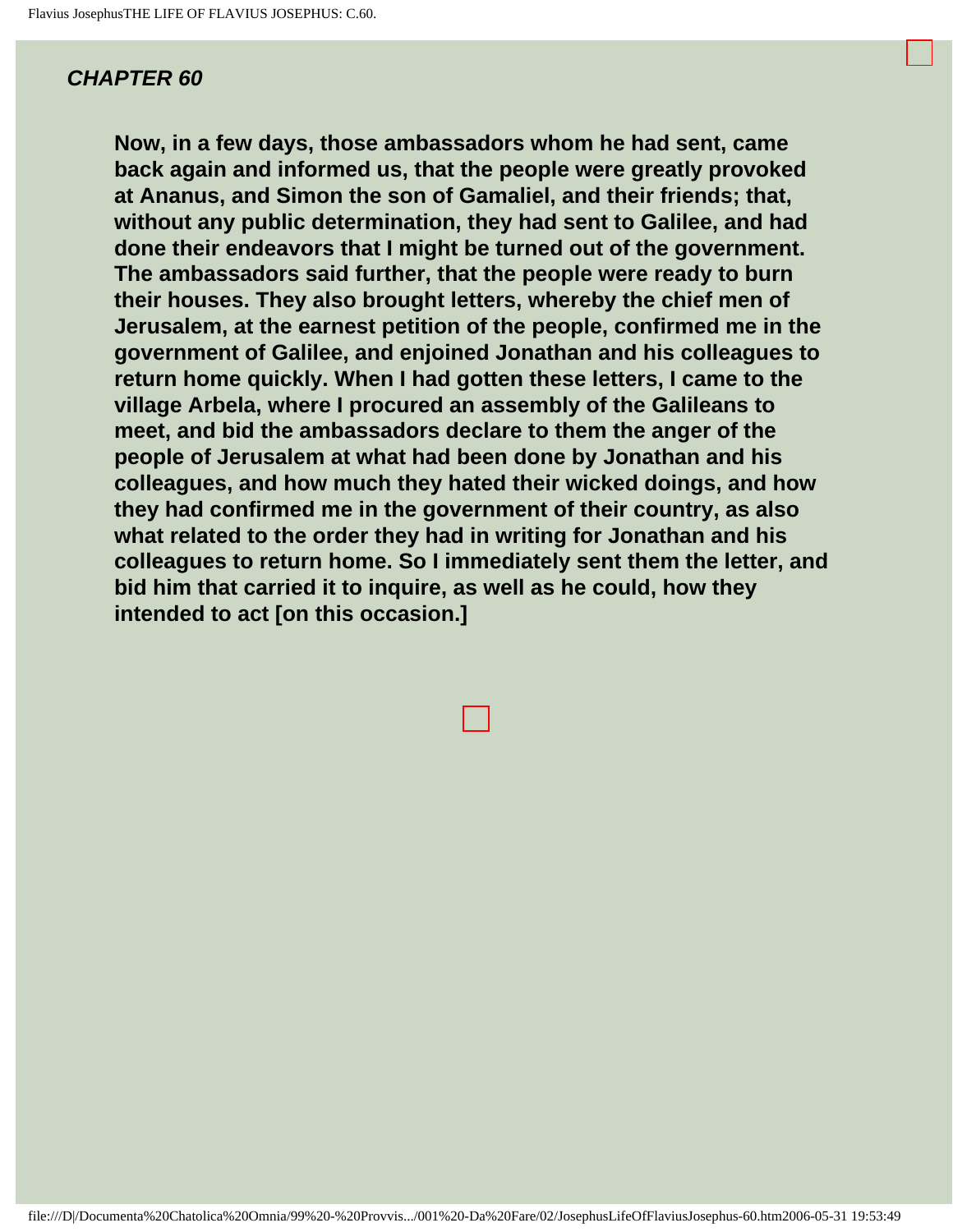**Now, when they had received that letter, and were thereby greatly disturbed, they sent for John, and for the senators of Tiberias, and for the principal men of the Gabarens, and proposed to hold a council, and desired them to consider what was to be done by them. However, the governors of Tiberias were greatly disposed to keep the government to themselves; for they said it was not fit to desert their city, now it was committed to their trust, and that otherwise I should not delay to fall upon them; for they pretended falsely that so I had threatened to do. Now John was not only of their opinion, but advised them, that two of them should go to accuse me before the multitude [at Jerusalem], that I do not manage the affairs of Galilee as I ought to do; and that they would easily persuade the people, because of their dignity, and because the whole multitude are very mutable. When, therefore, it appeared that John had suggested the wisest advice to them, they resolved that two of them, Jonathan and Ananias, should go to the people of Jerusalem, and the other two [Simon and Joazar] should be left behind to tarry at Tiberins. They also took along with them a hundred soldiers for their guard.**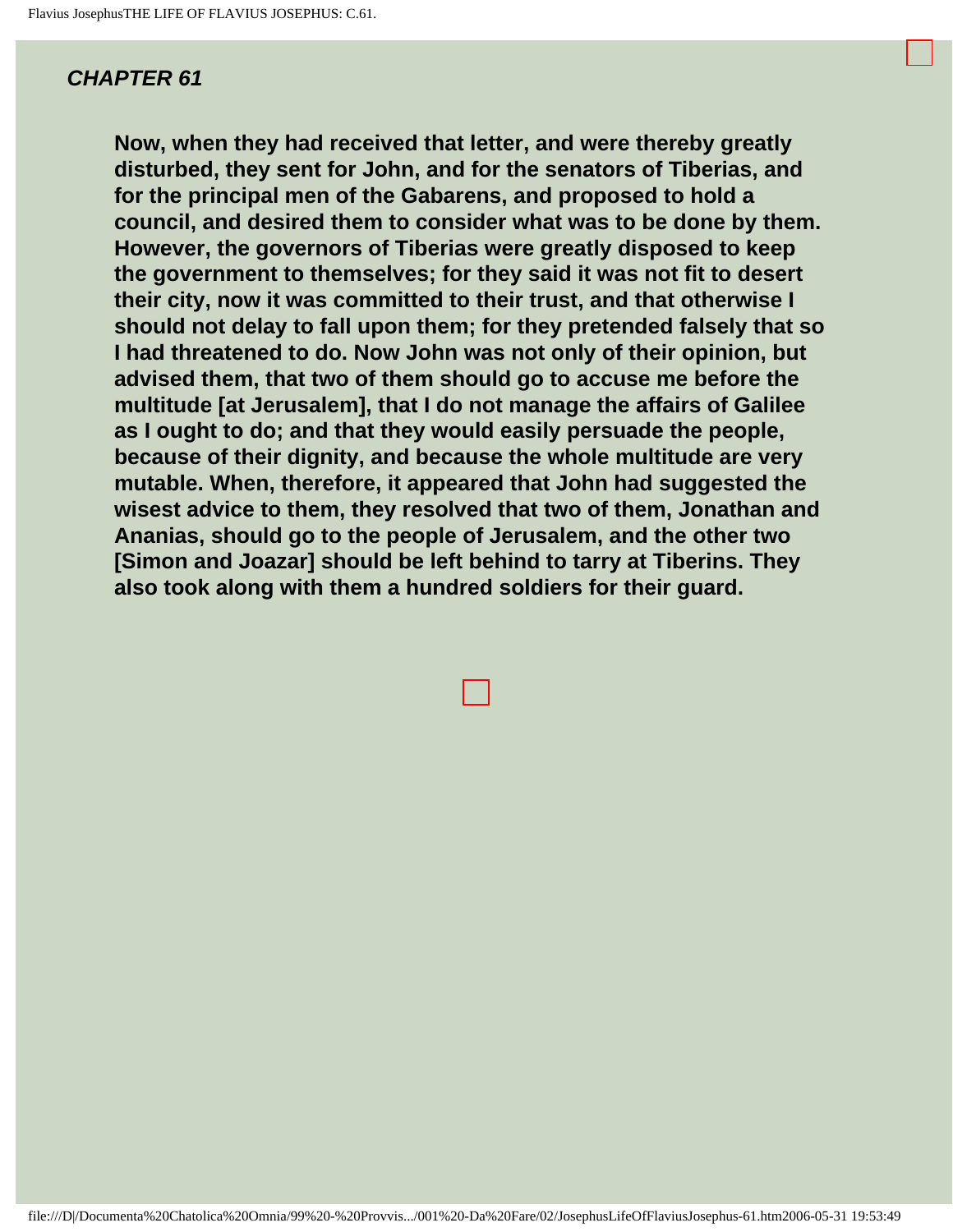**However, the governors of Tiberias took care to have their city secured with walls, and commanded their inhabitants to take their arms. They also sent for a great many soldiers from John, to assist them against me, if there should be occasion for them. Now John was at Gischala. Jonathan, therefore, and those that were with him, when they were departed from Tiberias, and as soon as they were come to Dabaritta, a village that lay in the utmost parts of Galilee, in the great plain, they, about midnight, fell among the guards I had set, who both commanded them to lay aside their weapons, and kept them in bonds upon the place, as I had charged them to do. This news was written to me by Levi, who had the command of that guard committed to him by me. Hereupon I said nothing of it for two days; and, pretending to know nothing about it, I sent a message to the people of Tiberias, and advised them to lay their arms aside, and to dismiss their men, that they might go home. But, supposing that Jonathan, and those that were with him, were already arrived at Jerusalem, they made reproachful answers to me; yet was I not terrified thereby, but contrived another stratagem against them, for I did not think it agreeable with piety to kindle the fire of war against the citizens. As I was desirous to draw those men away from Tiberias, I chose out ten thousand of the best of my armed men, and divided them into three bodies, and ordered them to go privately, and lie still as an ambush, in the villages. I also led a thousand into another village, which lay indeed in the mountains, as did the others, but only four furlongs distant from Tiberias; and gave orders, that when they saw my signal, they should come down immediately, while I myself lay with my soldiers in the sight of every body. Hereupon the people of Tiberias, at the sight of me, came running out of the city perpetually, and abused me greatly. Nay, their madness was come to that height, that they made a decent bier for me, and, standing about it, they mourned over me in the way of jest and sport; and I could not but be myself in a pleasant humor upon the sight of this madness of theirs.** 

file:///D|/Documenta%20Chatolica%20Omnia/99%20-%20Provvis.../001%20-Da%20Fare/02/JosephusLifeOfFlaviusJosephus-62.htm2006-05-31 19:53:49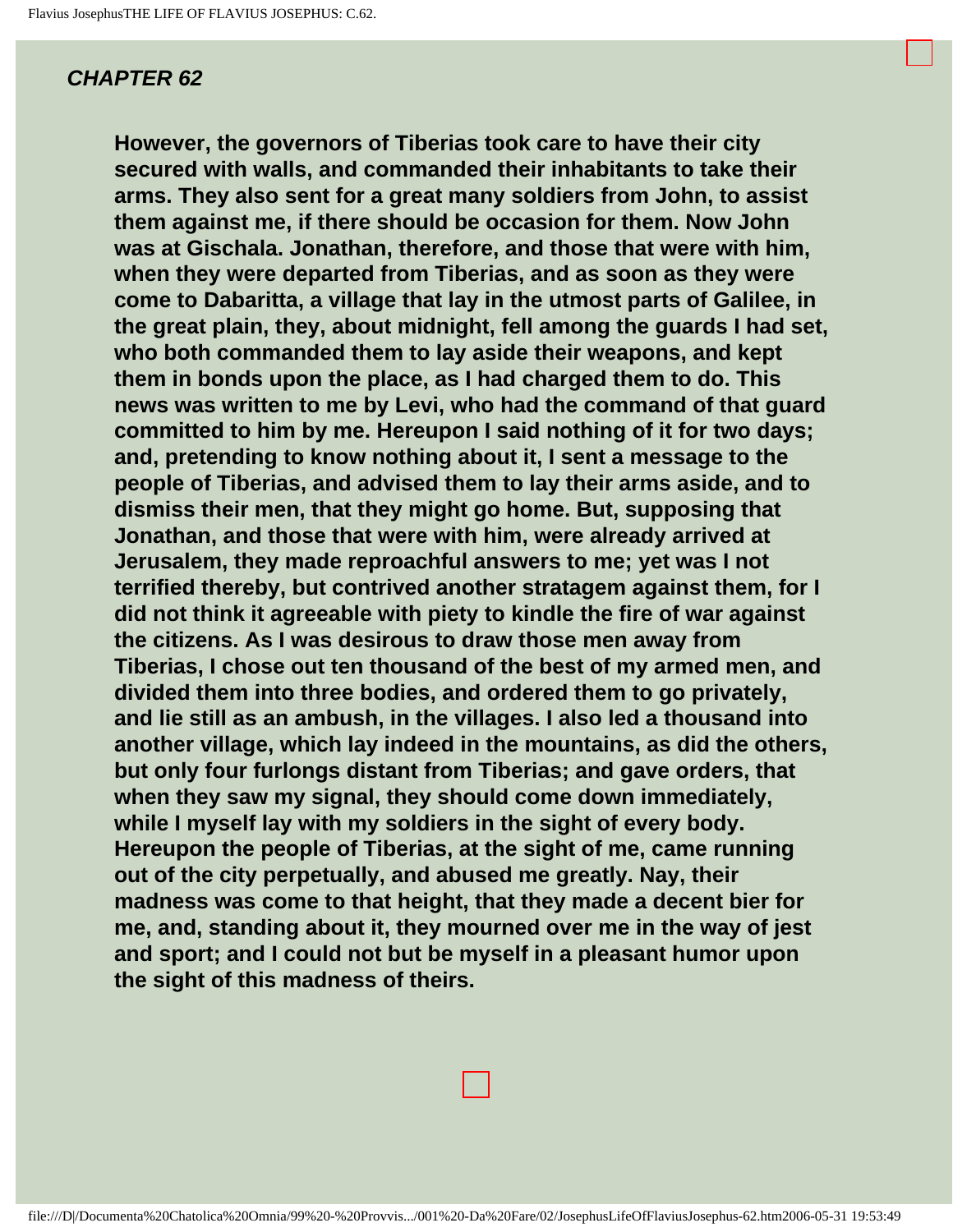**And now being desirous to catch Simon by a wile, and Joazar with him, I sent a message to them, and desired them to come a little way out of the city, and many of their friends to guard them; for I said I would come down to them, and make a league with them, and divide the government of Galilee with them. Accordingly, Simon was deluded on account of his imprudence, and out of the hopes of gain, and did not delay to come; but Joazar, suspecting snares were laid for him, staid behind. So when Simon was come out, and his friends with him, for his guard, I met him, and saluted him with great civility, and professed that I was obliged to him for his coming up to me; but a little while afterward I walked along with him as though I would say something to him by myself; and when I had drawn him a good way from his friends, I took him about the middle, and gave him to my friends that were with me, to carry him into a village; and, commanding my armed men to come down, I with them made an assault upon Tiberias. Now, as the fight grew hot on both sides, and the soldiers belonging to Tiberias were in a fair way to conquer me, (for my armed men were already fled away,) I saw the posture of my affairs; and encouraging those that were with me, I pursued those of Tiberias, even when they were already conquerors, into the city. I also sent another band of soldiers into the city by the lake, and gave them orders to set on fire the first house they could seize upon. When this was done, the people of Tiberinas thought that their city was taken by force, and so threw down their arms for fear, and implored, they, their wives, and children, that I would spare their city. So I was over-persuaded by their entreaties, and restrained the soldiers from the vehemency with which they pursued them; while I myself, upon the coming on of the evening, returned back with my soldiers, and went to refresh myself. I also invited Simon to sup with me, and comforted him on occasion of what had happened; and I promised that I would send him safe and secure to Jerusalem, and withal would give him provisions for his journey thither.**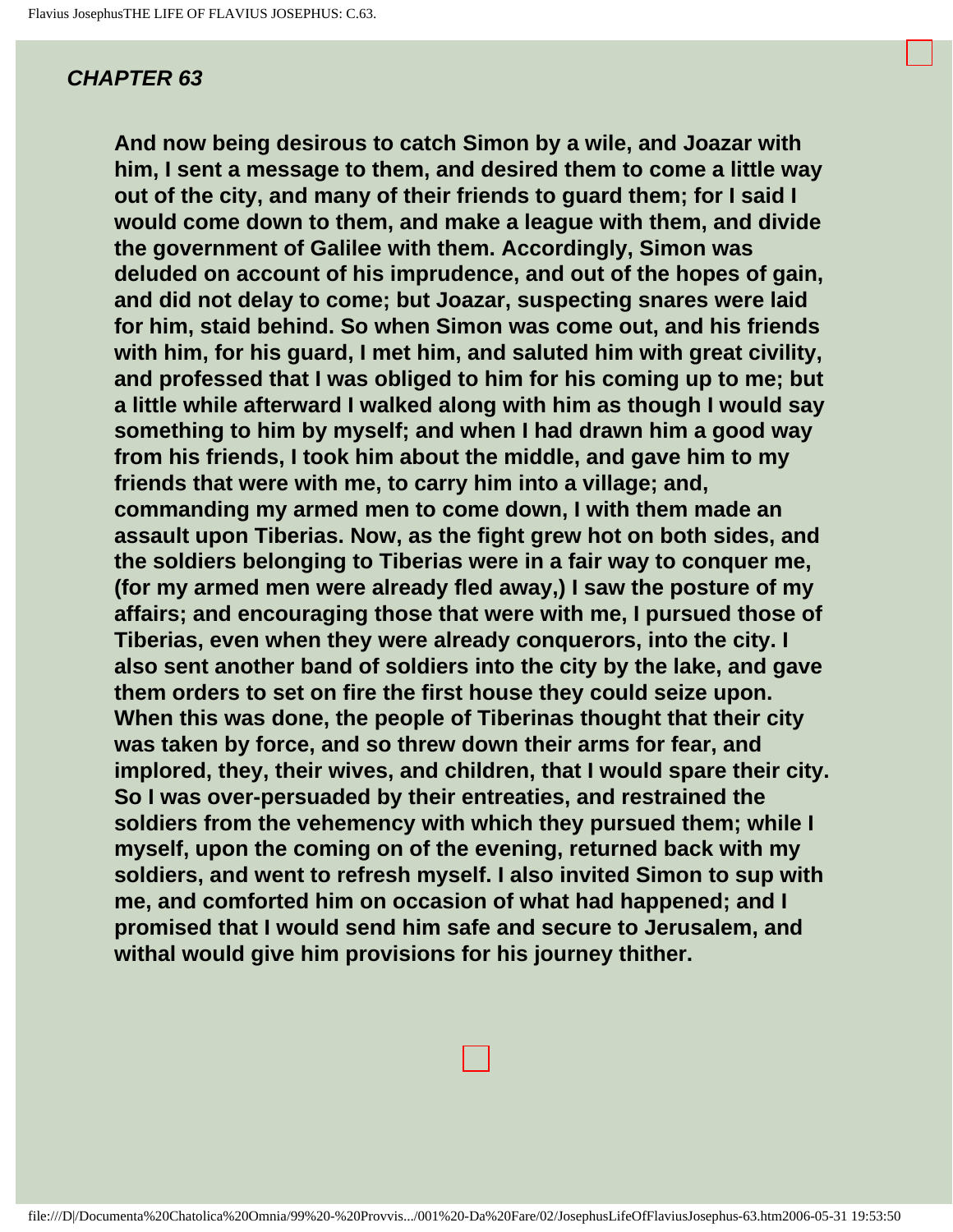**But on the next day, I brought ten thousand armed men with me, and came to Tiberias. I then sent for the principal men of the multitude into the public place, and enjoined them to tell me who were the authors of the revolt; and when they told me who the men were, I sent them bound to the city Jotapata. But as to Jonathan and Ananias, I freed them from their bonds, and gave them provisions for their journey, together with Simon and Joazar, and five hundred armed men who should guard them; and so I sent them to Jerusalem. The people of Tiberias also came to me again, and desired that I would forgive them for what they had done; and they said they would amend what they had done amiss with regard to me, by their fidelity for the time to come; and they besought me to preserve what spoils remained upon the plunder of the city, for those that had lost them. Accordingly, I enjoined those that had got them, to bring them all before us; and when they did not comply for a great while, and I saw one of the soldiers that were about me with a garment on that was more splendid than ordinary, I asked him whence he had it; and when he replied that he had it out of the plunder of the city, I had him punished with stripes; and I threatened all the rest to inflict a severer punishment upon them, unless they produced before us whatsoever they had plundered; and when a great many spoils were brought together, I restored to every one of Tiberias what they claimed to be their own.**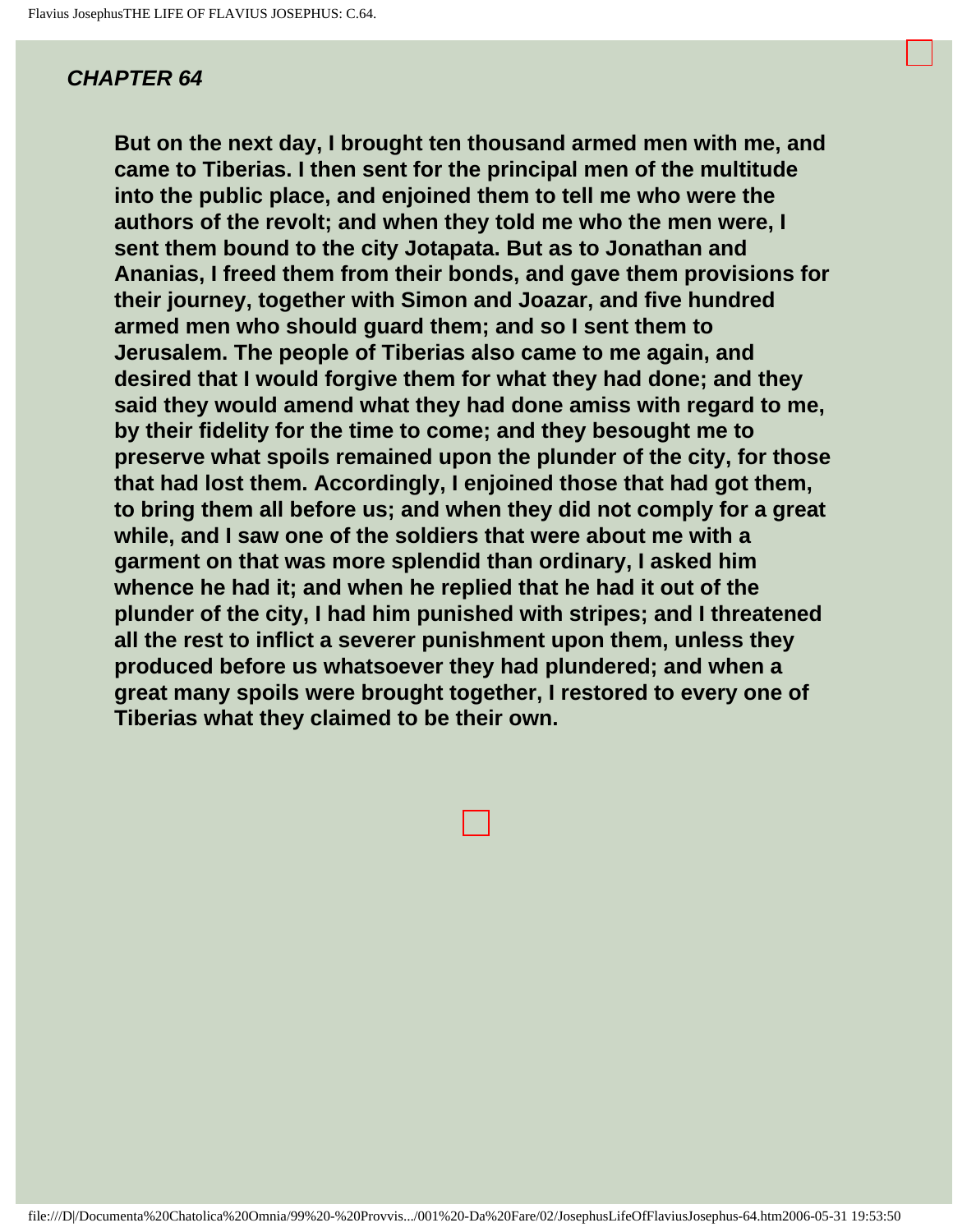**And now I am come to this part of my narration, I have a mind to say a few things to Justus, who hath himself written a history concerning these affairs, as also to others who profess to write history, but have little regard to truth, and are not afraid, either out of ill-will or goodwill to some persons, to relate falsehoods. These men do like those who compose forged deeds and conveyances; and because they are not brought to the like punishment with them, they have no regard to truth. When, therefore, Justus undertook to write about these facts, and about the Jewish war, that he might appear to have been an industrious man, he falsified in what he related about me, and could not speak truth even about his own country; whence it is that, being belied by him, I am under a necessity to make my defense; and so I shall say what I have concealed till now. And let no one wonder that I have not told the world these things a great while ago. For although it be necessary for an historian to write the truth, yet is such a one not bound severely to animadvert on the wickedness of certain men; not out of any favor to them, but out of an author's own moderation. How then comes it to pass, O Justus! thou most sagacious of writers, (that I may address myself to him as if he were here present,) for so thou boastest of thyself, that I and the Galileans have been the authors of that sedition which thy country engaged in, both against the Romans and against the king [Agrippa, junior] For before ever I was appointed governor of Galilee by the community of Jerusalem, both thou and all the people of Tiberias had not only taken up arms, but had made war with Decapolis of Syria. Accordingly, thou hadst ordered their villages to be burnt, and a domestic servant of thine fell in the battle. Nor is it I only who say this; but so it is written in the Commentaries of Vespasian, the emperor; as also how the inhabitants of Decapolis came clamoring to Vespasian at Ptolemais, and desired that thou, who wast the author [of that war], mightest be brought to punishment. And thou hadst certainly been punished at the command of Vespasian, had not king Agrippa, who had power given him to have thee put to death, at the earnest entreaty of his sister Bernice, changed the punishment from death into a long imprisonment. Thy political administration of affairs afterward doth also clearly discover both thy other behavior in life, and that thou wast the occasion of thy country's revolt from the Romans; plain signs of which I shall produce presently. I have also a mind to say a few things to the rest of the people of Tiberias on thy account, and to demonstrate to those that light upon this history, that you bare no**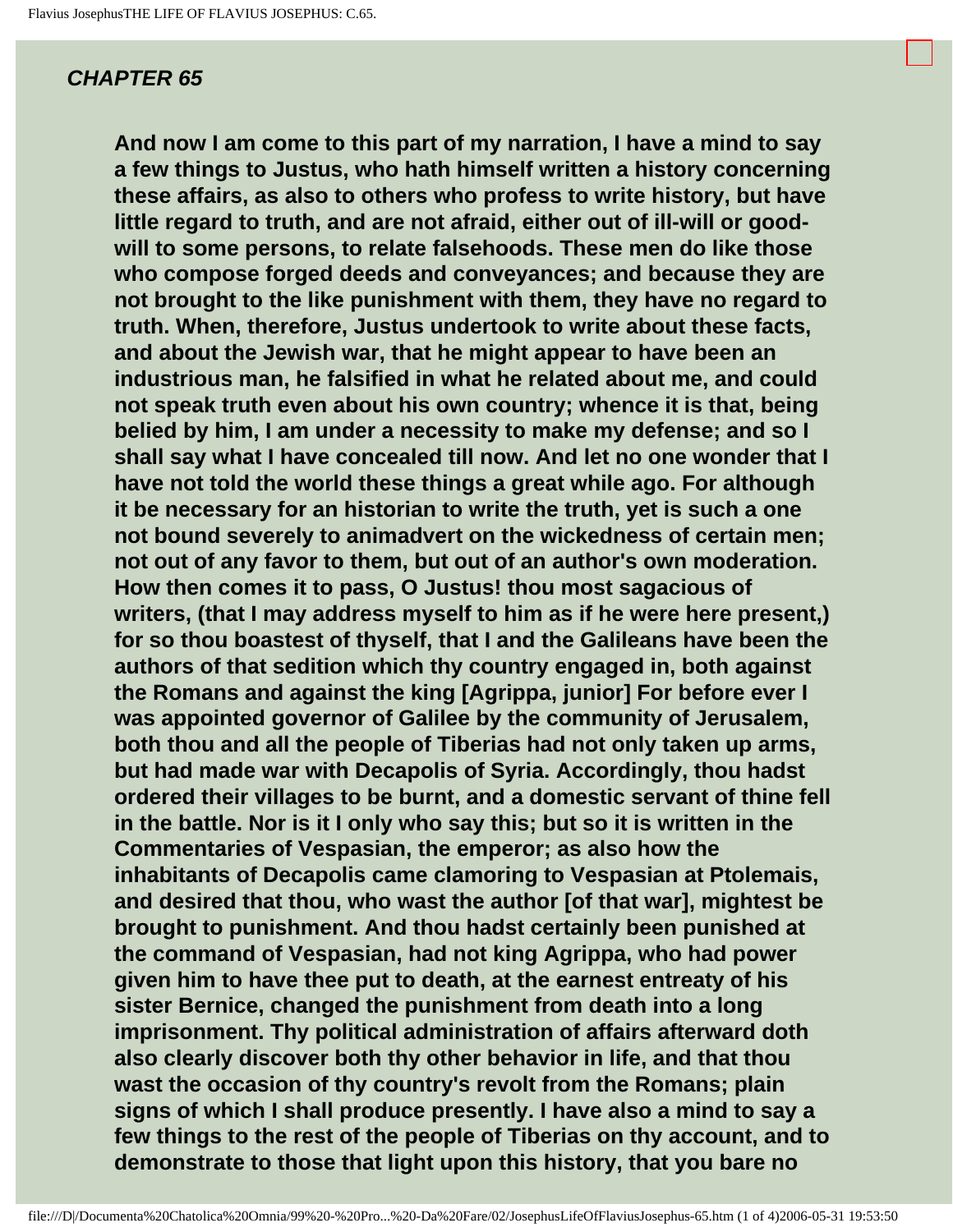**good-will, neither to the Romans, nor to the king. To be sure, the greatest cities of Galilee, O Justus! were Sepphoris, and thy country Tiberias. But Sepphoris, situated in the very midst of Galilee, and having many villages about it, and able with ease to have been bold and troublesome to the Romans, if they had so pleased, yet did it resolve to continue faithful to those their masters, and at the same time excluded me out of their city, and prohibited all their citizens from joining with the Jews in the war; and, that they might be out of danger from me, they, by a wile, got leave of me to fortify their city with walls: they also, of their own accord, admitted of a garrison of Roman legions, sent them by Cestlus Gallus, who was then president of Syria, and so had me in contempt, though I was then very powerful, and all were greatly afraid of me; and at the same time that the greatest of our cities, Jerusalem, was besieged, and that temple of ours, which belonged to us all, was in danger of falling under the enemy's power, they sent no assistance thither, as not willing to have it thought they would bear arms against the Romans. But as for thy country, O Justus: situated upon the lake of Gennesareth, and distance from Hippos thirty furlongs, from Gadara sixty, and from Scythopolis, which was under the king's jurisdiction, a hundred and twenty; when there was no Jewish city near, it might easily have preserved its fidelity [to the Romans,] if it had so pleased them to do, for the city and its people had plenty of weapons. But, as thou sayest, I was then the author [of their revolts]. And pray, O Justus! who was that author afterwards? For thou knowest that I was in the power of the Romans before Jerusalem was besieged, and before the same time Jotapata was taker by force, as well as many other fortresses, and a great many of the Galileans fell in the war. It was therefore then a proper time, when you were certainly freed from any fear on my account, to throw away your weapons, and to demonstrate to the king and to the Romans, that it was not of choice, but as forced by necessity, that you fell into the war against them; but you staid till Vespasian came himself as far as your walls, with his whole army; and then you did indeed lay aside your weapons out of fear, and your city had for certain been taken by force, unless Vespasian had complied with the king's supplication for you, and had excused your madness. It was not I, therefore, who was the author of this, but your own inclinations to war. Do not you remember how often I got you under my power, and yet put none of you to death? Nay, you once fell into a tumult one against another, and slew one hundred and eighty-five of your citizens, not on account of your good-will to the king and to the Romans, but on account of your own wickedness, and this while I was besieged by**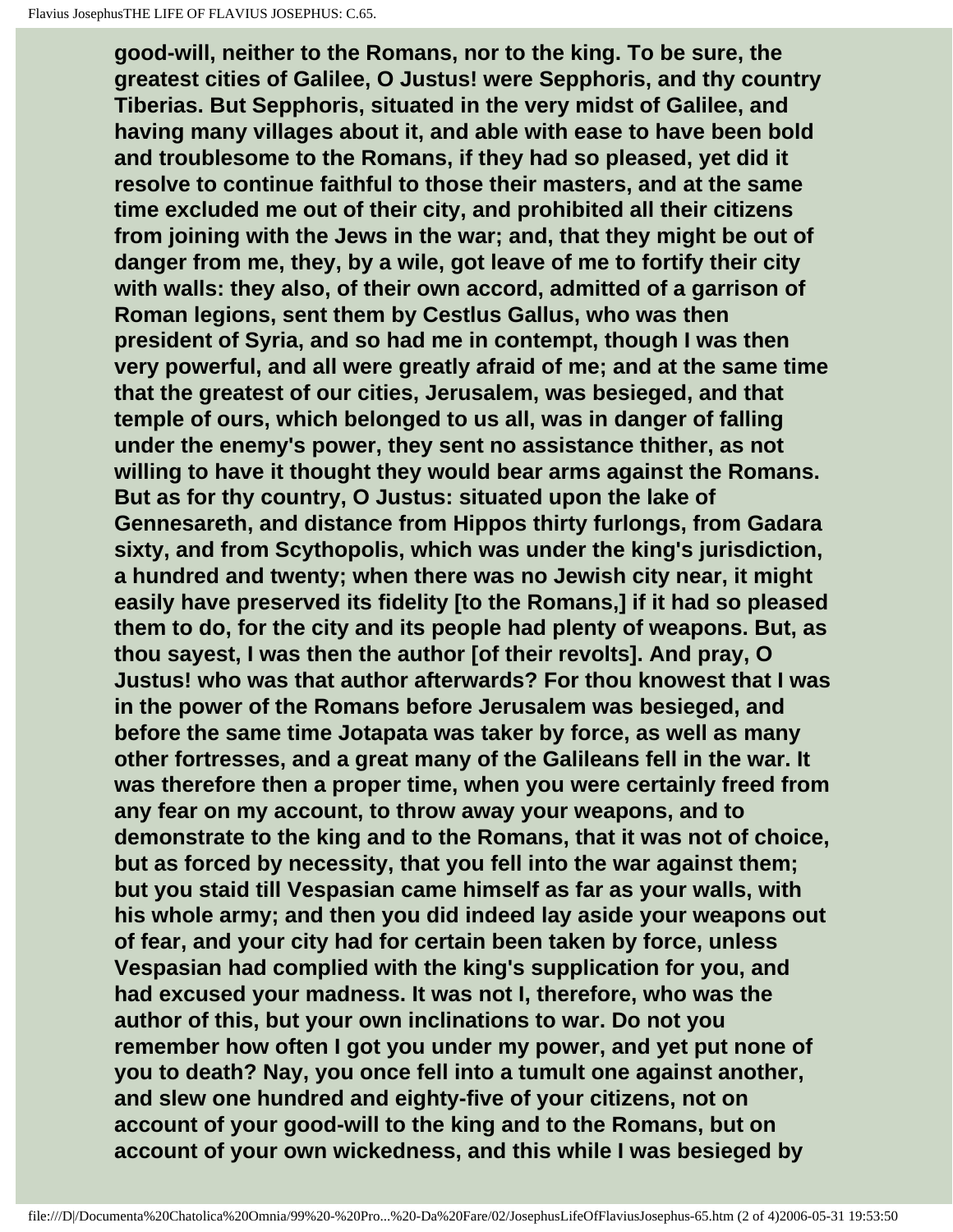**the Romans in Jotapata. Nay, indeed, were there not reckoned up two thousand of the people of Tiberias during the siege of Jerusalem, some of whom were slain, and the rest caught and carried captives? But thou wilt pretend that thou didst not engage in the war, since thou didst flee to the king. Yes, indeed, thou didst flee to him; but I say it was out of fear of me. Thou sayest, indeed, that it is I who am a wicked man. But then, for what reason was it that king Agrippa, who procured thee thy life when thou wast condemned to die by Vespian, and who bestowed so much riches upon thee, did twice afterward put thee in bonds, and as often obliged thee to run away from thy country, and, when he had once ordered thee to be put to death, he granted thee a pardon at the earnest desire of Bernice? And when (after so many of thy wicked pranks) he made thee his secretary, he caught thee falsifying his epistles, and drove thee away from his sight. But I shall not inquire accurately into these matters of scandal against thee. Yet cannot I but wonder at thy impudence, when thou hast the assurance to say, that thou hast better related these affairs [of the war] than have all the others that have written about them, whilst thou didst not know what was done in Galilee; for thou wast then at Berytus with the king; nor didst thou know how much the Romans suffered at the siege of Jotapata, or what miseries they brought upon us; nor couldst thou learn by inquiry what I did during that siege myself; for all those that might afford such information were quite destroyed in that siege. But perhaps thou wilt say, thou hast written of what was done against the people of Jerusalem exactly. But how should that be? for neither wast thou concerned in that war, nor hast thou read the commentaries of Caesar; of which we have evident proof, because thou hast contradicted those commentaries of Caesar in thy history. But if thou art so hardy as to affirm, that thou hast written that history better than all the rest, why didst thou not publish thy history while the emperors Vespasian and Titus, the generals in that war, as well as king Agrippa and his family, who were men very well skilled in the learning of the Greeks, were all alive? for thou hast had it written these twenty years, and then mightest thou have had the testimony of thy accuracy. But now when these men are no longer with us, and thou thinkest thou canst not be contradicted, thou venturest to publish it. But then I was not in like manner afraid of my own writing, but I offered my books to the emperors themselves, when the facts were almost under men's eyes; for I was conscious to myself, that I had observed the truth of the facts; and as I expected to have their attestation to them, so I was not deceived in such expectation. Moreover, I immediately presented my history to many**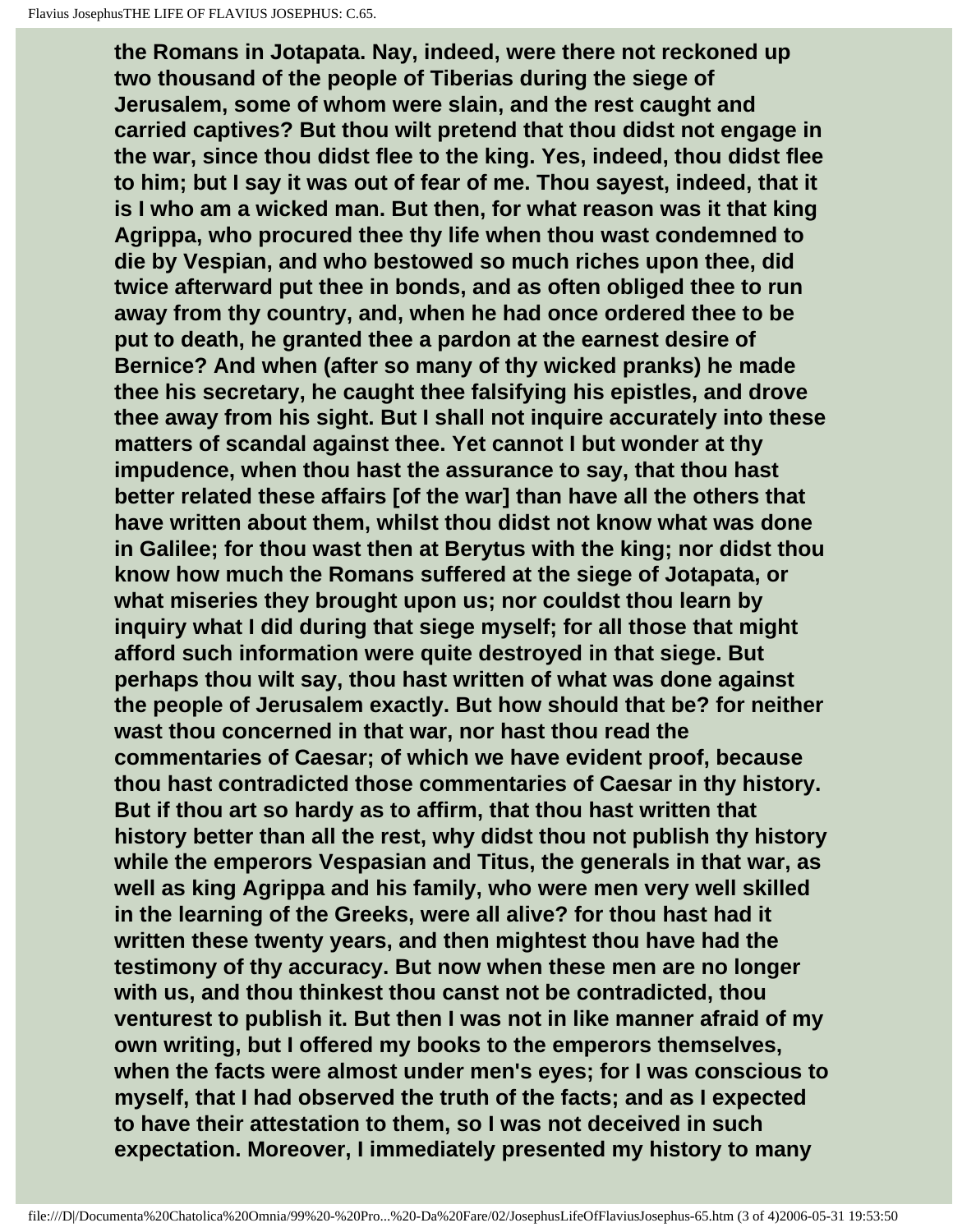**other persons, some of whom were concerned in the war, as was king Agrippa and some of his kindred. Now the emperor Titus was so desirous that the knowledge of these affairs should be taken from these books alone, that he subscribed his own hand to them, and ordered that they should be published; and for king Agrippa, he wrote me sixty-two letters, and attested to the truth of what I had therein delivered; two of which letters I have here subjoined, and thou mayst thereby know their contents: - "King Agrippa to Josephus, however, when thou comest to me, I will inform thee of a great many things which thou dost not know." So when this history was perfected, Agrippa, neither by way of flattery, which was not agreeable to him, nor by way of irony, as thou wilt say, (for he was entirely a stranger to such an evil disposition of mind,) but he wrote this by way of attestation to what was true, as all that read histories may do. And so much shall be said concerning Justus which I am obliged to add by way of digression.**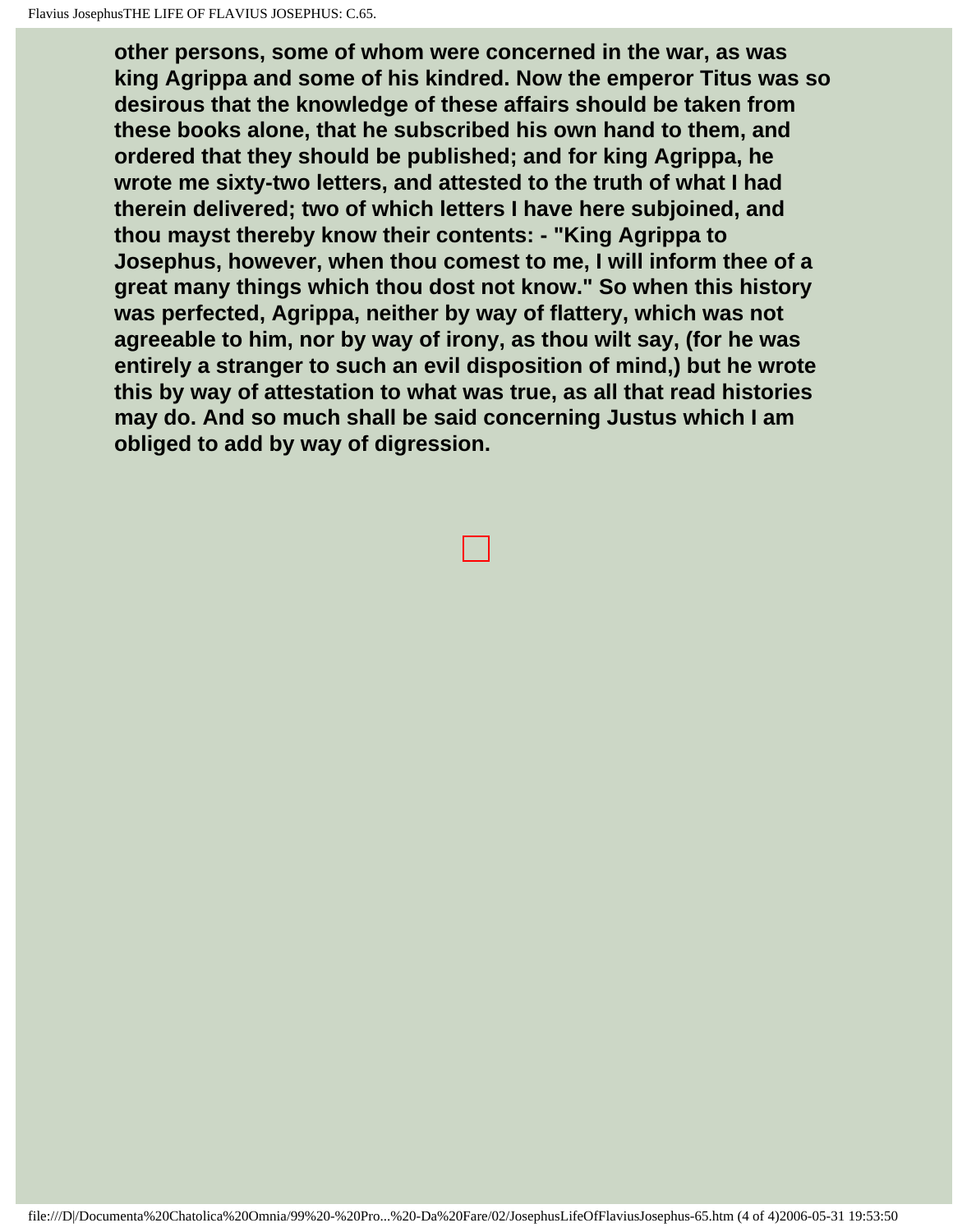**Now, when I had settled the affairs of Tiberias, and had assembled my friends as a sanhedrim, I consulted what I should do as to John. Whereupon it appeared to be the opinion of all the Galileans, that I should arm them all, and march against John, and punish him as the author of all the disorders that had happened. Yet was not I pleased with their determination; as purposing to compose these troubles without bloodshed. Upon this I exhorted them to use the utmost care to learn the names of all that were under John; which when they had done, and I thereby was apprized who the men were, I published an edict, wherein I offered security and my right hand to such of John's party as had a mind to repent; and I allowed twenty days' time to such as would take this most advantageous course for themselves. I also threatened, that unless they threw down their arms, I would burn their houses, and expose their goods to public sale. When the men heard of this, they were in no small disorder, and deserted John; and to the number of four thousand threw down their arms, and came to me. So that no others staid with John but his own citizens, and about fifteen hundred strangers that came from the metropolis of Tyre; and when John saw that he had been outwitted by my stratagem, he continued afterward in his own country, and was in great fear of me.** 

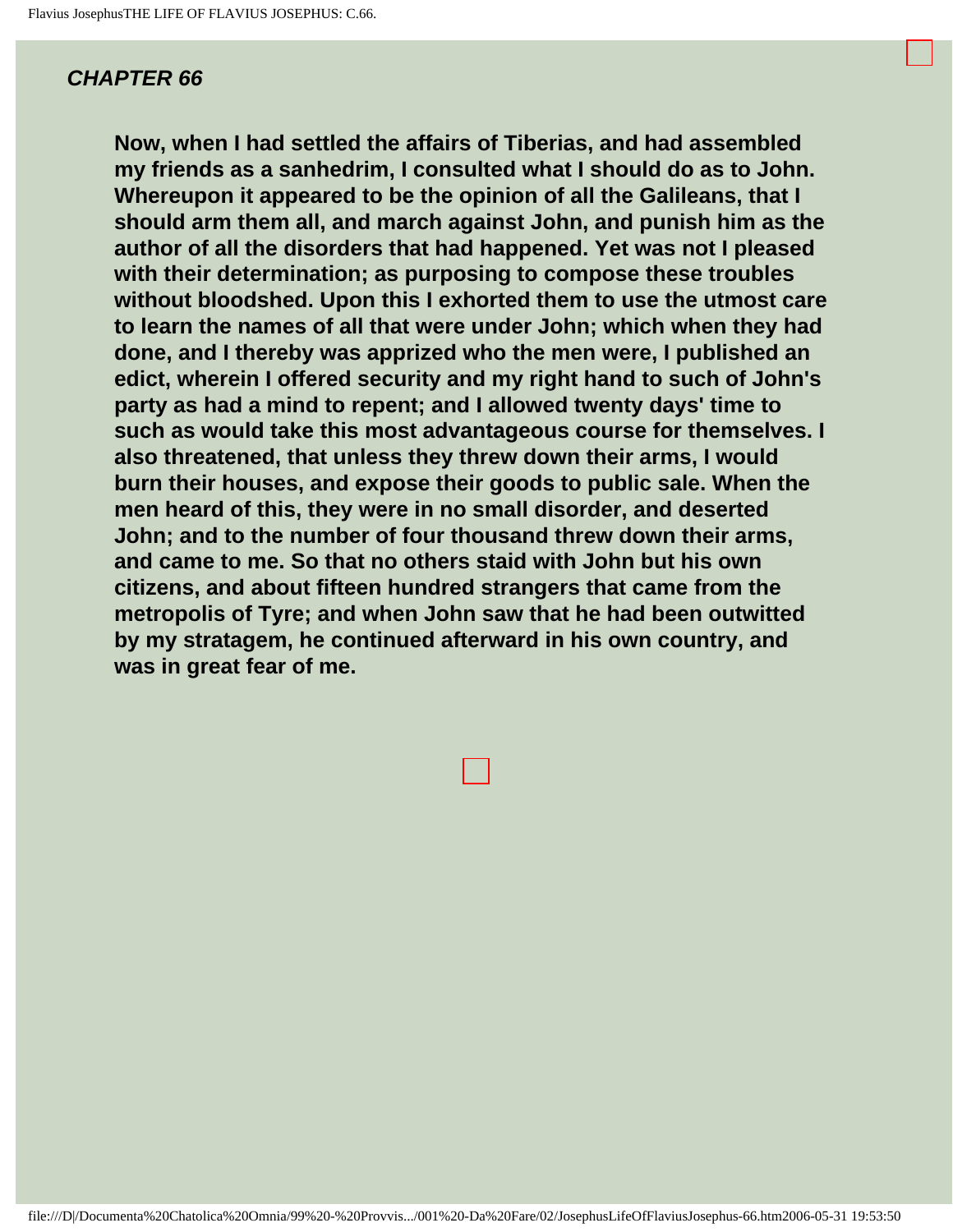**But about this time it was that the people of Sepphoris grew insolent, and took up arms, out of a confidence they had in the strength of their walls, and because they saw me engaged in other affairs also. So they sent to Cestius Gallus, who was president of Syria, and desired that he would either come quickly to them, and take their city under his protection, or send them a garrison. Accordingly, Gallus promised them to come, but did not send word when he would come: and when I had learned so much, I took the soldiers that were with me, and made an assault upon the people of Sepphoris, and took the city by force. The Galileans took this opportunity, as thinking they had now a proper time for showing their hatred to them, since they bore ill-will to that city also. They then exerted themselves, as if they would destroy them all utterly, with those that sojourned there also. So they ran upon them, and set their houses on fire, as finding them without inhabitants; for the men, out of fear, ran together to the citadel. So the Galileans carried off every thing, and omitted no kind of desolation which they could bring upon their countrymen. When I saw this, I was exceedingly troubled at it, and commanded them to leave off, and put them in mind that it was not agreeable to piety to do such things to their countrymen: but since they neither would hearken to what I exhorted, nor to what I commanded them to do, (for the hatred they bore to the people there was too hard for my exhortations to them,) I bade those my friends, who were most faithful to me, and were about me, to give on reports, as if the Romans were falling upon the other part of the city with a great army; and this I did, that, by such a report being spread abroad, I might restrain the violence of the Galileans, and preserve the city of Sepphoris. And at length this stratagem had its effect; for, upon hearing this report, they were in fear for themselves, and so they left off plundering and ran away; and this more especially, because they saw me, their general, do the same also; for, that I might cause this report to be believed, I pretended to be in fear as well as they. Thus were the inhabitants of Sepphoris unexpectedly preserved by this contrivance of mine.**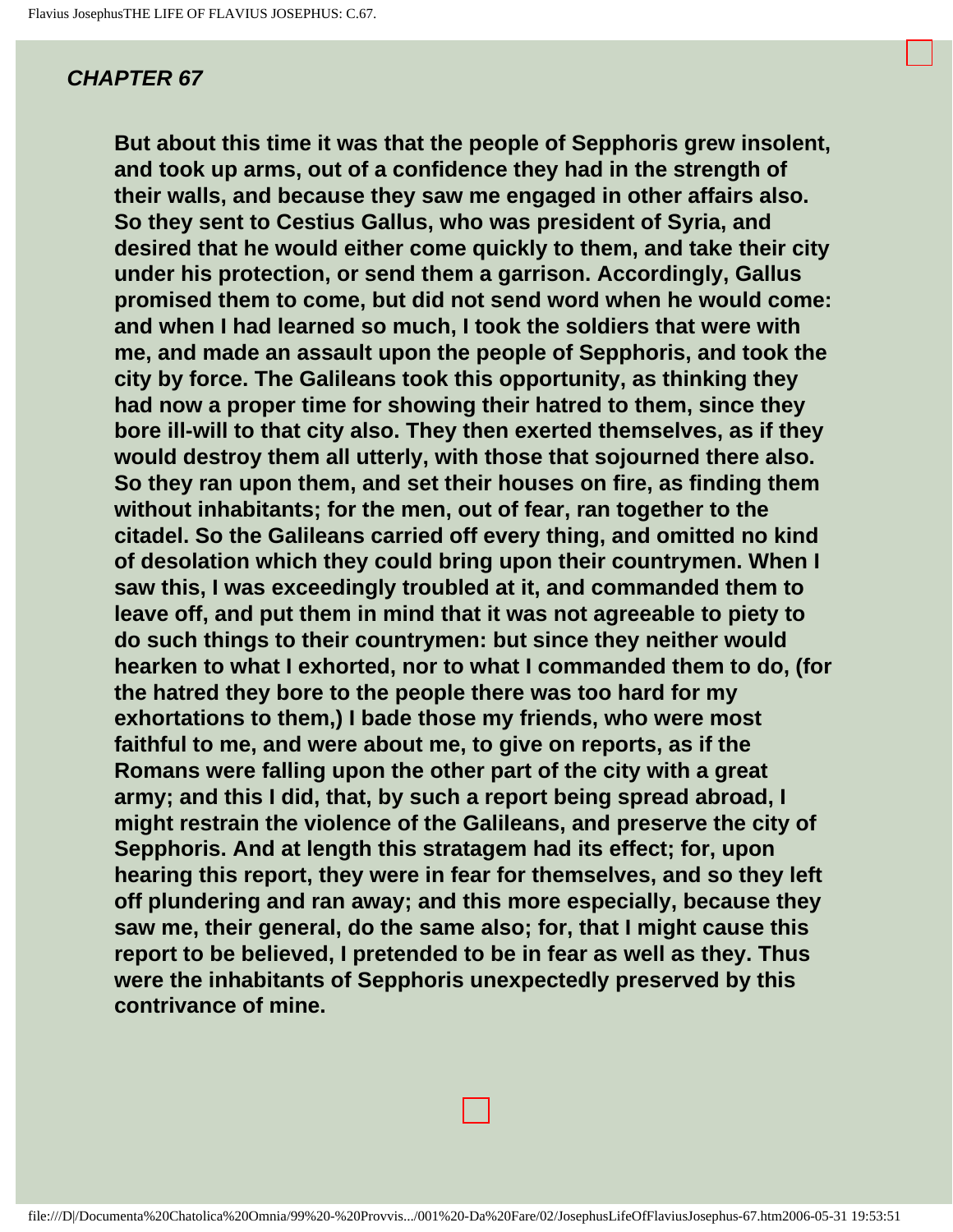**Nay, indeed, Tiberias had like to have been plundered by the Galileans also upon the following occasion: - The chief men of the senate wrote to the king, and desired that he would come to them, and take possession of their city. The king promised to come, and wrote a letter in answer to theirs, and gave it to one of his bedchamber, whose name was Crispus, and who was by birth a Jew, to carry it to Tiberias. When the Galileans knew that this man carried such a letter, they caught him, and brought him to me; but as soon as the whole multitude heard of it, they were enraged, and betook themselves to their arms. So a great many of them together from all quarters the next day, and came to the city Asochis, where I then lodged, and made heavy clamors, and called the city of Tiberias a traitor to them, and a friend to the king; and desired leave of me to go down and utterly destroy it; for they bore the like ill-will to the people of Tiberias, as they did to those of Sepphoris.**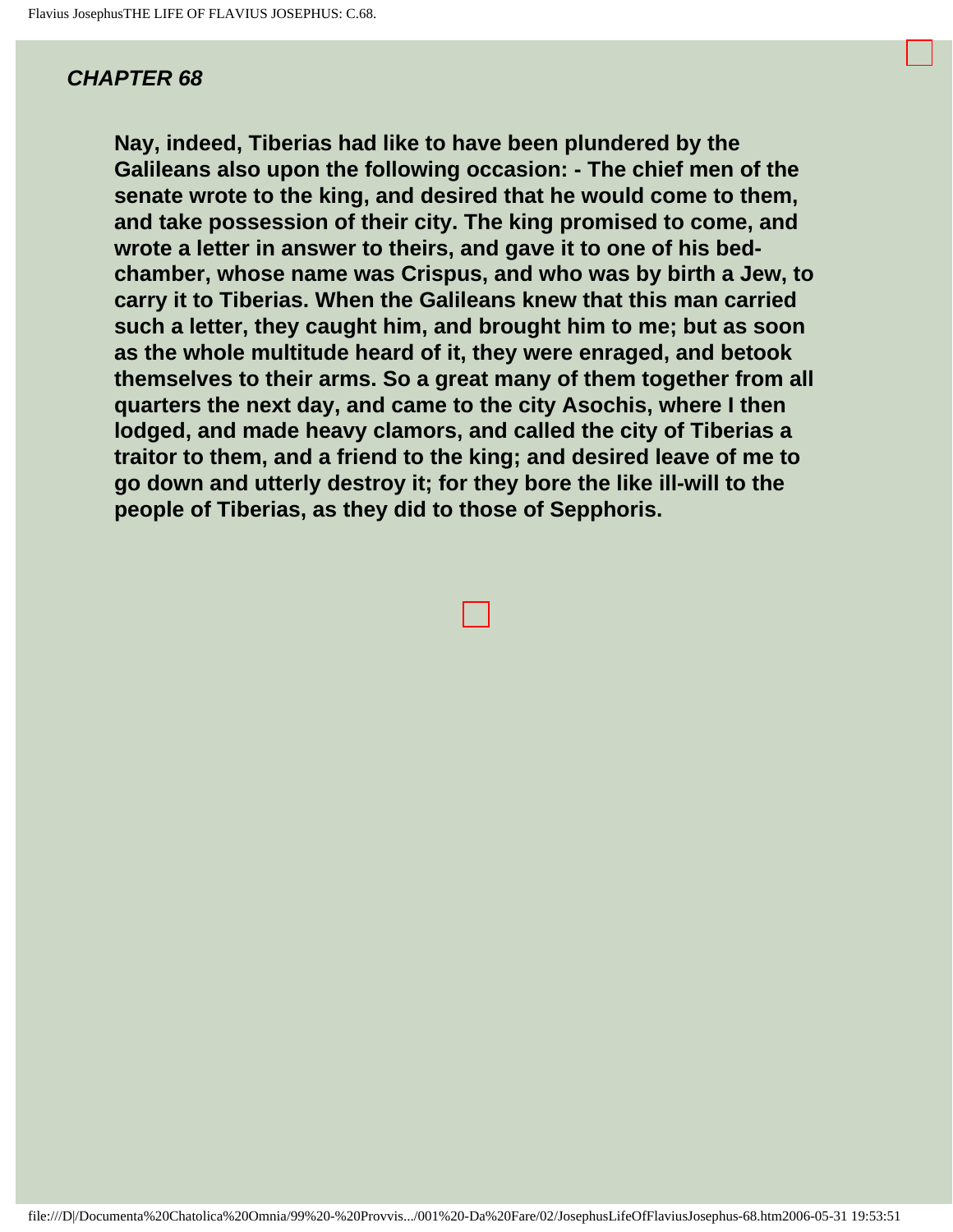**When I heard this, I was in doubt what to do, and hesitated by what means I might deliver Tiberias from the rage of the Galileans; for I could not deny that those of Tiborias had written to the king, and invited him to come to them; for his letters to them, in answer thereto, would fully prove the truth of that. So I sat a long time musing with myself, and then said to them, "I know well enough that the people of Tiberias have offended; nor shall I forbid you to plunder the city. However, such things ought to be done with discretion; for they of Tiberias have not been the only betrayers of our liberty, but many of the most eminent patriots of the Galileans, as they pretended to be, have done the same. Tarry therefore till I shall thoroughly find out those authors of our danger, and then you shall have them all at once under your power, with all such as you shall yourselves bring in also." Upon my saying this, I pacifie the multitude, and they left off their anger, and went their ways; and I gave orders that he who brought the king's letters should be put into bonds; but in a few days I pretended that I was obliged, by a necessary affair of my own, to out of the kingdom. I then called Crispus privately, and ordered him to make the soldier that kept him drunk, and to run away to the king. So when Tiberias was in danger of being utterly destroyed a second time, it escaped the danger by my skillful management, and the care that I had for its preservation.**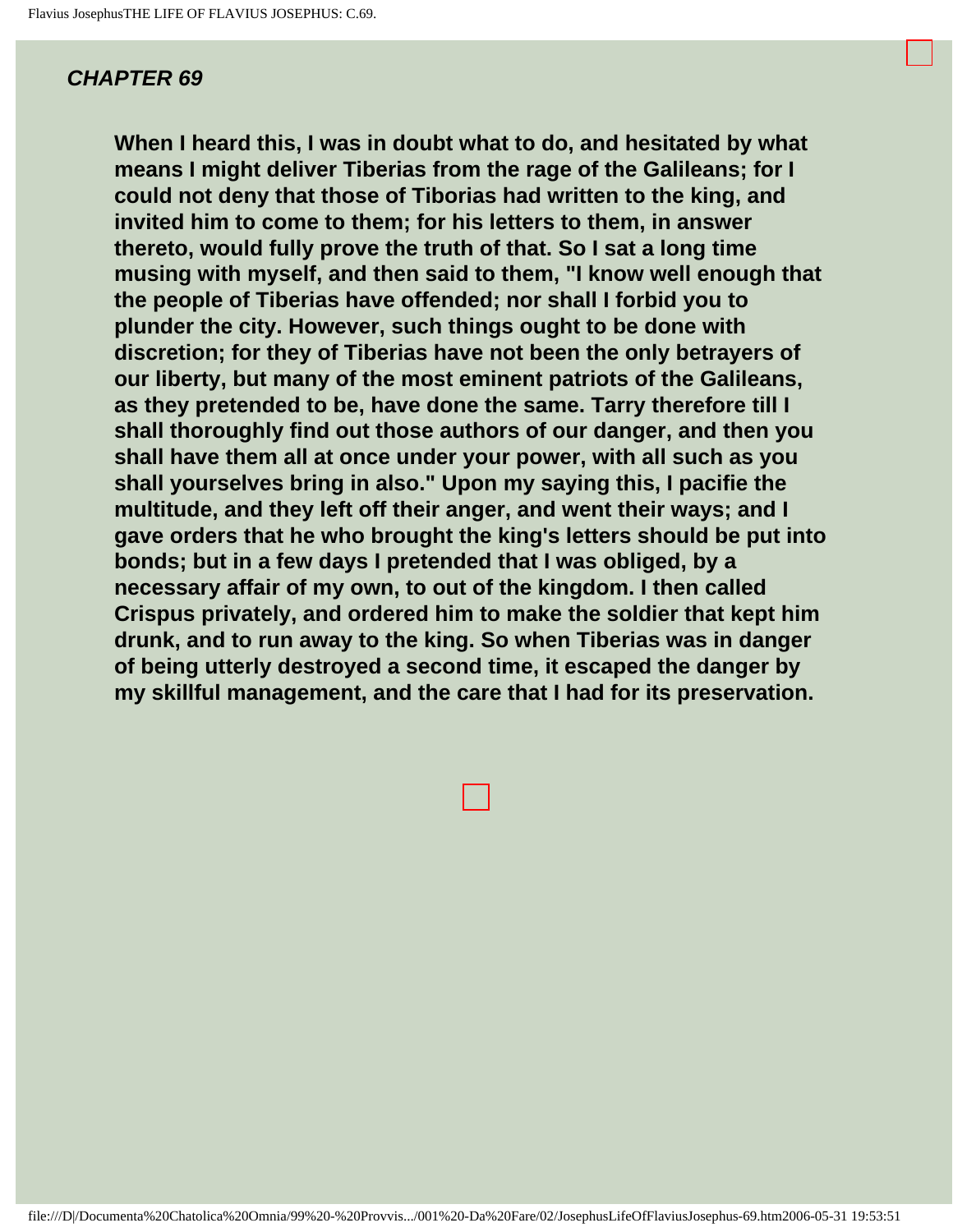**About this time it was that Justus, the son of Pistus, without my knowledge, ran away to the king; the occasion of which I will here relate. Upon the beginning of the war between the Jews and Romans, the people of Tiberias resolved to submit to the king, and not to revolt from the Romans; while Justus tried to persuade them to betake themselves to their arms, as being himself desirous of innovations, and having hopes of obtaining the government of Galilee, as well as of his own country [Tiberias] also. Yet did he not obtain what he hoped for, because the Galileans bore ill-will to those of Tiberias, and this on account of their anger at what miseries they had suffered from them before the war; thence it was that they would not endure that Justus should be their governor. I myself also, who had been intrusted by the community of Jerusalem with the government of Galilee, did frequently come to that degree of rage at Justus, that I had almost resolved to kill him, as not able to bear his mischievous disposition. He was therefore much afraid of me, lest at length my passion should come to extremity; so he went to the king, as supposing that he would dwell better and more safely with him.**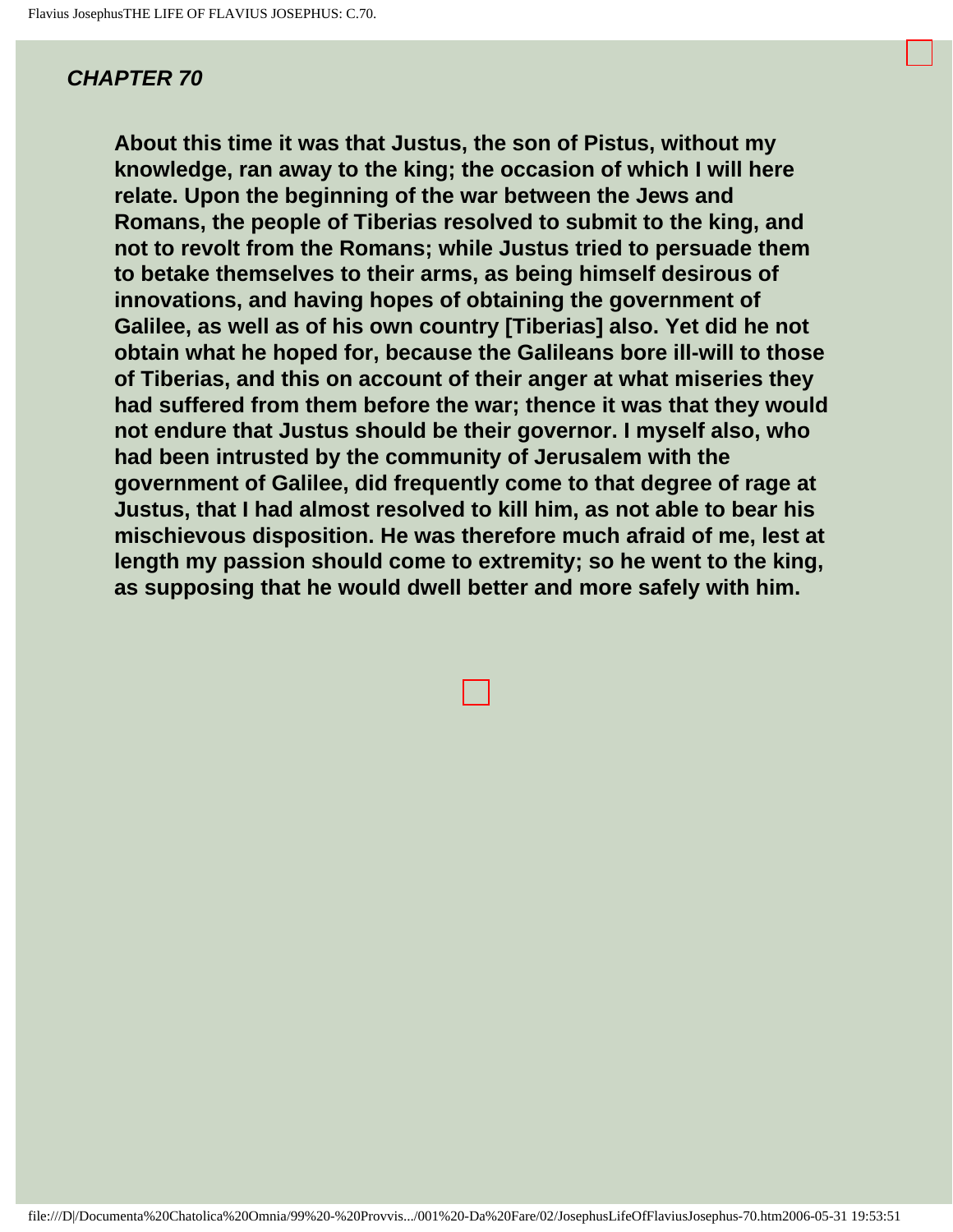**Now, when the people of Sepphoris had, in so surprising a manner, escaped their first danger, they sent to Cestius Gallus, and desired him to come to them immediately, and take possession of their city, or else to send forces sufficient to repress all their enemies' incursions upon them; and at the last they did prevail with Gallus to send them a considerable army, both of horse and foot, which came in the night time, and which they admitted into the city. But when the country round about it was harassed by the Roman army, I took those soldiers that were about me, and came to Garisme, where I cast up a bank, a good way off the city Sepphoris; and when I was at twenty furlongs distance, I came upon it by night, and made an assault upon its walls with my forces; and when I had ordered a considerable number of my soldiers to scale them with ladders, I became master of the greatest part of the city. But soon after, our unacquaintedness with the places forced us to retire, after we had killed twelve of the Roman footmen, and two horsemen, and a few of the people of Sepphoris, with the loss of only a single man of our own. And when it afterwards came to a battle in the plain against the horsemen, and we had undergone the dangers of it courageously for a long time, we were beaten; for upon the Romans encompassing me about, my soldiers were afraid, and fell back. There fell in that battle one of those that had been intrusted to guard my body; his name was Justus, who at this time had the same post with the king. At the same time also there came forces, both horsemen and footmen, from the king, and Sylla their commander, who was the captain of his guard: this Sylla pitched his camp at five furlongs' distance from Julias, and set a guard upon the roads, both that which led to Cana, and that which led to the fortress Gamala, that he might hinder their inhabitants from getting provisions out of Galilee.**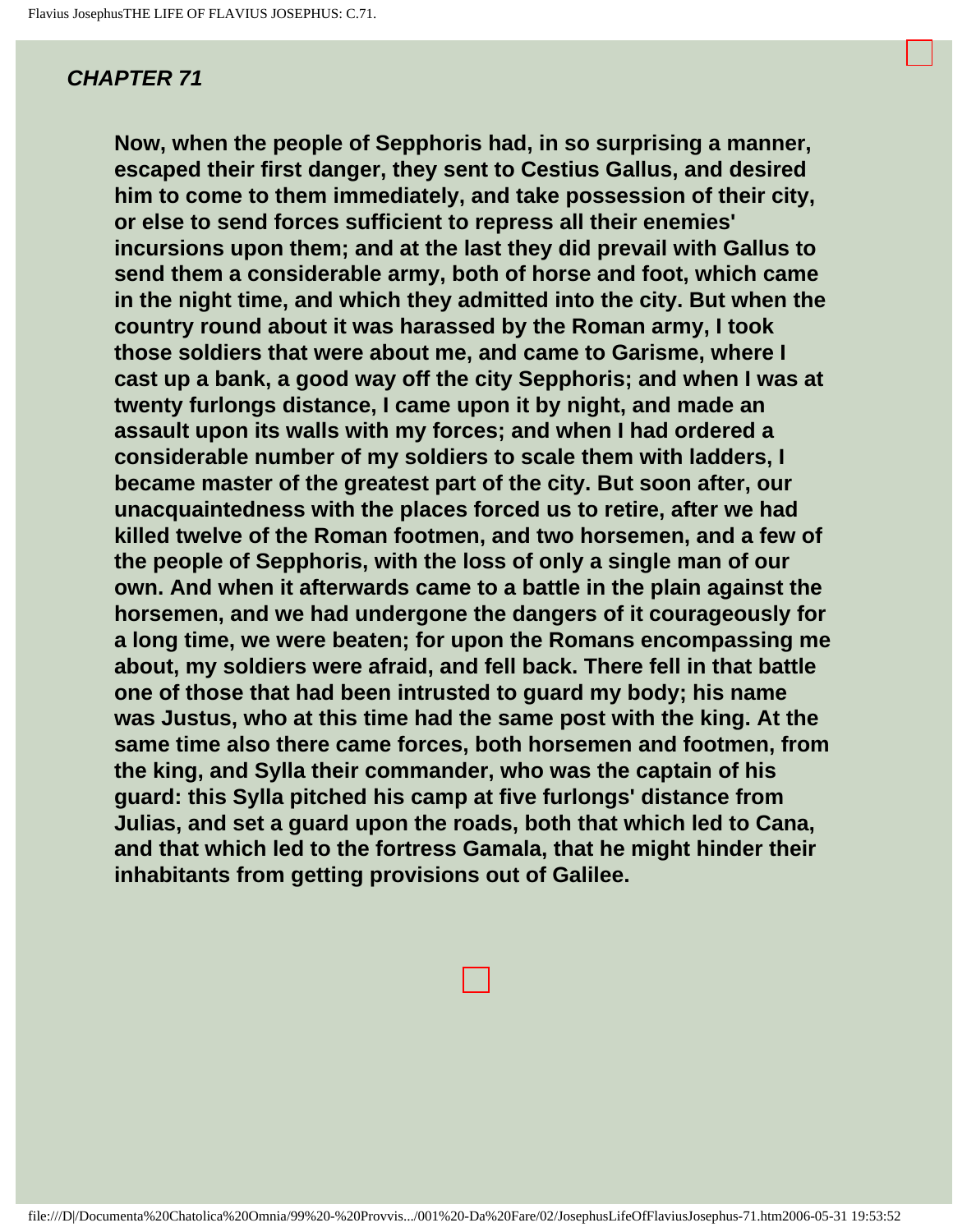**As soon as I had gotten intelligence of this, I sent two thousand armed men, and a captain over them, whose name was Jeremiah, who raised a bank a furlong off Julias, near to the river Jordan, and did no more than skirmish with the enemy; till I took three thousand soldiers myself, and came to them. But on the next day, when I had laid an ambush in a certain valley, not far from the banks, I provoked those that belonged to the king to come to a battle, and gave orders to my own soldiers to turn their backs upon them, until they should have drawn the enemy away from their camp, and brought them out into the field, which was done accordingly; for Sylla, supposing that our party did really run away, was ready to pursue them, when our soldiers that lay in ambush took them on their backs, and put them all into great disorder. I also immediately made a sudden turn with my own forces, and met those of the king's party, and put them to flight. And I had performed great things that day, if a certain fate had not been my hinderance; for the horse on which I rode, and upon whose back I fought, fell into a quagmire, and threw me on the ground, and I was bruised on my wrist, and carried into a village named Cepharnome, or Capernaum. When my soldiers heard of this, they were afraid I had been worse hurt than I was; and so they did not go on with their pursuit any further, but returned in very great concern for me. I therefore sent for the physicians, and while I was under their hands, I continued feverish that day; and as the physicians directed, I was that night removed to Taricheee.**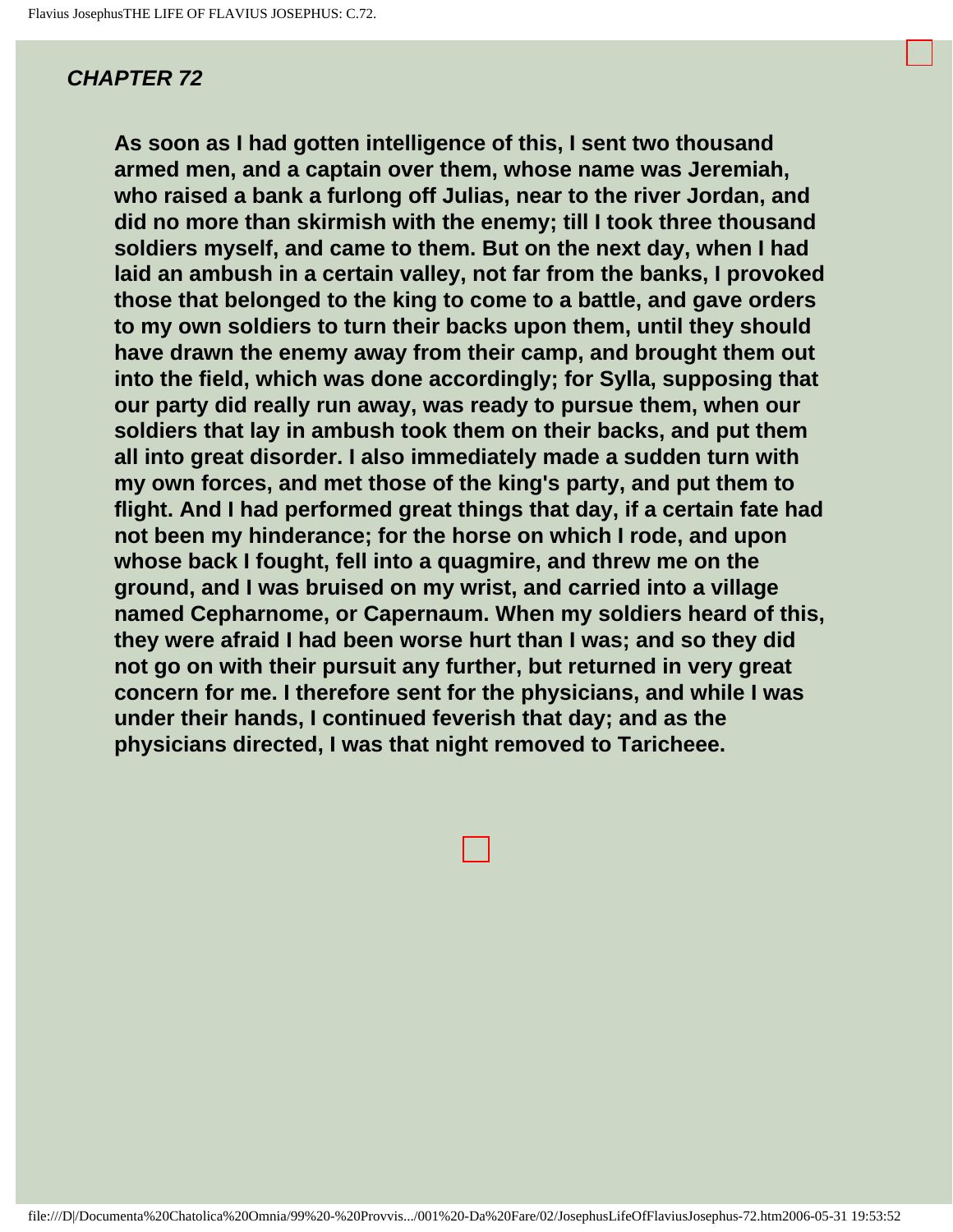**When Sylla and his party were informed what happened to me, they took courage again; and understanding that the watch was negligently kept in our camp, they by night placed a body of horsemen in ambush beyond Jordan, and when it was day they provoked us to fight; and as we did not refuse it, but came into the plain, their horsemen appeared out of that ambush in which they had lain, and put our men into disorder, and made them run away; so they slew six men of our side. Yet did they not go off with the victory at last; for when they heard that some armed men were sailed from Taricheae to Juli, they were afraid, and retired.**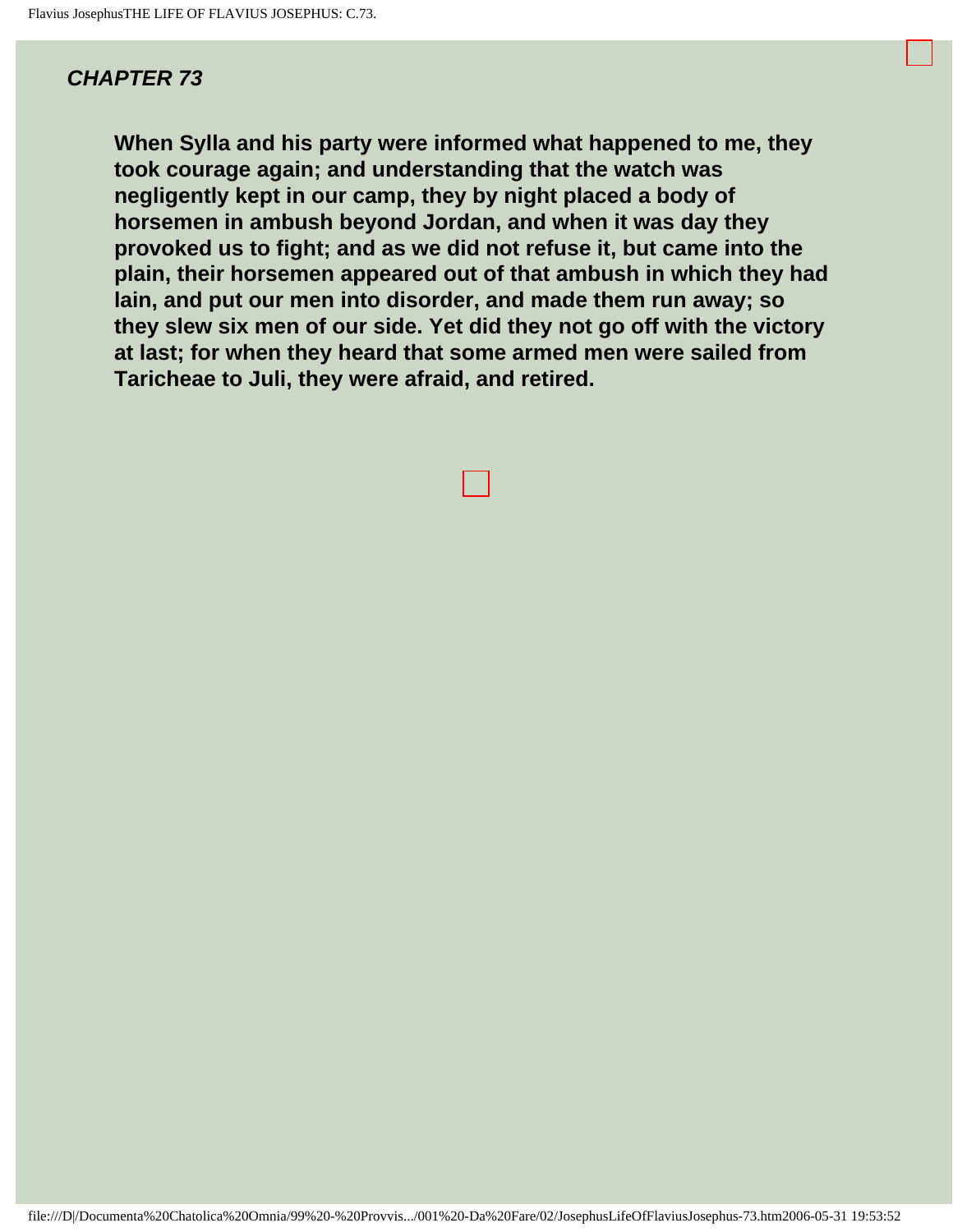**It was not now long before Vespasian came to Tyre, and king Agrippa with him; but the Tyrians began to speak reproachfully of the king, and called him an enemy to the Romans. For they said that Philip, the general of his army, had betrayed the royal palace and the Roman forces that were in Jerusalem, and that it was done by his command. When Vespasian heard of this report, he rebuked the Tyrians for abusing a man who was both a king and a friend to the Romans; but he exhorted the king to send Philip to Rome, to answer for what he had done before Nero. But when Philip was sent thither, he did not come into the sight of Nero, for he found him very near death, on account of the troubles that then happened, and a civil war; and so he returned to the king. But when Vespasian was come to Ptolemais, the chief men of Decapolis of Syria made a clamor against Justus of Tiberias, because he had set their villages on fire: so Vespasian delivered him to the king, to he put to death by those under the king's jurisdiction; yet did the king only put him into bonds, and concealed what he had done from Vespasian, as I have before related. But the people of Sepphoris met Vespasian, and saluted him, and had forces sent him, with Placidus their commander: he also went up with them, as I also followed them, till Vespasian came into Galilee. As to which coming of his, and after what manner it was ordered, and how he fought his first battle with me near the village Taricheae, and how from thence they went to Jotapata, and how I was taken alive, and bound, and how I was afterward loosed, with all that was done by me in the Jewish war, and during the siege of Jerusalem, I have accurately related them in the books concerning the War of the Jews. However, it will, I think, he fit for me to add now an account of those actions of my life which I have not related in that book of the Jewish war.**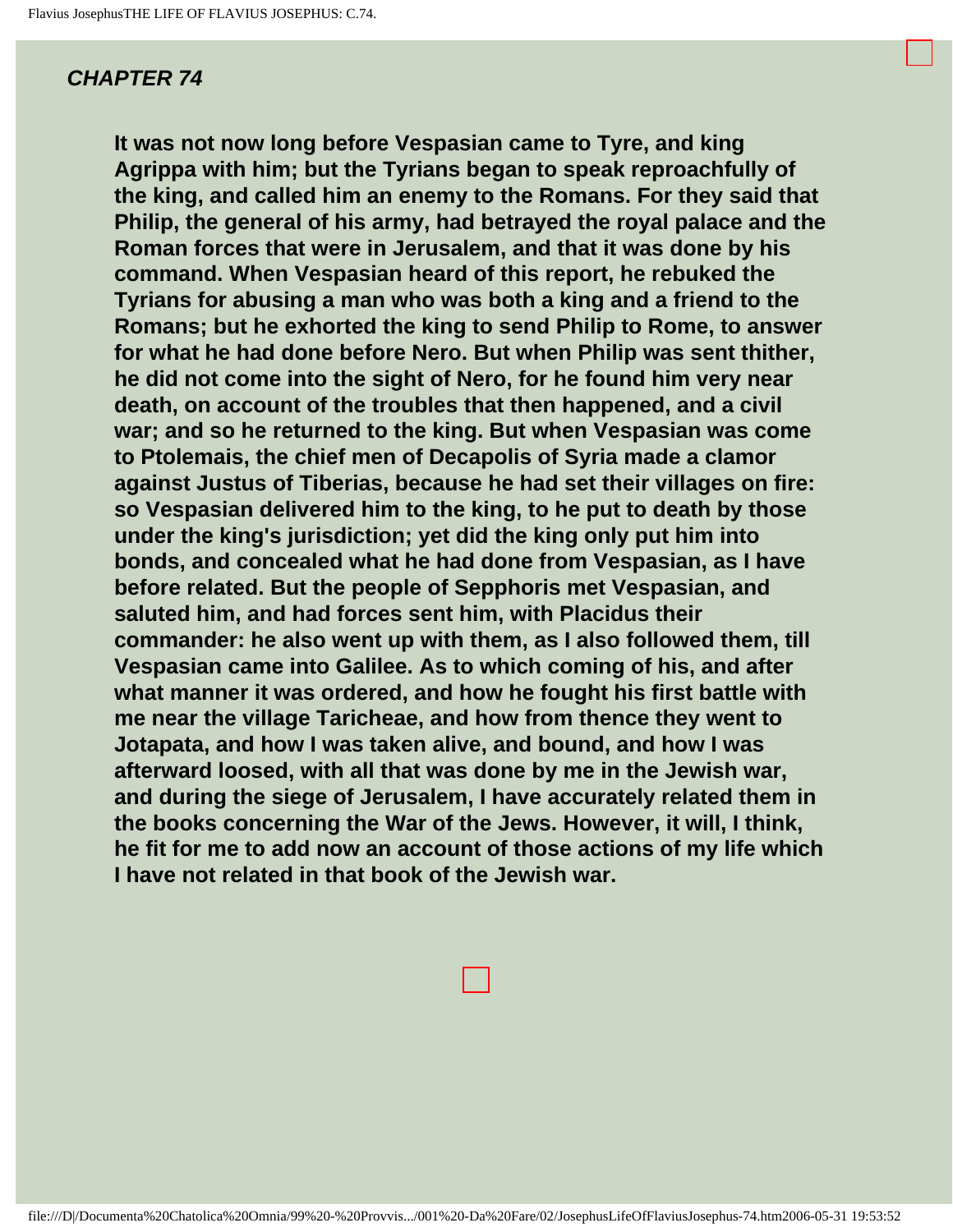**For when the siege of Jotapata was over, and I was among the Romans, I was kept with much Care, by means of the great respect that Vespasian showed me. Moreover, at his command, I married a virgin, who was from among the captives of that country yet did she not live with me long, but was divorced, upon my being freed from my bonds, and my going to Alexandria. However, I married another wife at Alexandria, and was thence sent, together with Titus, to the siege of Jerusalem, and was frequently in danger of being put to death; while both the Jews were very desirous to get me under their power, in order to haw me punished. And the Romans also, whenever they were beaten, supposed that it was occasioned by my treachery, and made continual clamors to the emperors, and desired that they would bring me to punishment, as a traitor to them: but Titus Caesar was well acquainted with the uncertain fortune of war, and returned no answer to the soldiers' vehement solicitations against me. Moreover, when the city Jerusalem was taken by force, Titus Caesar persuaded me frequently to take whatsoever I would of the ruins of my country; and did that he gave me leave so to do. But when my country was destroyed, I thought nothing else to be of any value, which I could take and keep as a comfort under my calamities; so I made this request to Titus, that my family might have their liberty: I had also the holy books by Titus's concession. Nor was it long after that I asked of him the life of my brother, and of fifty friends with him, and was not denied. When I also went once to the temple, by the permission of Titus, where there were a great multitude of captive women and children, I got all those that I remembered as among my own friends and acquaintances to be set free, being in number about one hundred and ninety; and so I delivered them without their paying any price of redemption, and restored them to their former fortune. And when I was sent by Titus Caesar with Cerealins, and a thousand horsemen, to a certain village called Thecoa, in order to know whether it were a place fit for a camp, as I came back, I saw many captives crucified, and remembered three of them as my former acquaintance. I was very sorry at this in my mind, and went with tears in my eyes to Titus, and told him of them; so he immediately commanded them to be taken down, and to have the greatest care taken of them, in order to their recovery; yet two of them died under the physician's hands, while the third recovered.**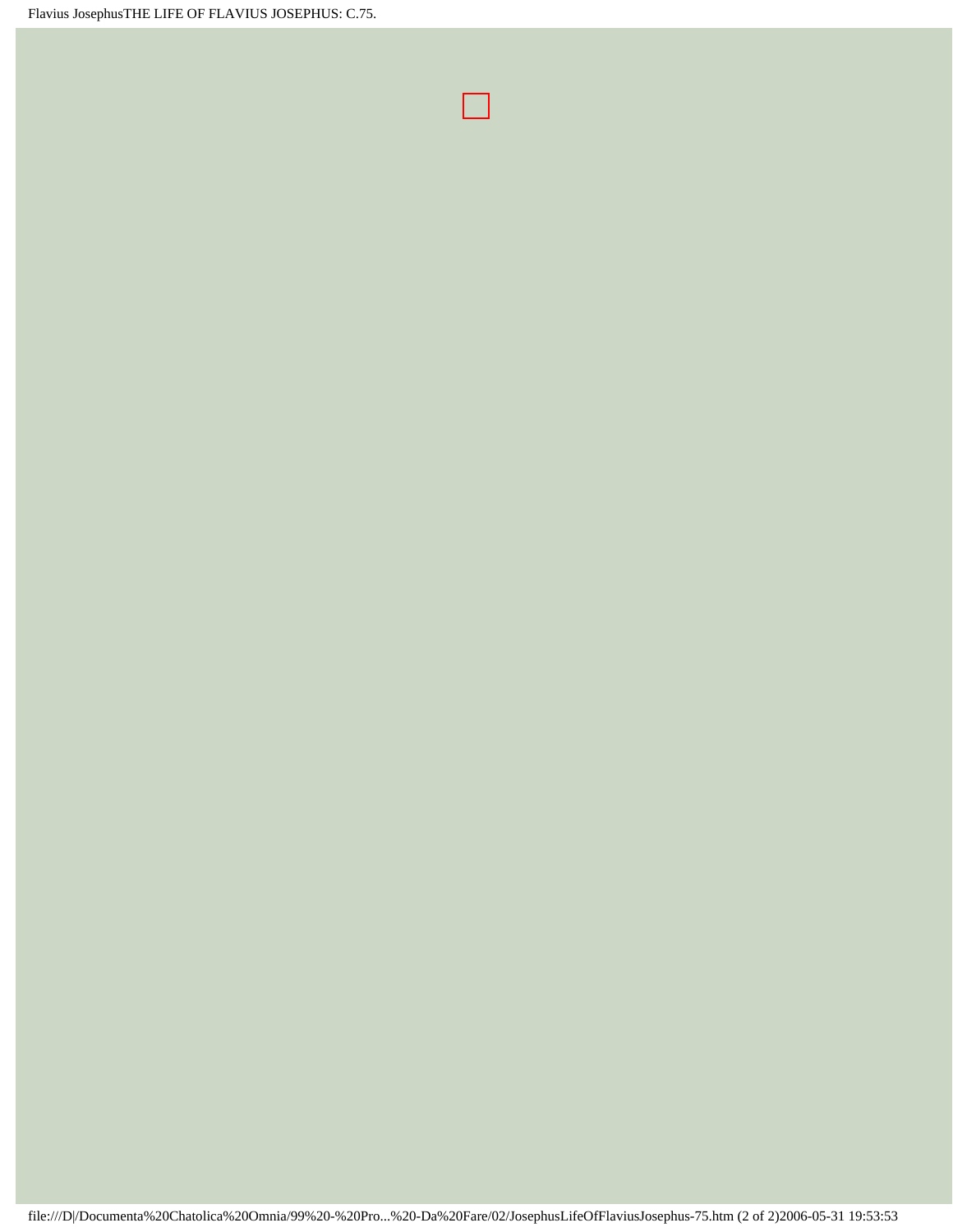**But when Titus had composed the troubles in Judea, and conjectured that the lands which I had in Judea would bring me no profit, because a garrison to guard the country was afterward to pitch there, he gave me another country in the plain. And when he was going away to Rome, he made choice of me to sail along with him, and paid me great respect: and when we were come to Rome, I had great care taken of me by Vespasian; for he gave me an apartment in his own house, which he lived in before he came to the empire. He also honored me with the privilege of a Roman citizen, and gave me an annual pension; and continued to respect me to the end of his life, without any abatement of his kindness to me; which very thing made me envied, and brought me into danger; for a certain Jew, whose name was Jonathan, who had raised a tumult in Cyrene, and had persuaded two thousand men of that country to join with him, was the occasion of their ruin. But when he was bound by the governor of that country, and sent to the emperor, he told him that I had sent him both weapons and money. However, he could not conceal his being a liar from Vespasian, who condemned him to die; according to which sentence he was put to death. Nay, after that, when those that envied my good fortune did frequently bring accusations against me, by God's providence I escaped them all. I also received from Vespasian no small quantity of land, as a free gift, in Judea; about which time I divorced my wife also, as not pleased with her behavior, though not till she had been the mother of three children, two of whom are dead, and one whom I named Hyrcanus, is alive. After this I married a wife who had lived at Crete, but a Jewess by birth: a woman she was of eminent parents, and such as were the most illustrious in all the country, and whose character was beyond that of most other women, as her future life did demonstrate. By her I had two sons; the elder's name was Justus, and the next Simonides, who was also named Agrippa. And these were the circumstances of my domestic affairs. However, the kindness of the emperor to me continued still the same; for when Vespasian was dead, Titus, who succeeded him in the government, kept up the same respect for me which I had from his father; and when I had frequent accusations laid against me, he would not believe them. And Domitian, who succeeded, still augmented his respects to me; for he punished those Jews that were my accusers, and gave command that a servant of mine, who was a eunuch, and my accuser, should be punished. He also made that country I had in Judea tax free, which is**